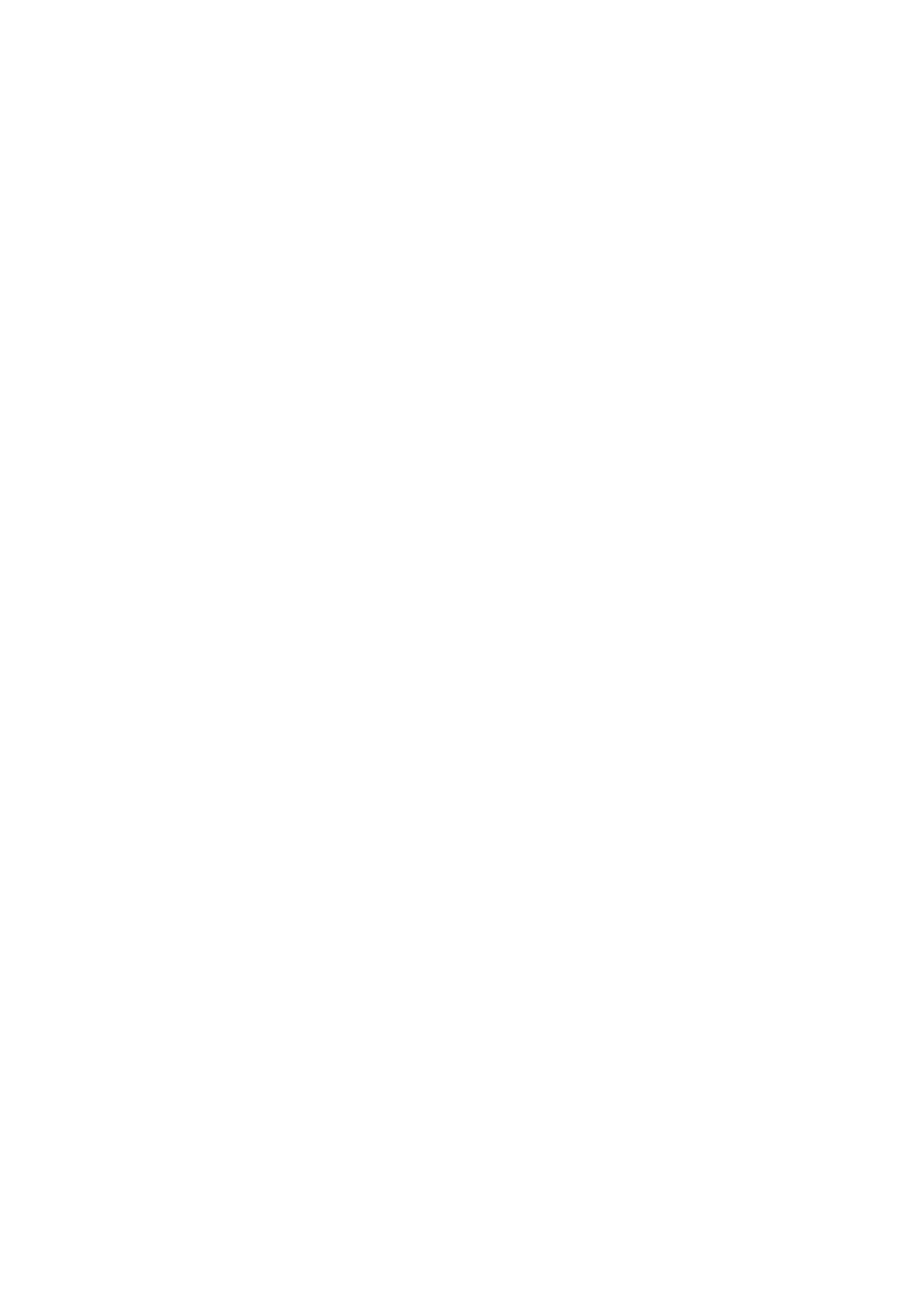## **EUROPEAN UNIVERSITY INSTITUTE MAX WEBER PROGRAMME**

*On the Signaling and Feedback Effects of Umbrella Branding* 

JEANINE THAL

EUI Working Paper MWP No. 2007/13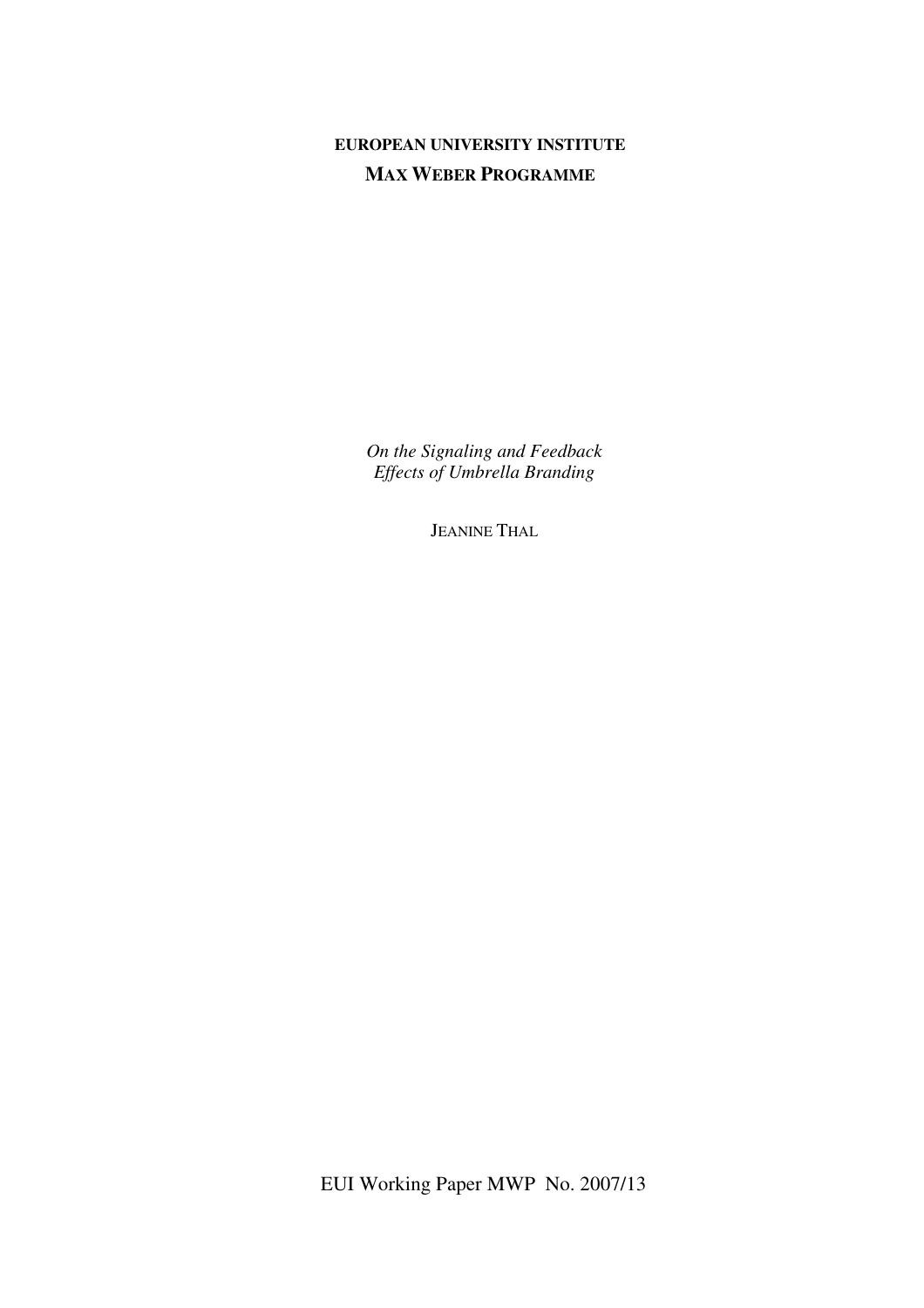This text may be downloaded for personal research purposes only. Any additional reproduction for other purposes, whether in hard copy or electronically, requires the consent of the author(s), editor(s). If cited or quoted, reference should be made to the full name of the author(s), editor(s), the title, the working paper or other series, the year, and the publisher.

The author(s)/editor(s) should inform the Max Weber Programme of the EUI if the paper is to be published elsewhere, and should also assume responsibility for any consequent obligation(s).

ISSN 1830-7728

© 2007 Jeanine Thal

Printed in Italy European University Institute Badia Fiesolana I – 50014 San Domenico di Fiesole (FI) Italy

> http://www.eui.eu/ http://cadmus.eui.eu/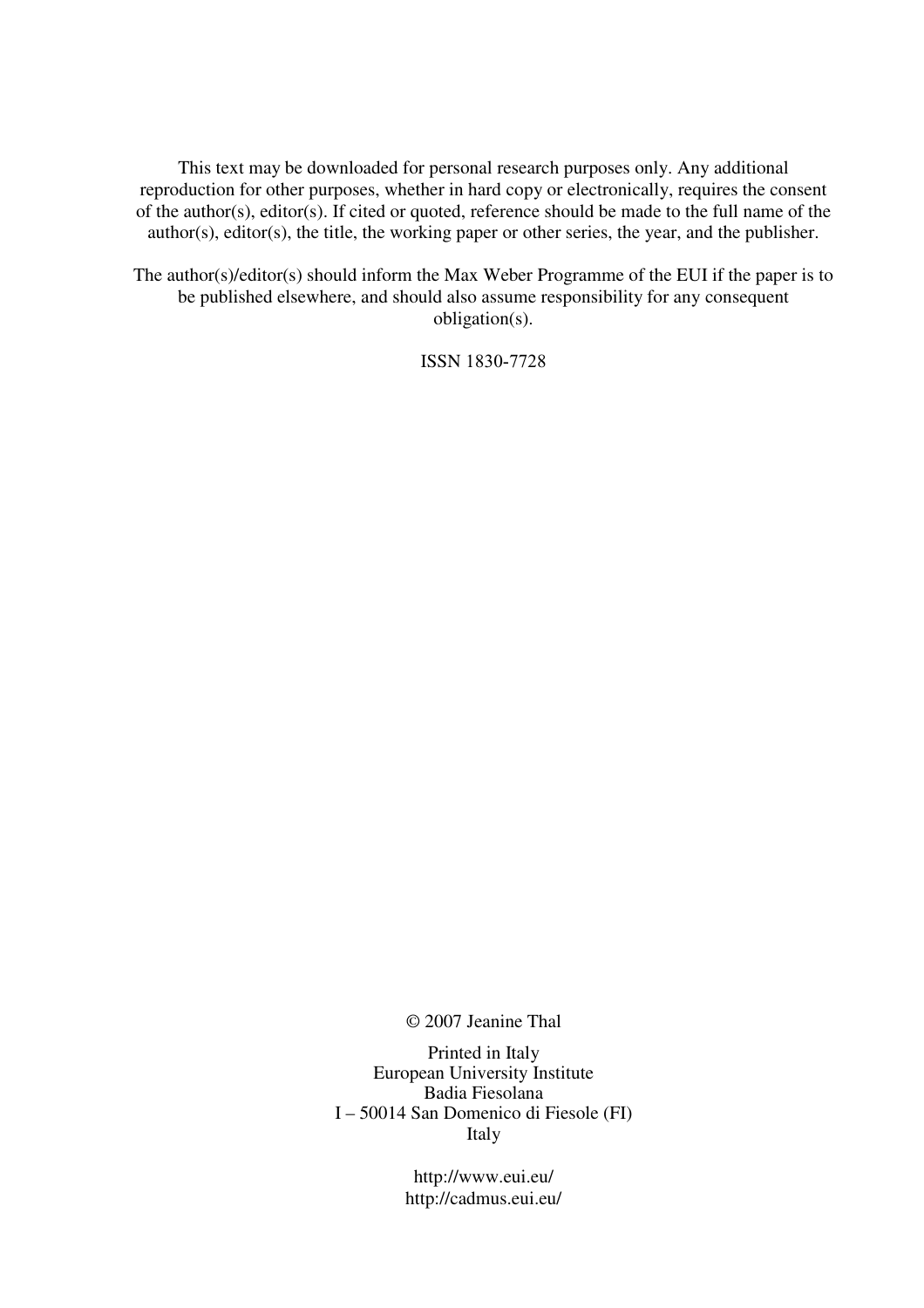### **Abstract**

I consider an adverse selection model of product quality to analyze a firm's incentives to sell different products under an umbrella brand. My main result is that umbrella branding can signal positive quality correlation to consumers, even in the absence of any exogenous "technological" correlation between the products concerned. In any equilibrium with positive endogenous quality correlation, the decision to umbrella brand has a positive signaling effect on the price consumers are willing to pay for at least one of the products. Moreover, subsequent successes (failures) of either of the products have positive (negative) feedback effects on the other product. For such equilibria to exist, it is necessary that (i) consumers' prior information about product qualities is limited, (ii) the markets for the different products are sufficiently symmetric, (iii) potential quality differences are substantial, and (iv) firms attach sufficient weight to repeat sales of all products. There are no equilibria in which umbrella branding either fully certifies high quality, or signals negative quality correlation.

### **Keywords**

Reputation, Umbrella Branding, Brand Extensions, Product Quality JEL Classification Codes: L14, L15, M31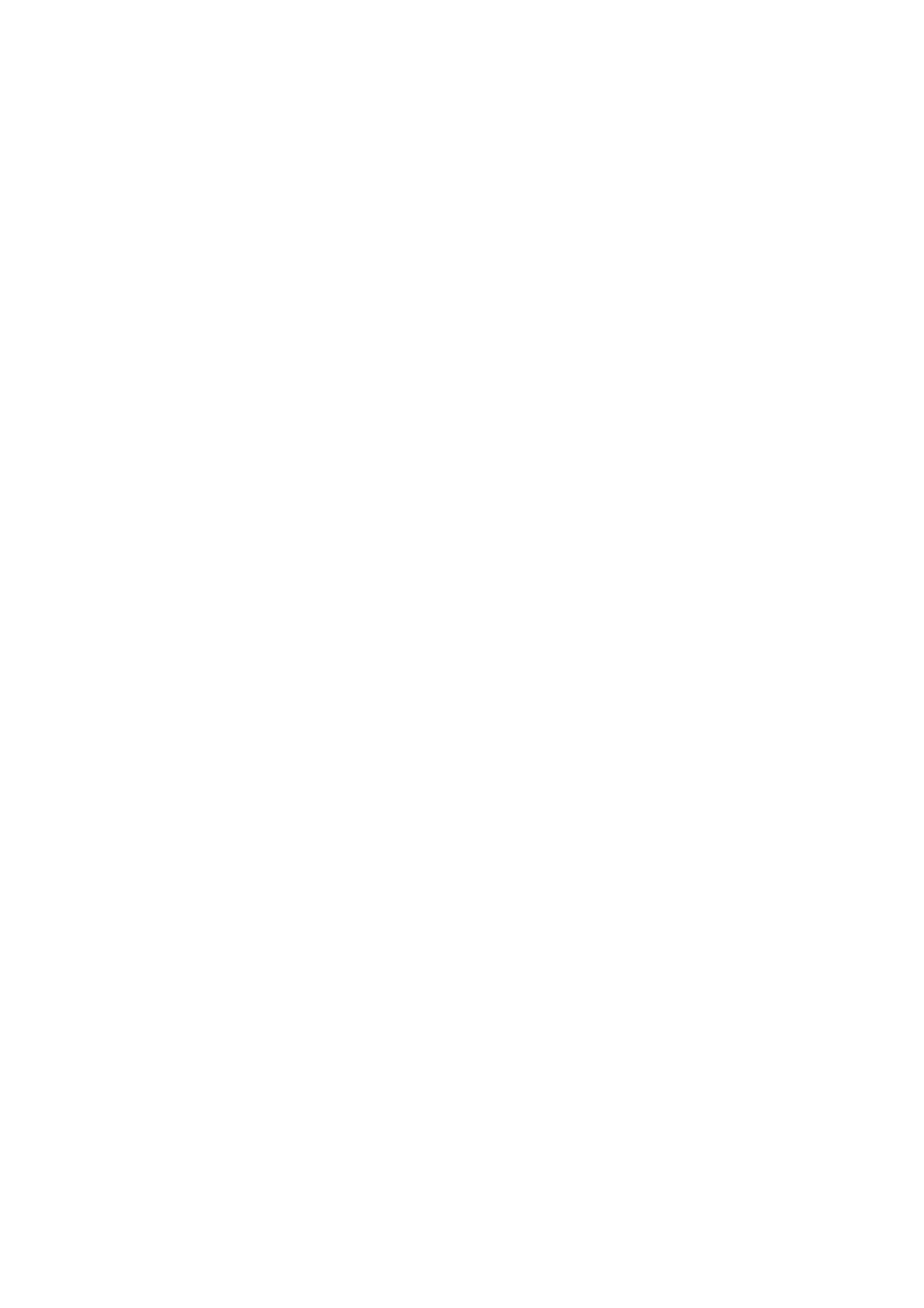# 1 Introduction

Umbrella branding is a widespread marketing practice that consists of selling different products under the same brand name. Some umbrella brands sell closely related products, e.g. Colgate sells toothpaste and toothbrushes, while others sell products in unrelated categories, e.g. Virgin sells music disks, air travel, cola drinks and financial services. According to Tauber (1988), almost half of all new package goods are introduced under umbrella brands.

Why should a firm extend its brand, that is, introduce new products under an umbrella brand with existing products? One convincing explanation is that brand extensions allow firms to leverage existing brand equity.<sup>1</sup> The idea is that umbrella branding helps firms with strong brands to successfully introduce new products by convincing consumers that new and existing products are of similar quality. One implication is that if an umbrella branded product does not satisfy consumers, then all the products sold under the same brand are likely to suffer. Conversely, individual successes may benefit several products.

I analyze these trade-offs in a model based on an information asymmetry between firms and consumers. Each product is characterized by an exogenously given quality level, observable only by firms. Consumers observe product performances, but these are (always) imperfect signals of quality. In this context, a product's reputation at any point in time is the belief consumers hold about its quality at that moment.

The correlation between the qualities of umbrella branded products is endogenous in my model. In other words, I do *not* impose the condition that the qualities of the products a firm has the option to sell under the same brand are uniform. This could be due to the use of a common input, but in most instances it seems restrictive to rule out a priori the possibility that a brand sells products of different qualities. This is especially true for brands such as *Virgin* that span across very dissimilar product categories. Moreover, products sold under the same brand are often manufactured by different firms.2 The AT&T brand for example is licensed to VTech for telephony products and to Verbatim for blank media, and  $AT\&T$  licensed products generate more than \$600 million in wholesale revenues.3 My model is general enough to be interpreted both in the context of brand

<sup>&</sup>lt;sup>1</sup>See Aaker and Keller (1990), Kapferer (1997) or Aaker (2004) for standard references in the marketing literature.

<sup>2</sup>According to EPM Communications (2006), retail sales of products sold under licensed brands or trademarks amounted to \$17.62 billions in the U.S. and Canada in 2005.

<sup>3</sup>See www.beanstalk.com/casestudies/att.com.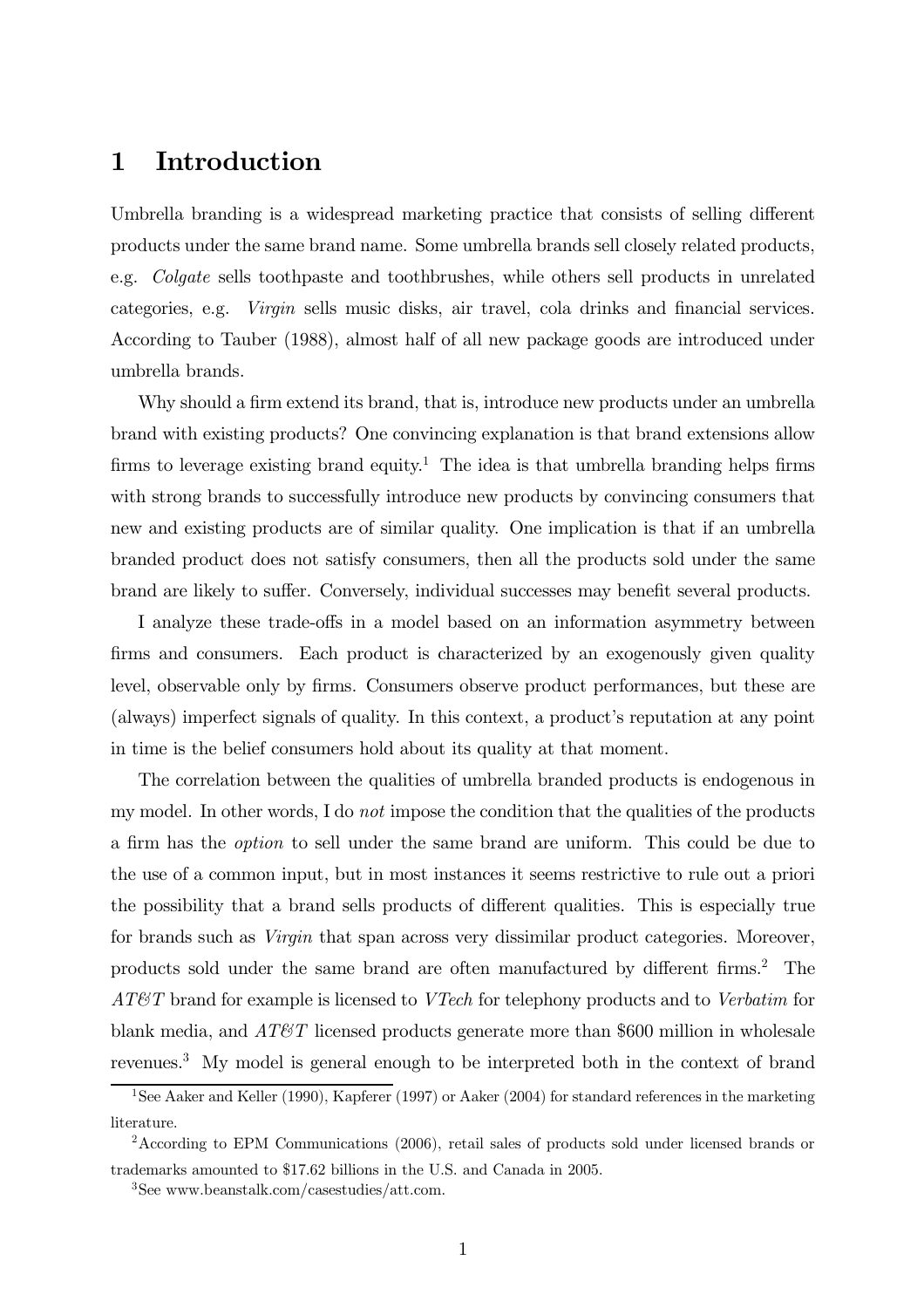licensing and in the context of brand extensions to products developed by the brand owner itself. The essential common element is that the branding decision is taken so as to maximize aggregate profits.

The absence of any exogenous technological correlation between qualities does not necessarily imply that umbrella branding has no informational value: firms may condition their branding decisions on observed qualities. It may therefore be the case that consumers rationally anticipate the qualities of different products sold under an umbrella brand to be correlated. The analysis in this paper shows that (positive) correlation is indeed likely to emerge: there exist equilibria characterized by positive quality correlation, whereas negative quality correlation never arises in equilibrium.

The decision to umbrella brand induces two different types of effects. First, umbrella branding leads to feedback effects whenever consumers indeed believe that the qualities of the different products are correlated. The performance of each product then yields information not only about the product's own quality, but also induces consumers to update their beliefs about other products sold under the same umbrella brand. In the case of positive correlation, the success (failure) of any one of the umbrella branded products has a positive (negative) feedback effect on the other products. Second, the umbrella branding decision itself may influence the prices consumers are willing to pay for the different products; umbrella branding has *signaling effects* in this case.

I show that the relative importance of these different effects may be such that positive quality correlation arises endogenously. In some situations there even exist equilibria in which umbrella brands always offer products of uniform quality. In the equilibria of this type exhibited here, the signaling effects are such that firms of any quality profile could make a short term gain by using an umbrella brand; the expected long term impact of the branding decision, however, depends on actual qualities. For firms with one good and one bad product, umbrella branding means putting the future reputation of the good product at stake by inviting consumers to pool their experiences with the two products. If future profits are important, these firms may therefore prefer separate branding. For firms with two bad products, on the other hand, the branding decision's expected long term impact may be negligible: if the consumption of a bad product is sufficiently likely to convince consumers of the product's low quality, then bad products can be expected to lose their reputations in the long term independently of the branding decision. Umbrella branding will then be attractive for firms with only bad products, since it allows them to reap short term profit gains without incurring any significant long term losses. Finally,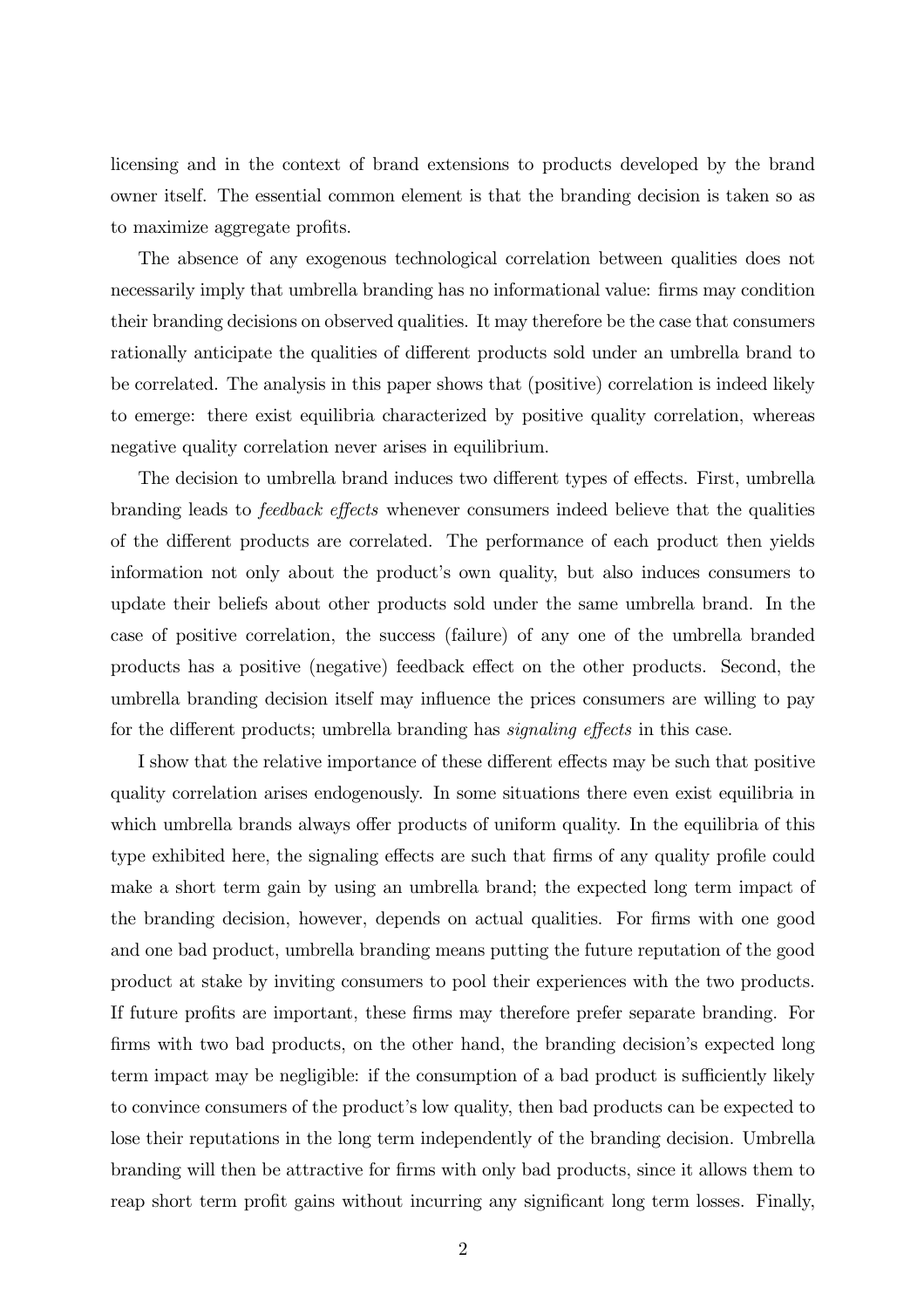for firms with two good products, umbrella branding is attractive not only in the short but also in the long term: thanks to feedback effects, these firms expect to consolidate their products' reputations faster under umbrella than under separate branding.

In contrast, there are no counterintuitive equilibria in which successes (failures) have negative (positive) feedback effects.<sup>4</sup> If consumers expected the qualities of umbrella branded products to be negatively correlated, then firms with two bad products would benefit from positive feedback effects with a higher likelihood than firms with one or two good products. Moreover, the outside option of separate branding is always less profitable for firms with two bad products than for any other firm. It will be shown that these arguments imply that umbrella branding would be particularly attractive for firms with only bad products. Anticipating this, however, consumers' willingness to pay for umbrella branded products would be low, i.e. umbrella branding would signal low quality. This in turn would render umbrella branding unprofitable for all firms.

I also identify a number of necessary conditions for the existence of informative equilibria.<sup>5</sup> First, the markets for different products must be sufficiently symmetric. Second, there must be repeated consumption of both products, and firms must be sufficiently patient. Third, consumers' information about product qualities must be limited at the moment the brand extension occurs. Fourth, potential quality differences must be important. These conditions are necessary to ensure that signaling and feedback effects on both products play a significant role in the branding decision, which is needed to "separate" firms with different quality profiles.

These results are in line with the empirical and experimental evidence.<sup>6</sup> In particular, many studies confirm that umbrella brands induce a positive correlation between quality perceptions, without certifying high quality; moreover, many case studies document feedback and signaling effects of the signs predicted here. Concerning the structural conditions necessary for credible signaling, my analysis leads to several testable predictions.

Finally, I consider a number of extensions of the basic model, including the possibility that firms may not always be able to observe the new product's quality. This seems to be

<sup>&</sup>lt;sup>4</sup>To be more precise, the theoretical analysis allows me to rule out all pure strategy equilibria as well as a large class of, but not all, mixed strategy equilibria with negative quality correlation; numerical simulations strongly suggest, however, that mixed strategy equilibria cannot exist either.

 $5$ As is standard in signaling games, there always exist uninformative ('babbling') equilibria in which umbrella branding occurs without having any impact on beliefs or prices.

 $6$ Section 6.2 discusses the empirical evidence in more detail; my main references are Aaker and Keller (1990), Sullivan (1990), Smith and Park (1992) and Erdem (1998).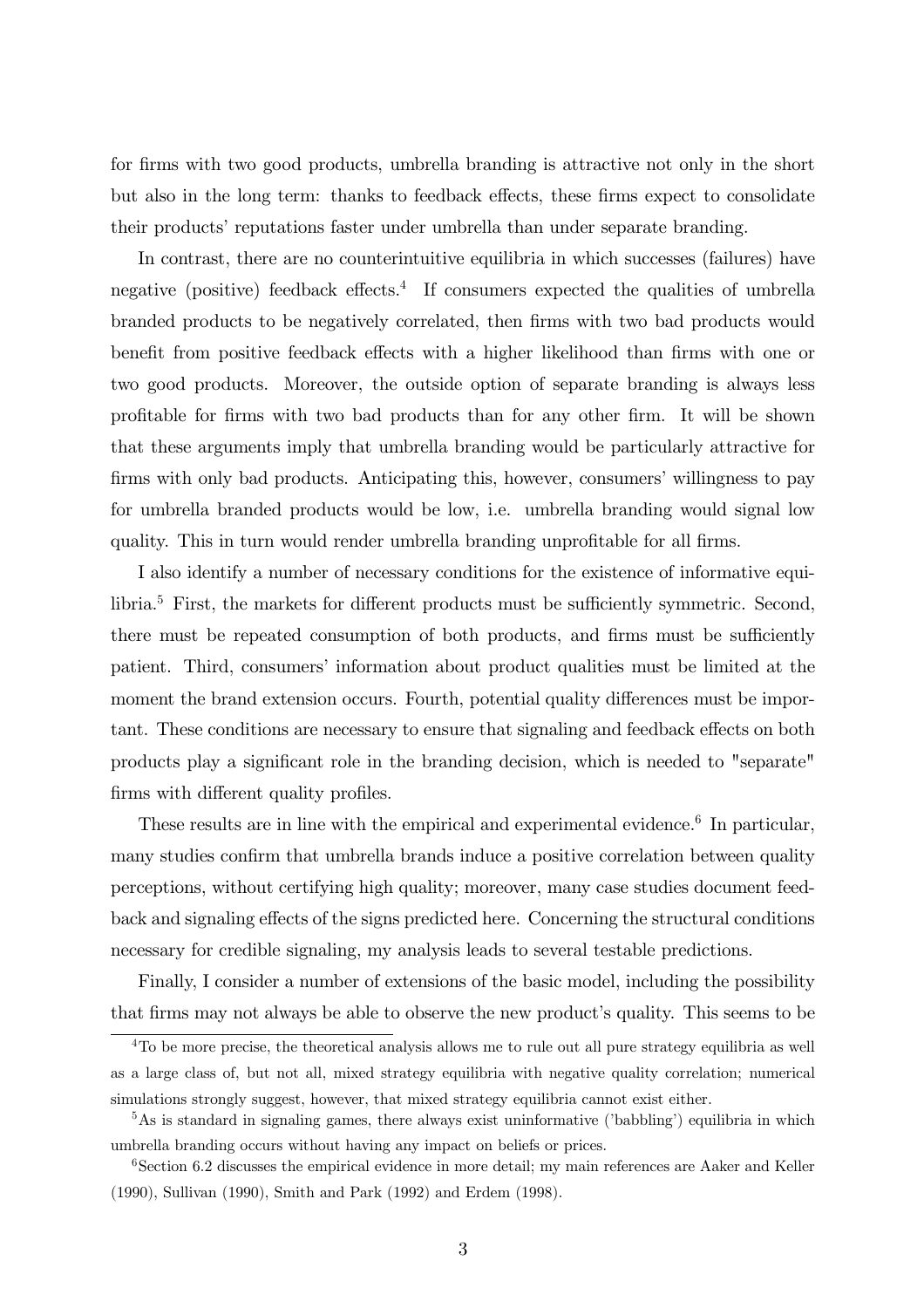a simple and original way to introduce the notion of the 'fit' between different products.

**Related Literature<sup>7</sup>** There are two main approaches to model umbrella branding, and more generally reputation, in the economics literature. Either reputation refers to a firm's or a product's characteristics as in my model (adverse selection), or to its actions (moral hazard).<sup>8</sup> Brand names are important in this context as carriers of information.<sup>9</sup>

Existing analyses mostly focus on umbrella branding as a way to certify quality. Wernerfelt (1988) considers a simple adverse selection model in which the quality correlation between umbrella branded products is endogenous. He establishes conditions for an equilibrium in which umbrella branding fully certifies the high quality of both products. This situation is sustained by pessimistic out-of-equilibrium beliefs following failures of umbrella branded products, which under some additional conditions are the only beliefs satisfying the intuitive criterion of Cho and Kreps (1987). These results hinge upon the assumptions that (i) good products never fail, and (ii) umbrella branding is more costly than the introduction of a new brand.<sup>10</sup>

Choi (1998) derives a similar quality certification result in a moral hazard context.<sup>11</sup> In an infinite horizon model where a firm discovers a new product of given quality in every period, he finds conditions for an equilibrium in which "premium" umbrella brands only extend to high quality goods. This equilibrium is sustained by the threat of a complete breakdown of trust if consumers ever observe that a bad product was introduced under a premium brand.12

<sup>7</sup>Section 6.1 provides a more detailed comparison between my work and alternative theories.

<sup>8</sup>Seminal articles on the adverse selection approach to reputation are Milgrom and Roberts (1982) and Kreps and Wilson (1982). The basic framework of the moral hazard approach goes back to Klein and Leffler (1981), and Shapiro (1983). Mailath and Samuelson (2006) present a variety of recent reputation models, some of them combining aspects of moral hazard and adverse selection.

<sup>9</sup>Name trading between firms has been modelled by Kreps (1990) in a moral hazard context, and by Tadelis (1999) in an adverse selection model that shares some features with my approach.

 $10$ Relying on the same two assumptions, Hakenes and Peitz (2004) reach a similar result in a model of umbrella branding with endogenous quality provision. In their set-up, a monopolist chooses both qualities and brands before selling its products for a finite number of times. The authors show that while both equilibria with positive and with negative quality correlation may exist, the only equilibrium that survives certain refinement criteria (either Pareto-dominance or forward induction) is that in which umbrella brands fully certify high quality.

<sup>&</sup>lt;sup>11</sup>In fact, his models features both adverse selection and moral hazard aspects; the branding problem itself, however, is subject to a moral hazard problem.

 $12$ Andersson (2002) and Cabral (2001) analyze quality provision in infinitely repeated interactions.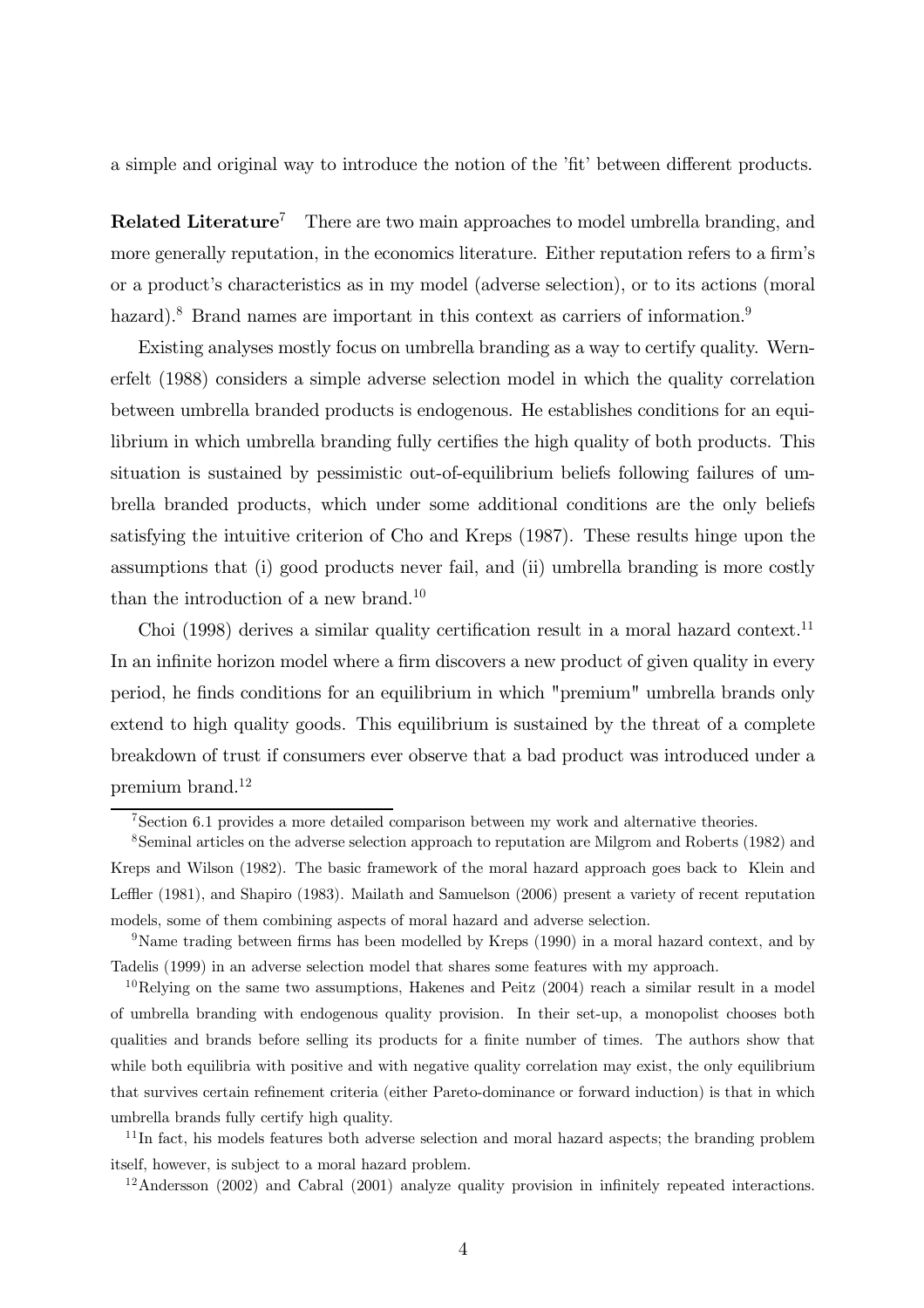I use an adverse selection approach to avoid problems common to repeated-game models of reputation, in particular the high required degree of coordination between firms and consumers, and the absence of any predictions concerning the evolution of reputation over time. Moreover, in contrast to Wernerfelt (1988), my analysis does not rely on the assumptions that umbrella branding is costly and that failures are perfect signals of low quality. This leads to a shift of focus from umbrella brands as guarantees of high quality to umbrella brands as signals of quality correlation, which as mentioned before is more consistent with the empirical evidence.

Cabral (2000) analyzes an adverse selection model of umbrella branding in which quality correlation is exogenous. The main difference with respect to my model is thus that Cabral assumes that all the products a firm has the option to sell under an umbrella brand must be of the same quality. The purpose of umbrella branding is then to communicate to consumers that different products are manufactured by the same firm. Allowing for a continuum of quality levels, Cabral's main prediction is that umbrella branding signals high quality to consumers. The intuition is that for high quality firms umbrella branding will lead to a positive feedback effect with a higher likelihood than for low quality firms.

My analysis is complementary to that of Cabral. The novel result is that quality correlation may arise endogenously, in which case even firms with only low quality products sometimes use umbrella brands. The findings are nonetheless consistent with Cabral's prediction that umbrella branding signals high quality: umbrella branding has a positive signaling effect on at least one of the products and increases aggregate short-term profits in the equilibria with positive quality correlation characterized in this paper.

This paper is organized as follows. Section 2 describes the framework. Section 3 presents the main effects of umbrella branding on beliefs and profits; in particular, it explains the relationship between the branding strategy, the correlation of consumers' prior quality perceptions, and signaling and feedback effects. Section 4 briefly discusses equilibria without feedback effects. In Section 5, I study equilibria with feedback effects. Section 6 first discusses differences with alternative theories, and then links the main findings to the empirical evidence. Section 7 suggests a number of extensions. All proofs are in the appendix.

They show that umbrella branding may increase the scope for equilibria in which firms exert costly effort to provide high quality products in every period. The main mechanism resembles that in Bernheim and Whinston (1990)'s analysis of collusion under multi-market contact.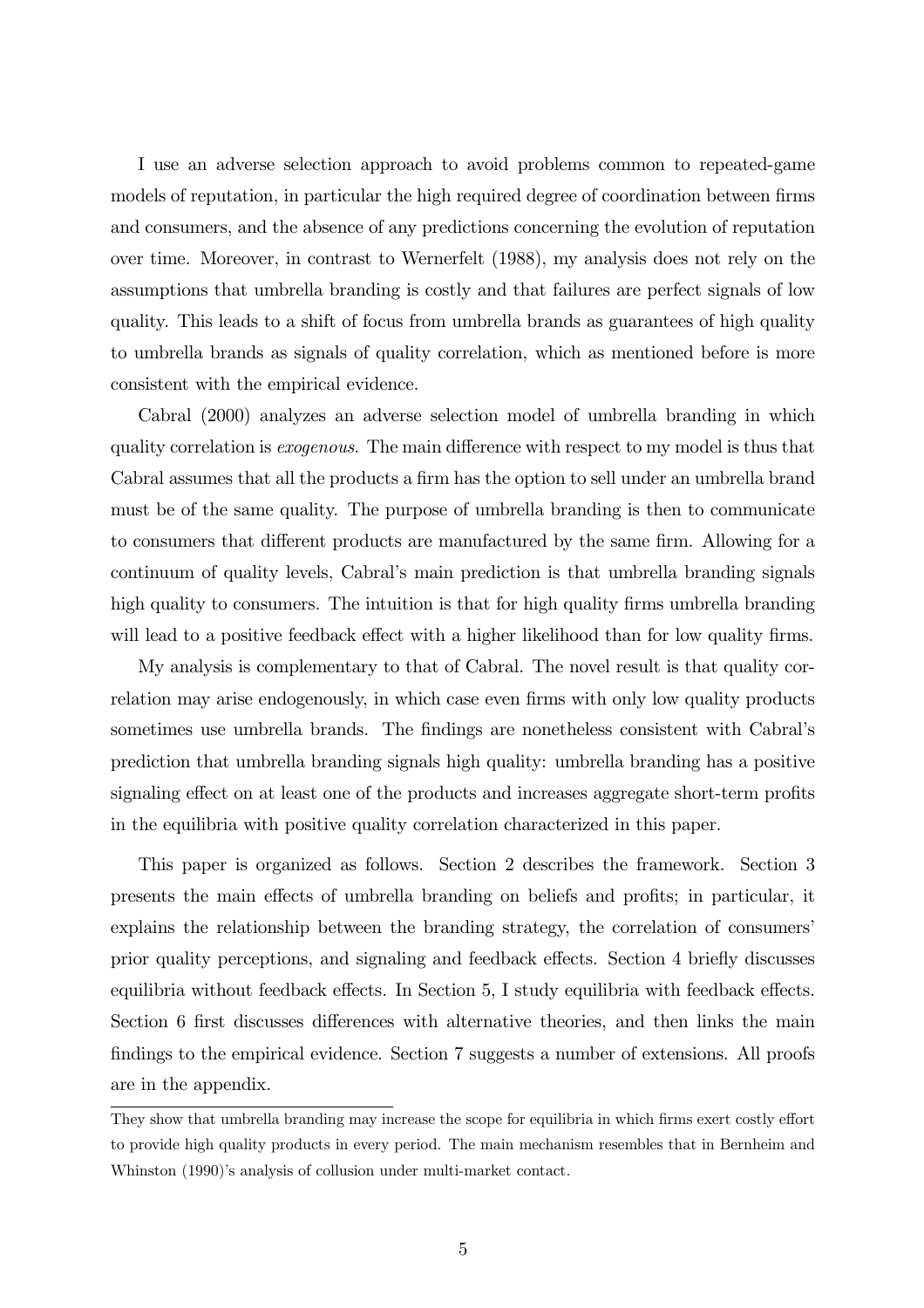### 2 Framework

I consider experience goods that are either of good or of bad quality. A good product is successful, i.e. works well, with probability  $g \in (0,1)$ , while a bad product is successful with probability  $b \in (0, g)$ . In each period of the multi-stage game with repeated consumption that I will analyze, the performance of any given product is realized anew, while its quality does not change over time. Quality is observable by firms but not by consumers.

At time  $t = 0$ , an innovator discovers a new<sup>13</sup> product of quality  $q_n \in \{b, g\}$ . The innovator always has the option of costlessly launching a new brand to sell this product. With some exogenous probability  $\alpha \in (0,1)$ , however, the innovator also "meets" an incumbent with an old product of quality  $q_o \in \{b, g\}$ . Both the innovator and the incumbent observe  $q_o$  and  $q_n$ .<sup>14</sup> If the firms indeed meet, then they may decide to sign a brand licensing agreement. In that case, the new product will be sold under the same brand as the incumbent's old product, that is, the incumbent will extend its existing brand to the new product thereby creating an umbrella brand. I do not explicitly model the negotiation between the innovator and the incumbent, but simply assume that it is efficient, i.e. the parties take the umbrella branding decision so as to maximize the (expected) aggregate profits made from selling the two products. I denote by  $x_{q_o q_n} \in [0, 1]$  the probability that the old product of quality  $q_o$  and the new product of quality  $q_n$  are sold under an umbrella brand, conditional on the incumbent and the innovator having met. A (possibly mixed) umbrella branding strategy is hence a vector  $(x_{gg}, x_{gb}, x_{bg}, x_{bb})$  that gives the probability of a brand extension for every possible quality profile  $(q_o, q_n)$ .

At time  $t = 1$ , consumers first observe brand names, and then take consumption decisions. After consumption, all consumers observe the performances  $\sigma_o \in \{F, S\}$  and  $\sigma_n \in \{F, S\}$ , where F stands for failure and S for success, of the old and the new product, respectively. Product performances are public information and distributed i.i.d. across periods. At time  $t = 2$ , the firms sell both products again. The following table summarizes the timing of events:

<sup>&</sup>lt;sup>13</sup>Throughout the paper, I will use the terms "old" and "new" for evokative reasons.

 $14$ In section 7, I will consider an extension in which the firms do not always observe the new product's quality. For simplicity, however, I will keep the assumption of information symmetry between the innovator and the incumenbent.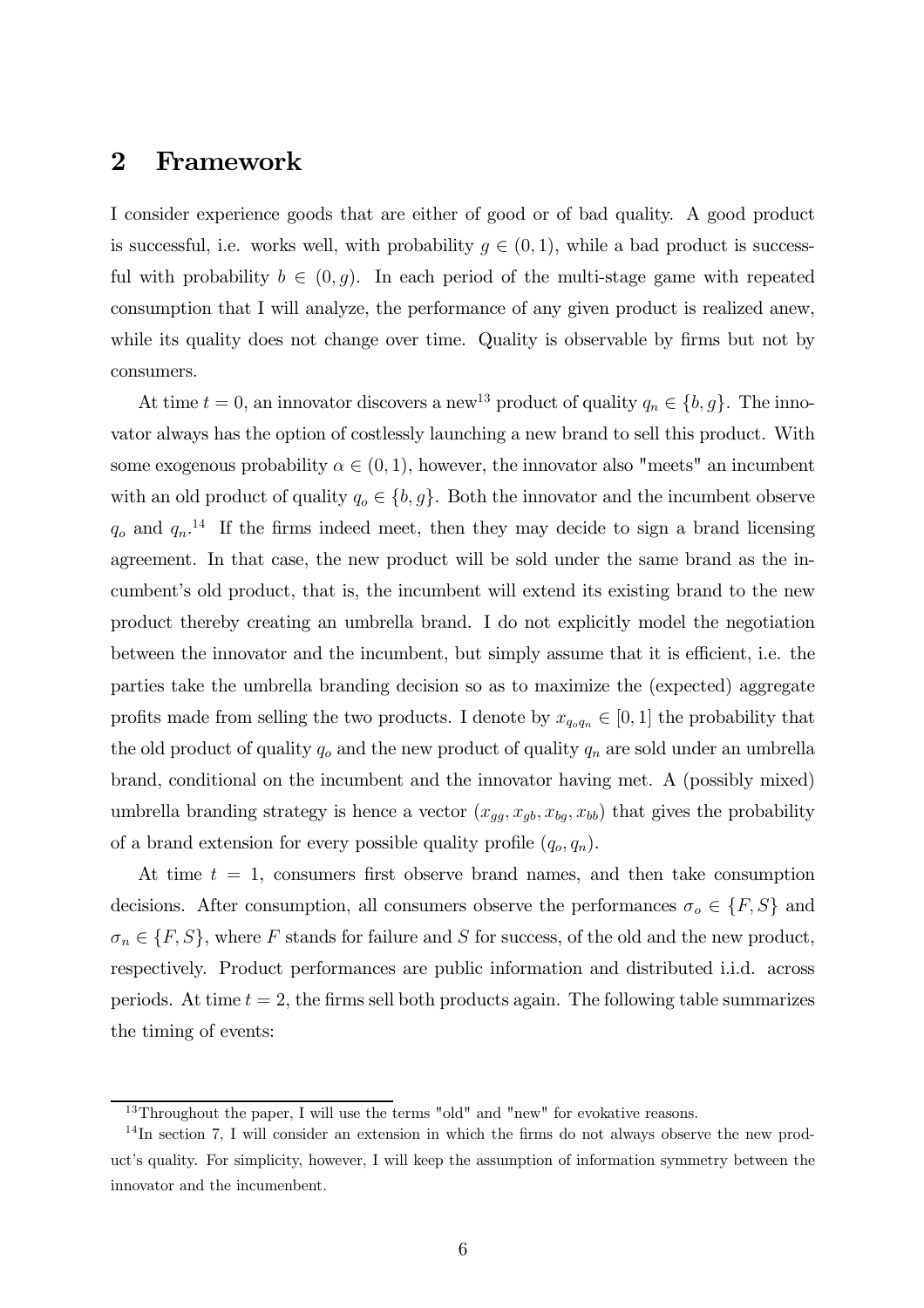| Timing: |                                                                                              |
|---------|----------------------------------------------------------------------------------------------|
| $t=0$   | Innovator discovers new product of quality $q_n$ .                                           |
|         | If the innovator "meets" the incumbent with a product of quality $q_o$ ,                     |
|         | the new product will carry the same name as the old product with probability $x_{q_o q_n}$ . |
|         |                                                                                              |
| $t=1$   | Consumers observe brand names, and then buy both products.                                   |
|         | Consumers observe the performances $\sigma_o$ and $\sigma_n$ .                               |
|         |                                                                                              |
| $t=2$   | Consumers buy both products again.                                                           |

The prior reputations of the two products at  $t = 0$  are denoted by  $\gamma \in (0,1)$  for the new product and by  $r \in (0, 1)$  for the old product. Ex ante consumers hence assign probability  $\gamma$  to the event that the new product is good and r to the event that the old product is good. These priors are parameters of the model. I thus do not explicitly model how the incumbent builds up its prior reputation  $r$  for example. In each period, consumers then update their beliefs, i.e. the probabilities they assign to the different realizations of  $(q_o, q_n)$ , as a function of the information they possess. At the beginning of period 1, the consumers' information set simply includes the observation of whether the products are sold under umbrella branding or not. After first period consumption has taken place, consumers receive two additional pieces of information, namely the performances  $\sigma_o$  and  $\sigma_n$  of the two products.

To simplify, I will focus on the limit case where  $\alpha$ , the probability of a "match" between the innovator and the incumbent, goes to zero. Having the opportunity to umbrella brand is then a measure zero event.<sup>15</sup> The key implication is that if consumers observe separate brands rather than an umbrella brand, then they will not draw any inferences about qualities from this observation. Hence, the absence of a brand extension does not lead consumers to revise their prior beliefs  $\gamma$  and r. In the remark at the end of this section, I briefly present an overlapping generations model with a continuum of firms that shares the same feature.

For all consumers, the consumption of a working product procures a utility of one while consumption of a failing product procures no utility at all. A consumer's willingness to pay for a product with reputation  $\mu$  is thus

$$
w(\mu) \equiv \mu g + (1 - \mu)b.
$$

<sup>&</sup>lt;sup>15</sup>My results will still hold for strictly positive but small  $\alpha$ ; see section 7.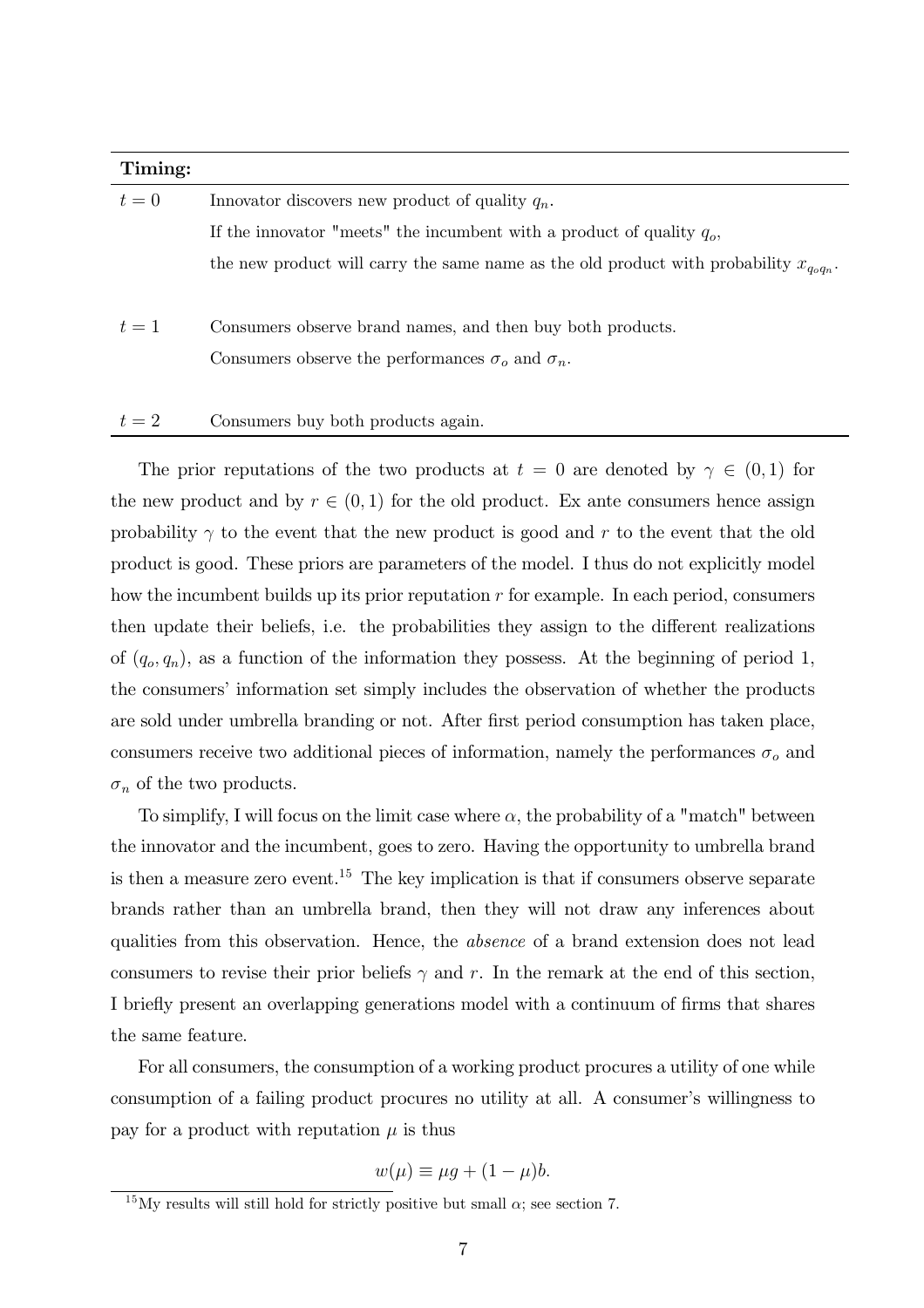In every period the firms make take-it-or-leave-it offers to consumers, and therefore optimally sets each of the prices equal to consumers' willingness to pay for that product.<sup>16</sup>

The production costs of both products are zero, so that all revenues translate into profits. The markets for the different products can be asymmetric however, i.e. firms may attach different weights to different products at different times. I denote the share of the market for the new product in total sales by  $\beta \in (0,1)$ . Moreover, firms may discount future profits. I denote the weight attached to second period profits by  $\delta \in (0,1)$ . Normalizing the total number of units sold (of the two products, and in the two periods) to one, consumers then buy  $(1 - \delta)(1 - \beta)$  units of the old product in period 1,  $(1 - \delta)\beta$ units of the new product in period 1,  $\delta(1-\beta)$  units of the old product in period 2, and  $\delta\beta$  units of the new product in period 2.

I will use the concept of Bayesian equilibrium:

Definition 1 A (Bayesian) equilibrium consists of a belief system and an umbrella branding strategy  $(x_{gg}, x_{gb}, x_{bg}, x_{bb})$  such that (i) the branding strategy maximizes aggregate profits given beliefs, and (ii) beliefs are Bayesian consistent given the branding strategy.

Remark It is easy to reinterpret this model without referring to any outside innovator. Consider an economy with overlapping generations of firms that live for at least three periods. In each period, there is a continuum of incumbent sellers and a continuum of new entrants. Each firm sells one product under the same brand name in every period of its lifetime. In addition, one randomly chosen incumbent with two more periods to live discovers a new product. This firm can then either extend its existing brand to the new product or introduce a new brand. Since there is a continuum of firms with two more periods to live, a brand extension is a measure zero event. The observation that a brand is not extended then has no relevant informational content for consumers. Similarly, consumers cannot distinguish between unknown brands of entrants and unknown brands of incumbents. Cabral (2000) uses a similar set-up to analyze brand extensions under the assumption that all the products discovered by the same firm are always of the same quality.

 $16$ Tadelis (1999) uses a similar simplification in his model of name trading with a continuum of firms and consumers by supposing that consumers are on the long side of the market. Cabral (2000) as well as Hakenes and Peitz (2004) adopt similar approaches in the context of umbrella branding.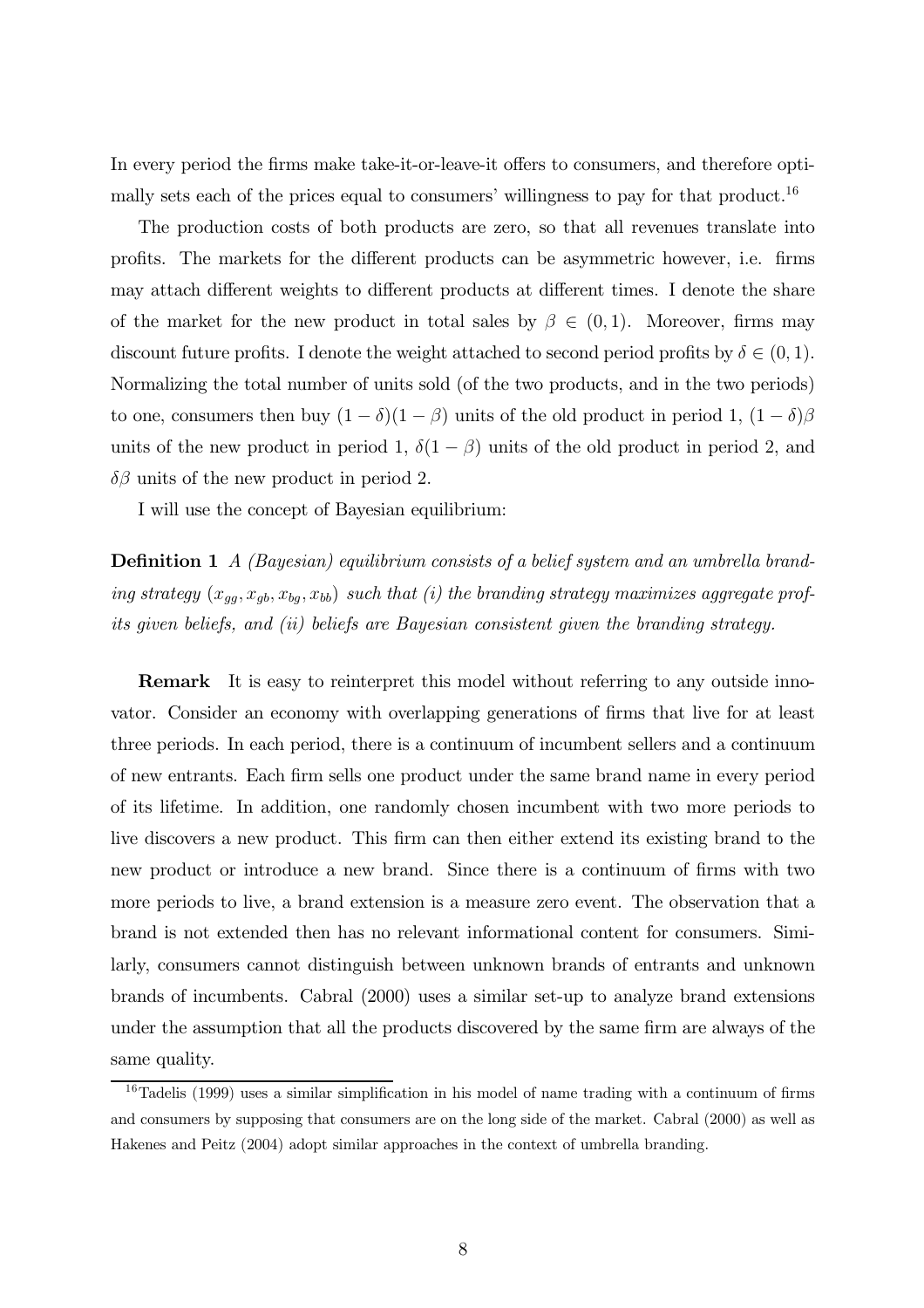### 3 Signaling and Feedback Effects

### 3.1 The Impact of Umbrella Branding on Beliefs

Umbrella branding may induce two types of effects on the beliefs consumers hold about product qualities. First, the decision to umbrella brand by itself may serve as a quality signal. For the new or extension product, for example, such a signaling effect occurs whenever consumers believe that a new product introduced under an established brand is either more or less likely to be of high quality than new products carrying unknown brand names. These signaling effects are relevant both for first and second period beliefs.

Second, umbrella branding may lead to feedback effects between the different products if consumers believe that their qualities are correlated. The success or failure of one product, say the extension product, then leads consumers to revise their beliefs not only about the extension product itself but also about the core product. Since these feedback effects are linked to performance observations that first occur at the end of period one, feedback effects are only relevant for the analysis of second period beliefs.

Period 1 To analyze the short term signaling effects of umbrella branding, I compare consumers' beliefs at the beginning of the first period under umbrella branding and under separate branding. Since a match between the incumbent and the outside innovator is a measure zero event, consumers confronted with two separate brands do not revise their priors, i.e. they simply continue to believe that the old product is good with probability r, and the new product with probability  $\gamma$ .

Confronted with an umbrella brand instead, consumers possibly revise their beliefs about the qualities of both products. Whenever brand extensions happen with positive probability in equilibrium (which is the only case of interest here), all beliefs can be obtained by Bayesian updating. I denote by  $\mu_{q_0q_n}$  the probability consumers assign to the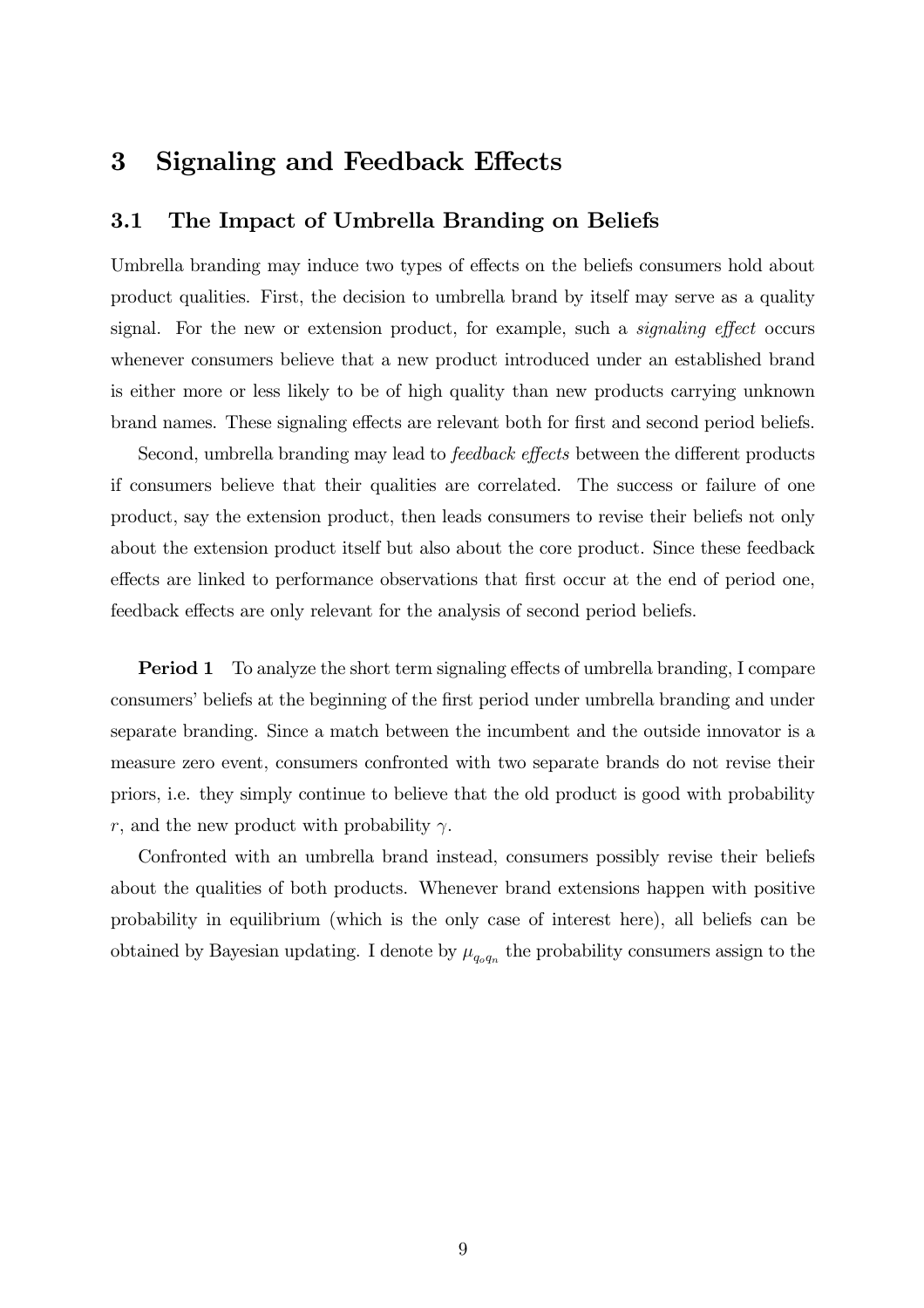quality profile  $(q_o, q_n)$  if they observe an umbrella brand; for example:<sup>17</sup>

$$
\mu_{gg} = \frac{r\gamma x_{gg}}{r\gamma x_{gg} + r(1-\gamma)x_{gb} + (1-r)\gamma x_{bg} + (1-r)(1-\gamma)x_{bb}}
$$

To simplify notations, I will denote the aggregate belief that the core product of the umbrella brand is good by

$$
\mu^o = \mu_{gg} + \mu_{gb},
$$

and the belief that the extension product is good by

$$
\mu^n = \mu_{gg} + \mu_{bg}.
$$

Umbrella branding then has a positive signaling effect on the new product if and only if it improves the consumers' belief about the quality of the new product, i.e. whenever

$$
\mu^n > \gamma.
$$

This condition is satisfied whenever, given the prior  $r$  about the quality of the old product, a brand extension is more likely to involve a good rather than a bad new product:

$$
rx_{gg} + (1 - r)x_{bg} > rx_{gb} + (1 - r)x_{bb}.
$$

Similarly, the signaling effect on the core product is positive if and only if

 $\mu^o > r$ .

In terms of the incumbent's strategy, the signaling effect on the core product is positive if and only if, given the prior belief  $\gamma$  about the new product's quality, a good firm is more likely to extend its brand than a bad firm:

$$
\gamma x_{gg} + (1 - \gamma)x_{gb} > \gamma x_{bg} + (1 - \gamma)x_{bb}.
$$

<sup>17</sup>The probabilities consumers assign to the quality profiles other than  $(g, g)$  are

$$
\mu_{gb} = \frac{r(1-\gamma)x_{gb}}{r\gamma x_{gg} + r(1-\gamma)x_{gb} + (1-r)\gamma x_{bg} + (1-r)(1-\gamma)x_{bb}},
$$
\n
$$
\mu_{bg} = \frac{(1-r)\gamma x_{bg}}{r\gamma x_{gg} + r(1-\gamma)x_{gb} + (1-r)\gamma x_{bg} + (1-r)(1-\gamma)x_{bb}},
$$
\n
$$
\mu_{bb} = \frac{(1-r)(1-\gamma)x_{bb}}{r\gamma x_{gg} + r(1-\gamma)x_{gb} + (1-r)\gamma x_{bg} + (1-r)(1-\gamma)x_{bb}}.
$$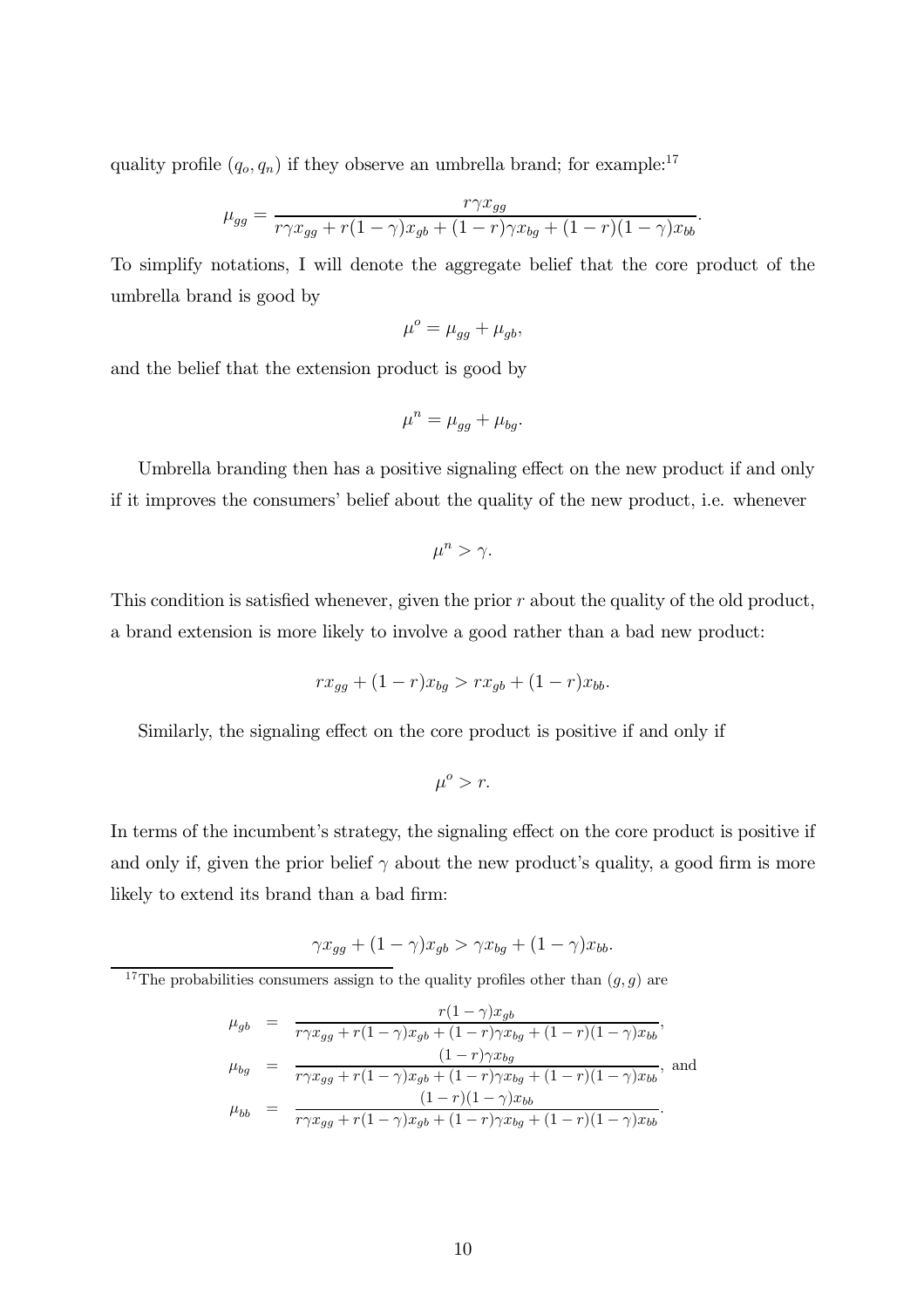Period 2 After first period consumption, consumers observe the performances of both products. They then update their beliefs so as to take into account these additional pieces of information in the second period.

Under separate branding, the updating of beliefs is "standard" in the sense that consumers only take into account each product's own performance. If the old product succeeds in the first period, for example, consumers update their belief that the old product is of high quality from  $r$  to

$$
\lambda_S(r) \equiv \frac{rg}{rg + (1 - r)b}.
$$

Similarly, if the new product fails, consumers revise their belief that it is of high quality from  $\gamma$  to

$$
\lambda_F(\gamma) \equiv \frac{\gamma(1-g)}{\gamma(1-g) + (1-\gamma)(1-b)}.
$$

The updated belief after a failure of the old product is then  $\lambda_F(r)$ , and the updated belief following a success of the new product is  $\lambda_S(\gamma)$ .

Under umbrella branding, consumers update their first period beliefs  $\mu^o$  and  $\mu^n$  not only taking into account each product's own performance, but possibly also the brand's overall performance. Consider consumers' belief about the core product after a success of this product for example. If consumers did not take into account the extension's product performance, then their second period belief would simply be  $\lambda_S(\mu^o)$ . Now suppose that the extension product was also successful, however, and that consumers indeed use this additional information. In that case, the belief consumers hold about the core product "before" taking account of the core product's own performance, is no longer  $\mu^o$  but instead

$$
\mu_S^o = \frac{\mu_{gg}g + \mu_{gb}b}{\left(\mu_{gg} + \mu_{bg}\right)g + (\mu_{gb} + \mu_{bb})b}
$$

.

The "final" belief consumers assign to the core product being good if both products were successful in the first period is then simply

$$
\lambda_S(\mu_S^o) = \frac{\mu_{gg}g^2 + \mu_{gb}gb}{\mu_{gg}g^2 + \mu_{gb}gb + \mu_{bg}bg + \mu_{bb}b^2}.
$$

The success of the extension product has a positive *feedback effect* on the core product if and only if

$$
\mu_S^o > \mu^o.
$$

The beliefs consumers hold about the quality of the extension product, or after observing different performance outcomes, can be obtained using the same two-step procedure.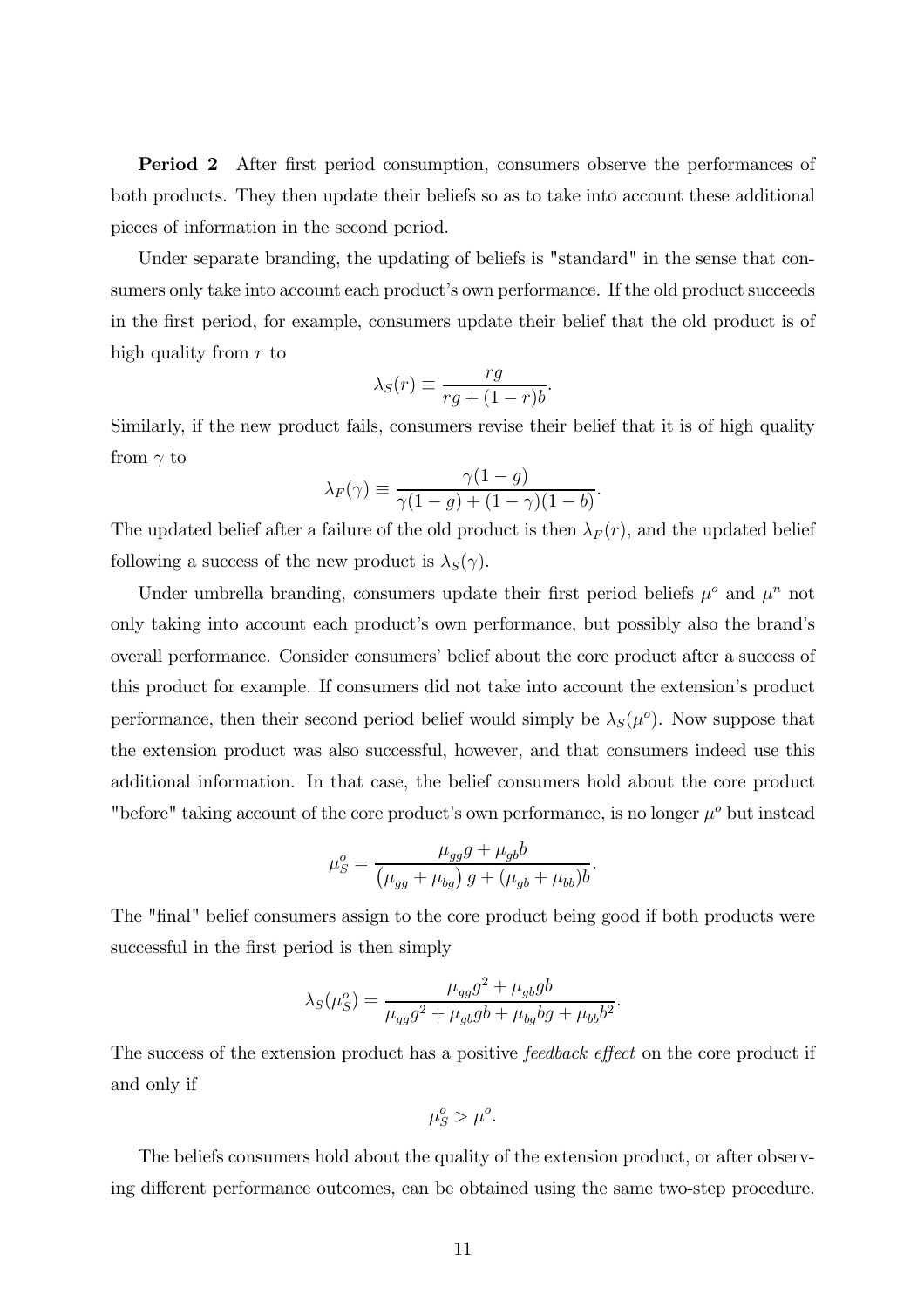First, the observation of product  $-i$ 's performance  $\sigma_{-i}$  has a feedback effect on the belief about product *i*'s quality  $(i \neq -i)$ , captured by the revision from  $\mu^i$  to  $\mu^i_{\sigma_{-i}}$ .<sup>18</sup> Second, consumers update their belief to take into account product i's own performance  $\sigma_i$ , which amounts to a revision from  $\mu_{\sigma_{-i}}^i$  to  $\lambda_{\sigma_i}(\mu_{\sigma_{-i}}^i)$ ). The following table summarizes second period beliefs as a function of the pieces of information (umbrella versus separate branding, and the products' performances) consumers have:

|                                                         | S of old, S of new $\mid S$ of old, F of new $\mid F$ of old, S of new $\mid F$ of old, F of new |                                          |                                                   |
|---------------------------------------------------------|--------------------------------------------------------------------------------------------------|------------------------------------------|---------------------------------------------------|
| umbrella brand $\lambda_S(\mu_S^o), \lambda_S(\mu_S^n)$ | $\lambda_S(\mu_F^o), \lambda_F(\mu_S^n)$                                                         | $\lambda_F(\mu_S^o), \lambda_S(\mu_F^n)$ | $\big \lambda_F(\mu_F^o),\lambda_F(\mu_F^n)\big $ |
| separate brands $\lambda_S(r), \lambda_S(\gamma)$       | $\lambda_S(r), \lambda_F(\gamma)$                                                                | $\lambda_F(r), \lambda_S(\gamma)$        | $\lambda_F(r), \lambda_F(\gamma)$                 |

After any realization of performances, I can decompose the total effect of umbrella branding on the second period belief about each product into two terms to "isolate" feedback from signaling effects. Following two successes, for example, the impact of umbrella branding is

$$
\lambda_S(\mu_S^o) - \lambda_S(r) = [\lambda_S(\mu_S^o) - \lambda_S(\mu^o)] + [\lambda_S(\mu^o) - \lambda_S(r)].
$$

The first term is positive if and only if the performance (here, the success) of the extension product has a positive feedback effect on the core product. The second term is positive if and only if umbrella branding previously had a positive signaling effect on the core product.

Quality Correlation and Feedback Effects For feedback effects to occur, consumers must believe that the qualities of the different products sold under an umbrella brand are correlated. Calculating the correlation coefficient between the (prior) quality perceptions of umbrella branded products yields

$$
\rho = \frac{\mu_{gg}\mu_{bb} - \mu_{gb}\mu_{bg}}{\sqrt{(\mu_{gg} + \mu_{gb}) - (\mu_{gg} + \mu_{gb})^2}\sqrt{(\mu_{gg} + \mu_{bg}) - (\mu_{gg} + \mu_{bg})^2}}.
$$
(1)

 $18$ In the cases ignored so far, the beliefs after the first step of the revision are

$$
\mu_F^o = \frac{\mu_{gg}(1-g) + \mu_{gb}(1-b)}{(\mu_{gg} + \mu_{bg})(1-g) + (\mu_{gb} + \mu_{bb})(1-b)},
$$
  
\n
$$
\mu_S^n = \frac{\mu_{gg}g + \mu_{bg}b}{(\mu_{gg} + \mu_{gb})g + (\mu_{bg} + \mu_{bb})b}, \text{ and}
$$
  
\n
$$
\mu_F^n = \frac{\mu_{gg}(1-g) + \mu_{bg}(1-b)}{(\mu_{gg} + \mu_{gb})(1-g) + (\mu_{bg} + \mu_{bb})(1-b)}.
$$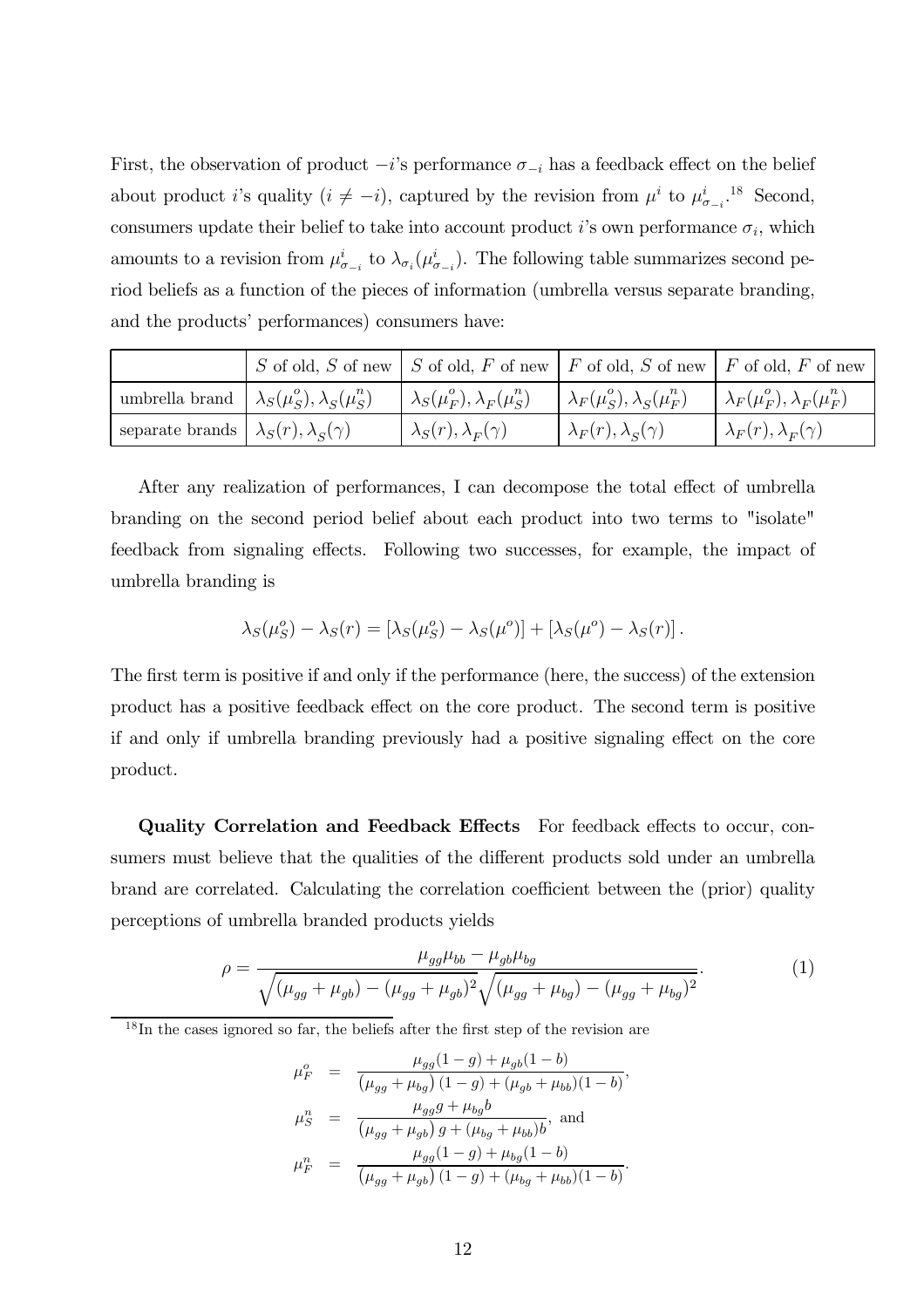This correlation is positive if and only if

$$
\mu_{gg}\mu_{bb} > \mu_{gb}\mu_{bg}.
$$

Relying on this simply condition, it is straightforward to check that for any  $i \in \{o, n\}$ ,

$$
\mu_S^i > \mu^i > \mu_F^i \quad \text{if and only if} \quad \rho > 0,
$$
  

$$
\mu_S^i = \mu^i = \mu_F^i \quad \text{if and only if} \quad \rho = 0,
$$
  

$$
\mu_S^i < \mu^i < \mu_F^i \quad \text{if and only if} \quad \rho < 0.
$$
  

$$
(2)
$$

If consumers believe that the qualities of umbrella branded products are positively correlated (i.e.  $\rho > 0$ ), then the success of any one of the products has a positive feedback effect on the belief consumers hold about the other product. Conversely, if  $\rho < 0$ , then the success of any one of the products has a negative feedback effect on the belief consumers hold about the other product.

For example, if the extension product succeeds, then this always has a positive direct effect on the belief consumers hold about the extension product itself. In the case of a positive correlation, this positive direct effect translates into a positive feedback effect on the other product. In the case of a negative correlation, however, the implied feedback effect always has the opposite sign of this direct effect. Finally, for  $\rho = 0$ , there are no feedback effects at all.

### 3.2 The Impact of Umbrella Branding on Profits

Given beliefs, I can analyze the incentives to firms to umbrella brand by considering the (marginal) impact of umbrella branding on the expected aggregate profits from selling the two products. I denote by  $\Delta_1$  the difference between the first period profits under umbrella branding and under separate branding:

$$
\Delta_1 = (1 - \beta) [w(\mu^o) - w(r)] + \beta [w(\mu^n) - w(\gamma)].
$$

Similarly,  $\Delta_2(\sigma_o, \sigma_n)$  denotes the (ex post) difference in second period profits between umbrella and separate branding, following the performance profile  $(\sigma_o, \sigma_n)$ :

$$
\Delta_2(\sigma_o, \sigma_n) = (1 - \beta) \left[ w \left( \lambda_{\sigma_o}(\mu_{\sigma_n}^o) \right) - w \left( \lambda_{\sigma_o}(r) \right) \right] + \beta \left[ w \left( \lambda_{\sigma_n}(\mu_{\sigma_o}^n) \right) - w \left( \lambda_{\sigma_n}(\gamma) \right) \right].
$$

For example,

$$
\Delta_2(S, F) = (1 - \beta) [w (\lambda_S(\mu_F^o)) - w (\lambda_S(r))] + \beta [w (\lambda_F(\mu_S^o)) - w (\lambda_F(\gamma))].
$$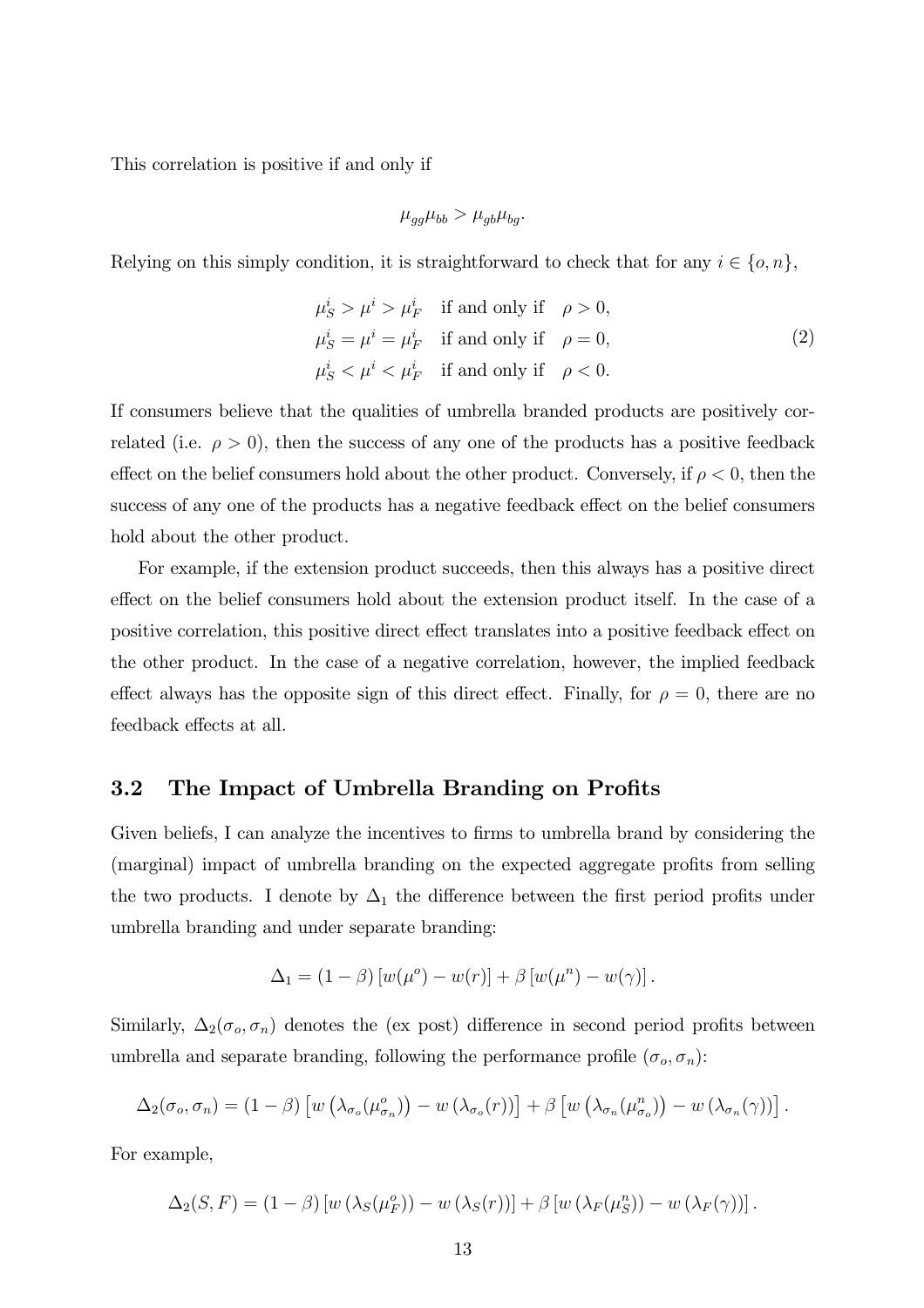Finally,  $\Delta(q_o, q_n)$  denotes the total difference in expected profits between umbrella and separate branding, which is equal to the weighted sum of the first period and expected second period profit differences:

$$
\Delta(q_o, q_n) = (1 - \delta)\Delta_1 + \delta E[\Delta_2(\sigma_o, \sigma_n) | q_o, q_n], \qquad (3)
$$

where

$$
E[\Delta_2(\sigma_o, \sigma_n) \mid q_o, q_n] = q_o q_n \Delta_2(S, S) + q_o (1 - q_n) \Delta_2(S, F)
$$
  
 
$$
+ (1 - q_o) q_n \Delta_2(F, S) + (1 - q_o) (1 - q_n) \Delta_2(F, F).
$$

The branding strategy  $(x_{gg}, x_{gb}, x_{bg}, x_{bb})$  is optimal, i.e. maximizes aggregate profits, if and only if for all  $(q_o, q_n)$ ,

$$
x_{q_o q_n} = \begin{cases} 1 & \text{if } \Delta(q_o, q_n) > 0, \\ \text{any } \varepsilon \in [0, 1] & \text{if } \Delta(q_o, q_n) = 0, \\ 0 & \text{if } \Delta(q_o, q_n) < 0. \end{cases}
$$
(4)

The Umbrella Branding Strategy and Quality Correlation Let me now link the branding strategy to the correlation of consumers' quality perceptions. It is easy to check that

$$
\rho > 0 \quad \text{if and only if} \quad x_{gg}x_{bb} > x_{gb}x_{bg}.\tag{5}
$$

Note also that perfect positive correlation (i.e.  $\rho = 1$ ) obtains for any branding strategy such that  $x_{gb} = x_{bg} = 0$  but  $x_{gg}, x_{bb} > 0$ . Perfect negative correlation (i.e.  $\rho = -1$ ), on the other hand, obtains for any branding strategy such that umbrella branding always involves products of opposite qualities, i.e. if  $x_{gg} = x_{bb} = 0$  but  $x_{gb}, x_{bg} > 0$ .

The Profit Impact of Signaling and Feedback Effects To illustrate the impact of the signaling and feedback effects on profits, note first that in

$$
\Delta_1 = (1 - \beta) \qquad \qquad \underbrace{[w(\mu^o) - w(r)]}_{\text{short run price impact of the signaling effect on the core product}} + \beta \underbrace{[w(\mu^n) - w(\gamma)]}_{\text{short run price impact of the signaling effect on the extension product}},
$$

the first term is positive if and only if the signaling effect on the core product is positive, and the second term is positive if and only if the signaling effect on the extension product is positive.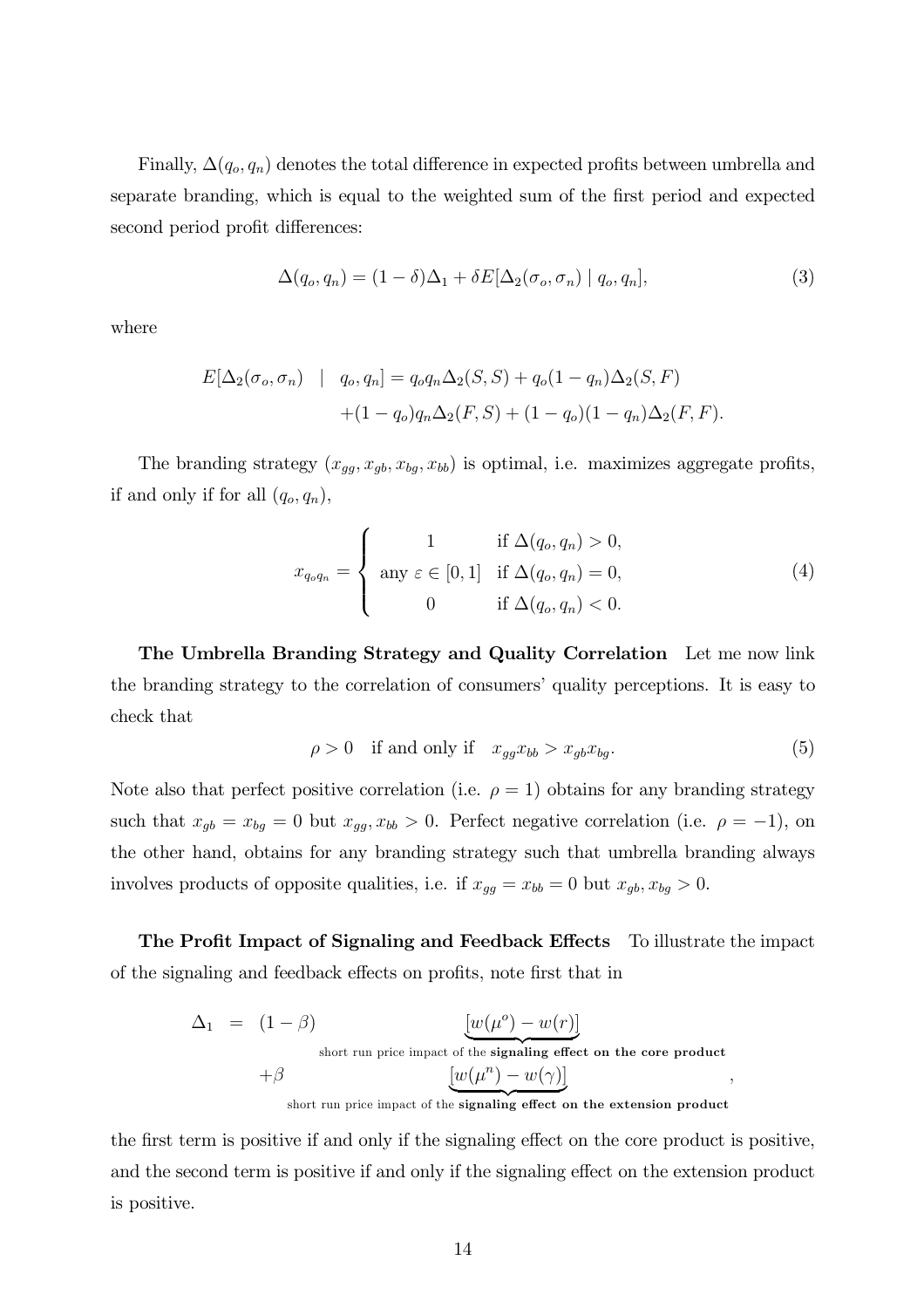In the second period, I can decompose the expected profit difference as follows:

$$
E[\Delta_2(\sigma_o, \sigma_n) \mid q_o, q_n] =
$$
\n
$$
(1 - \beta) \qquad E\left[w\left(\lambda_{\sigma_o}(\mu_{\sigma_n}^o)\right) - w\left(\lambda_{\sigma_o}(\mu^o)\right) \mid q_o, q_n\right]
$$
\n
$$
+ (1 - \beta) \qquad E\left[w\left(\lambda_{\sigma_o}(\mu^o)\right) - w\left(\lambda_{\sigma_o}(\mu^o)\right) \mid q_o\right]
$$
\n
$$
+ \beta \qquad E\left[w\left(\lambda_{\sigma_o}(\mu^o)\right) - w\left(\lambda_{\sigma_o}(r)\right) \mid q_o\right]
$$
\n
$$
+ \beta \qquad E\left[w\left(\lambda_{\sigma_n}(\mu_{\sigma_o}^n)\right) - w\left(\lambda_{\sigma_n}(\mu^n)\right) \mid q_o, q_n\right]
$$
\n
$$
+ \beta \qquad E\left[w\left(\lambda_{\sigma_n}(\mu_{\sigma_o}^n)\right) - w\left(\lambda_{\sigma_n}(\mu^n)\right) \mid q_o, q_n\right]
$$
\n
$$
+ \beta \qquad E\left[w\left(\lambda_{\sigma_n}(\mu^n)\right) - w\left(\lambda_{\sigma_n}(\gamma)\right) \mid q_n\right]
$$
\n
$$
+ \beta \qquad E\left[w\left(\lambda_{\sigma_n}(\mu^n)\right) - w\left(\lambda_{\sigma_n}(\gamma)\right) \mid q_n\right]
$$
\n
$$
+ \beta \qquad E\left[w\left(\lambda_{\sigma_n}(\mu^n)\right) - w\left(\lambda_{\sigma_n}(\gamma)\right) \mid q_n\right]
$$
\n
$$
+ \beta \qquad E\left[w\left(\lambda_{\sigma_n}(\mu^n)\right) - w\left(\lambda_{\sigma_n}(\gamma)\right) \mid q_n\right]
$$
\n
$$
+ \beta \qquad E\left[w\left(\lambda_{\sigma_n}(\mu^n)\right) - w\left(\lambda_{\sigma_n}(\gamma)\right) \mid q_n\right]
$$
\n
$$
+ \beta \qquad E\left[w\left(\lambda_{\sigma_n}(\mu^n)\right) - w\left(\lambda_{\sigma_n}(\gamma)\right) \mid q_n\right]
$$
\n
$$
+ \beta \qquad E\left[w\left(\lambda_{\sigma_n}(\mu^n)\right) - w\left(\lambda_{\sigma_n}(\gamma)\right) \mid q_n\right]
$$
\n
$$
+ \beta
$$

It is straightforward to see that the "expected long term price impact of the signaling effect on the core product" is positive if and only if the signaling effect on first period beliefs is positive, i.e. if and only if  $\mu^o > r$ . Similarly, for the new product, the expected long term price impact of the signaling effect is positive if and only if  $\mu^n > \gamma$ . This is true since, when ignoring feedback effects, updated beliefs are increasing in prior beliefs both after a failure and after a success. The signs of the signaling effects are hence independent of qualities. The magnitudes of the expected long term price effects, however, generally vary with the product's quality.

As already explained in the section on beliefs, given the sign of the correlation coefficient  $\rho$ , it is easy to assess the signs of the two feedback effects ex post. For  $\rho > 0$ , for example, a success of the extension product has a positive feedback effect on the (price of the) core product. The following lemma shows that knowledge of the quality of product  $-i$  is sufficient to also assess the "*expected* price impact of the feedback effect on product i":

**Lemma 1** • For  $\rho > 0$ , the expected price impact of the feedback effect on product  $i \in \{o, n\}$  is positive if and only if product  $-i \neq i$  is good. Formally, for any  $q_o \in \{b, g\}$ :

$$
E\left[w\left(\lambda_{\sigma_o}(\mu_{\sigma_n}^o)\right) - w\left(\lambda_{\sigma_o}(\mu^o)\right) \mid q_o, q_n\right] > 0 \text{ if and only if } q_n = g,
$$

and for any  $q_n \in \{b, g\}$ :

$$
E\left[w\left(\lambda_{\sigma_n}(\mu_{\sigma_o}^n)\right)-w\left(\lambda_{\sigma_n}(\mu^n)\right)\mid q_o,q_n\right]>0 \text{ if and only if } q_o=g.
$$

• For  $\rho < 0$ , the expected price impact of the feedback effect on product  $i \in \{o, n\}$ is positive if and only if product  $-i \neq i$  is bad.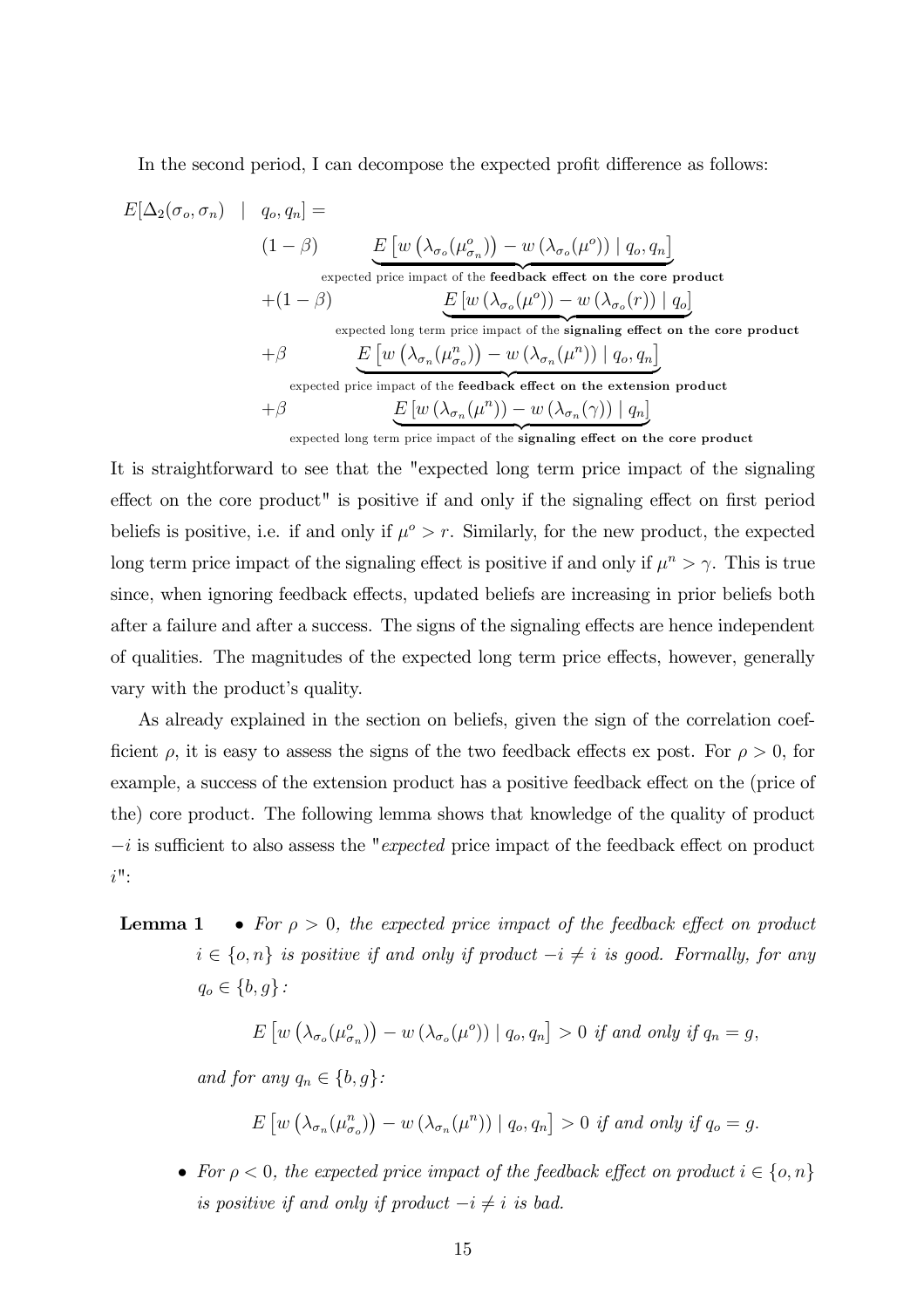For any strategy such that  $\rho > 0$ , I thus know that the expected impact of feedback effects on the profits from selling, say, the core of product is positive if and only if the extension product is good. In some instances, lemma 1 will prove helpful in evaluating the total impact of umbrella branding on profits: the lemma implies for example that if (i)  $\rho > 0$  and (ii) umbrella branding has non-negative signaling effects on both products, then  $\Delta(gg) > 0$ .

# 4 Equilibria without Feedback Effects

There are potentially two kinds of equilibria without feedback effects (i.e. such that  $\rho = 0$ : 'babbling' equilibria in which umbrella branding does not affect prices at all, and equilibria in which it allows consumers to fully infer the quality of (at least) one of the products. In the latter case, since consumers never revise their belief about one of the products after the beginning of the first period, performances cannot induce any feedback effects (in either direction).

#### 'Babbling' Equilibria

**Proposition 1** There always exist 'babbling' equilibria in which umbrella branding occurs but has no effect on beliefs.

Moreover, **only** babbling equilibria exist if - ceteris paribus - one of the following conditions is satisfied:

- 1. The markets for the old and for the new product are too asymmetric, i.e.  $\beta$  is too close to <sup>0</sup> or to <sup>1</sup>.
- 2. The consumers' prior about one of the products is already very accurate, i.e. r is too close to 1 or to 0, or  $\gamma$  is too close to 1 or to 0.
- 3. Firms are too impatient, i.e.  $\delta$  is too close to 0.
- 4. Quality differences are too small, i.e. b is too close to g.

The existence of babbling equilibria is standard in signaling games. If, for example, the firms choose an umbrella brand whenever the opportunity arises, then brands reveal no information about qualities. This in turn implies that the firms are indeed indifferent to the choice between umbrella branding and separate branding.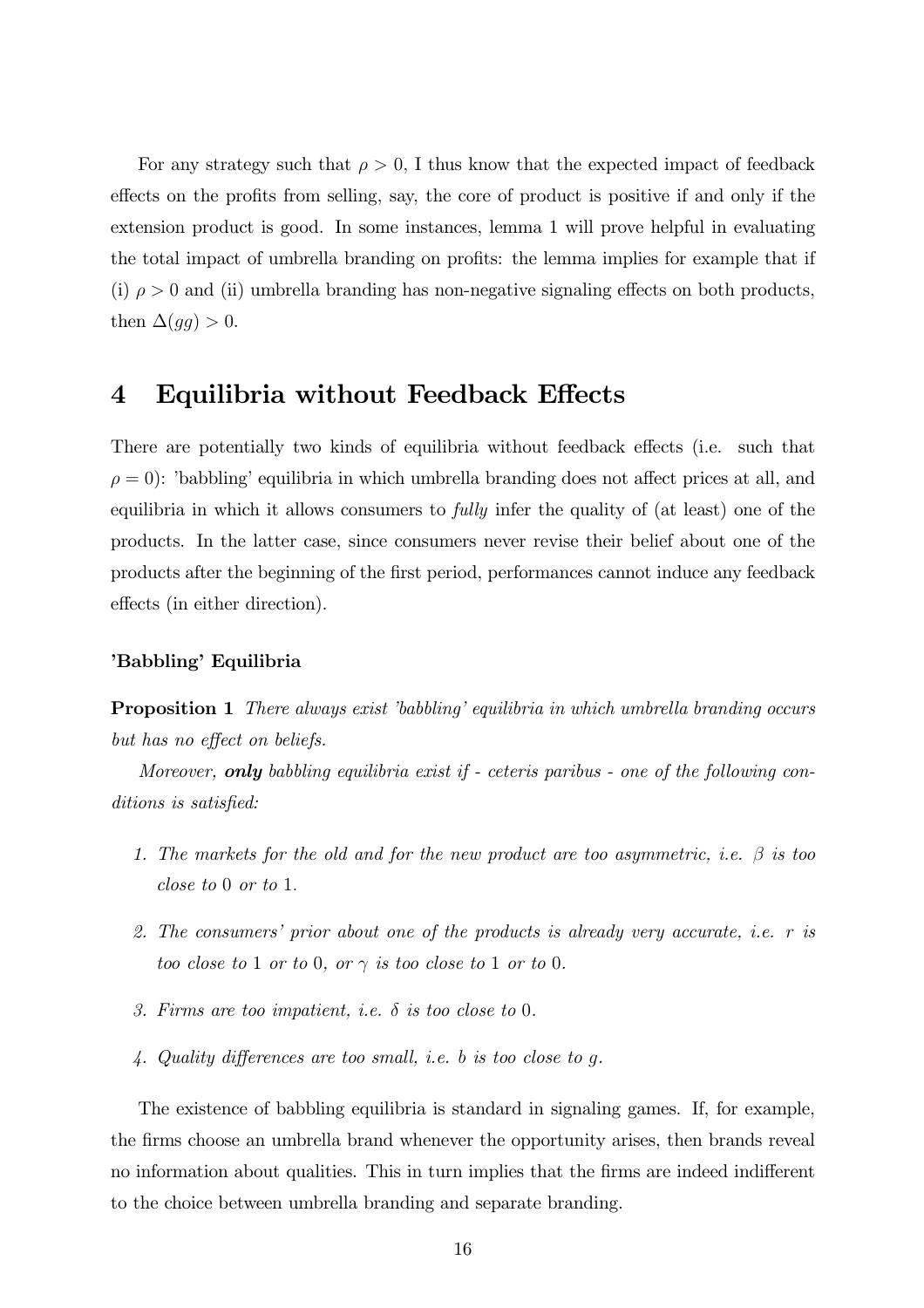Moreover, for umbrella branding to credibly affect beliefs and thus be more than just babbling, firms with products of different qualities must have different incentives to influence beliefs. This requires that profits are sufficiently responsive to the performances of both products. A prerequisite for this is of course that beliefs are sufficiently responsive to performances.

It is easy to see why this cannot be true in the last two situations treated in the proposition. For b too close to g, beliefs hardly respond to performance observations. If  $\delta$  is too close to 0, on the other hand, then intertemporal profits are not at all responsive to performances, as future profits do not receive any weight.

If consumers are already very well-informed about the quality of one of the products (situation 2.), then (i) umbrella branding cannot affect the price of that product in either the short or the long run, and (ii) beliefs almost do not respond to that product's performance. This means that the signaling effect on the other product will drive the branding decision. Since the sign of that effect is the same for all quality profiles, however, there is no way to induce certain types to umbrella brand with a higher probability than other types, which would be necessary to create such a signaling effect in the first place.

Finally, if markets are very asymmetric, then branding decisions almost exclusively depend on the profit impact on one single product. Suppose for example that the market for the extension product is very small compared to that for the core product. Then, the performance of the extension product mainly matters because of its feedback effect on the core product. The core product's performance, on the other hand, is mainly important with respect to its impact on the size of the signaling effect on the core product. Performances thus have two instead of four relevant effects on profits, which, as shown in the proof of proposition 1, does not suffice to sustain a non-babbling equilibrium.

Hence, for non-babbling equilibria to exist, it is necessary that (i) firms sufficiently care about the profits made from selling both the old and the new product, as well as about future profits, (ii) consumers are relatively ill-informed about both products' qualities at the moment of the brand extension, and (iii) potential quality differences are significant.

#### Equilibria with Full Revelation

**Proposition 2** There does not exist any equilibrium in which umbrella branding fully certifies the high quality of the old and/or the new product.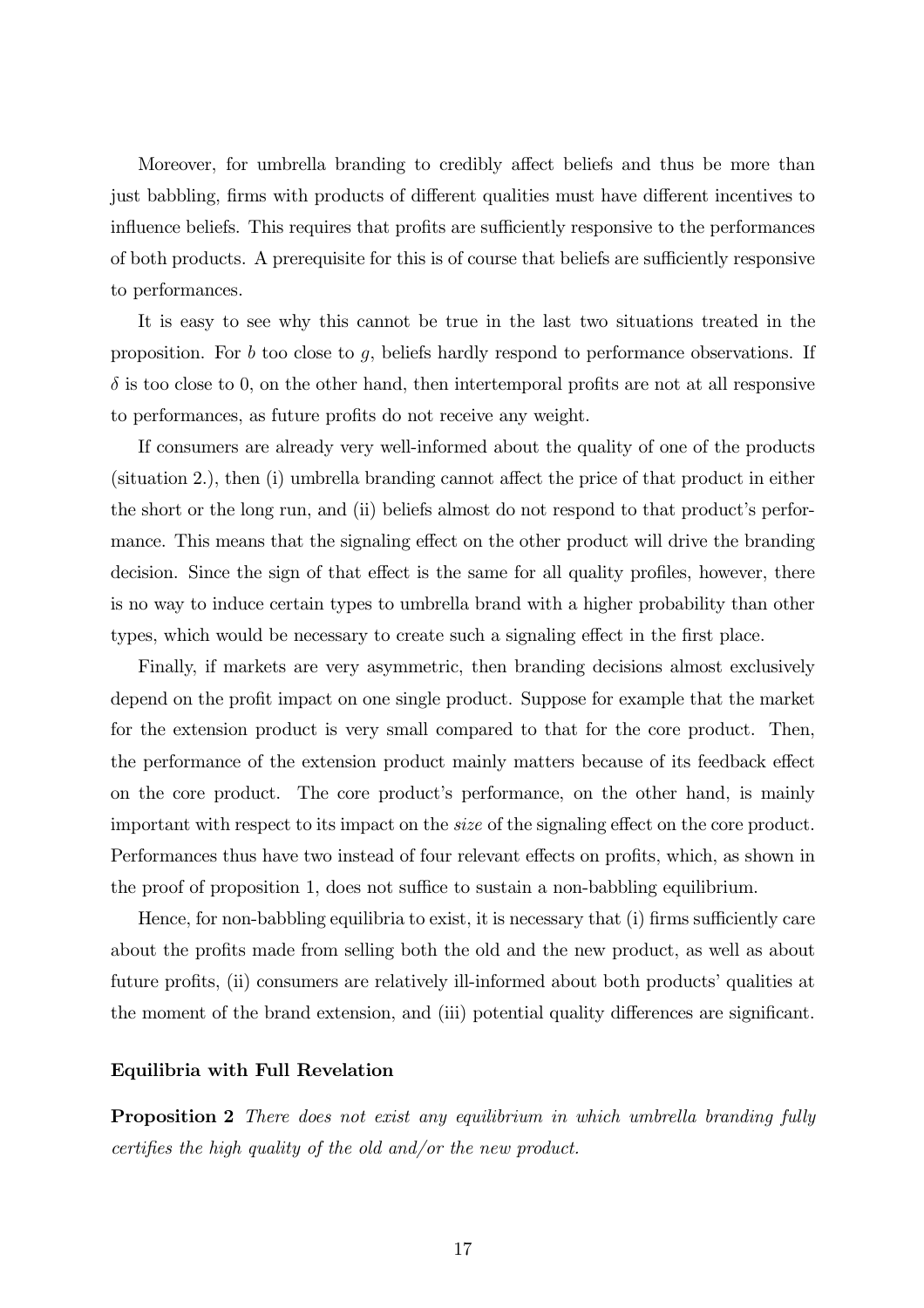Firms would clearly like consumers to believe that both products are of high quality. However, even firms with one or several bad products want consumers to hold such beliefs, and the certification provided by umbrella branding would actually be more valuable for such firms than for those with good products: since under separate branding consumers are more likely to revise their beliefs downwards when products are bad rather than good, the "outside option" of separate branding is less attractive the higher the number of bad products. As a result, there cannot be any equilibrium such that only good products are sold under umbrella brands. By the same reasoning, umbrella branding cannot be used to certify the quality of only one of the products on offer. Note that this result relies on the fact that performances are always imperfect signals of qualities. Consumers who are completely convinced that a product is good therefore do not revise their beliefs downwards even after observing a failure.

For the sake of completeness, note that there may exist non-babbling equilibria without feedback effects in which the decision to umbrella brand certifies the bad quality of one product while signaling that the other product is good with a high probability:

**Proposition 3** There may exist mixed strategy equilibria such that  $\rho = 0$  but umbrella branding affects beliefs. Any such equilibrium must be of the form  $x_{gg} = 0$ ,  $\min[x_{gb}, x_{bg}] =$ 0,  $\max[x_{gb}, x_{bg}] > 0$ , and  $x_{bb} \in (0, \max[x_{gb}, x_{bg}])$ .

### 5 Equilibria with Feedback Effects

There are two kinds of equilibria with feedback effects. First, equilibria with positive quality correlation (i.e. such that  $\rho > 0$ ) in which the success (failure) of any one of the products has a positive (negative) feedback effect on the price consumers are willing to pay for the other product. Second, equilibria with negative correlation (i.e. such that  $\rho < 0$ ) in which failures (successes) have positive (negative) feedback effects. In this section, I first discuss some general characteristics of equilibria with positive quality correlation, and then show that equilibria with perfect quality correlation exist in some situations. Next, it is shown that there are no equilibria with negative quality correlation.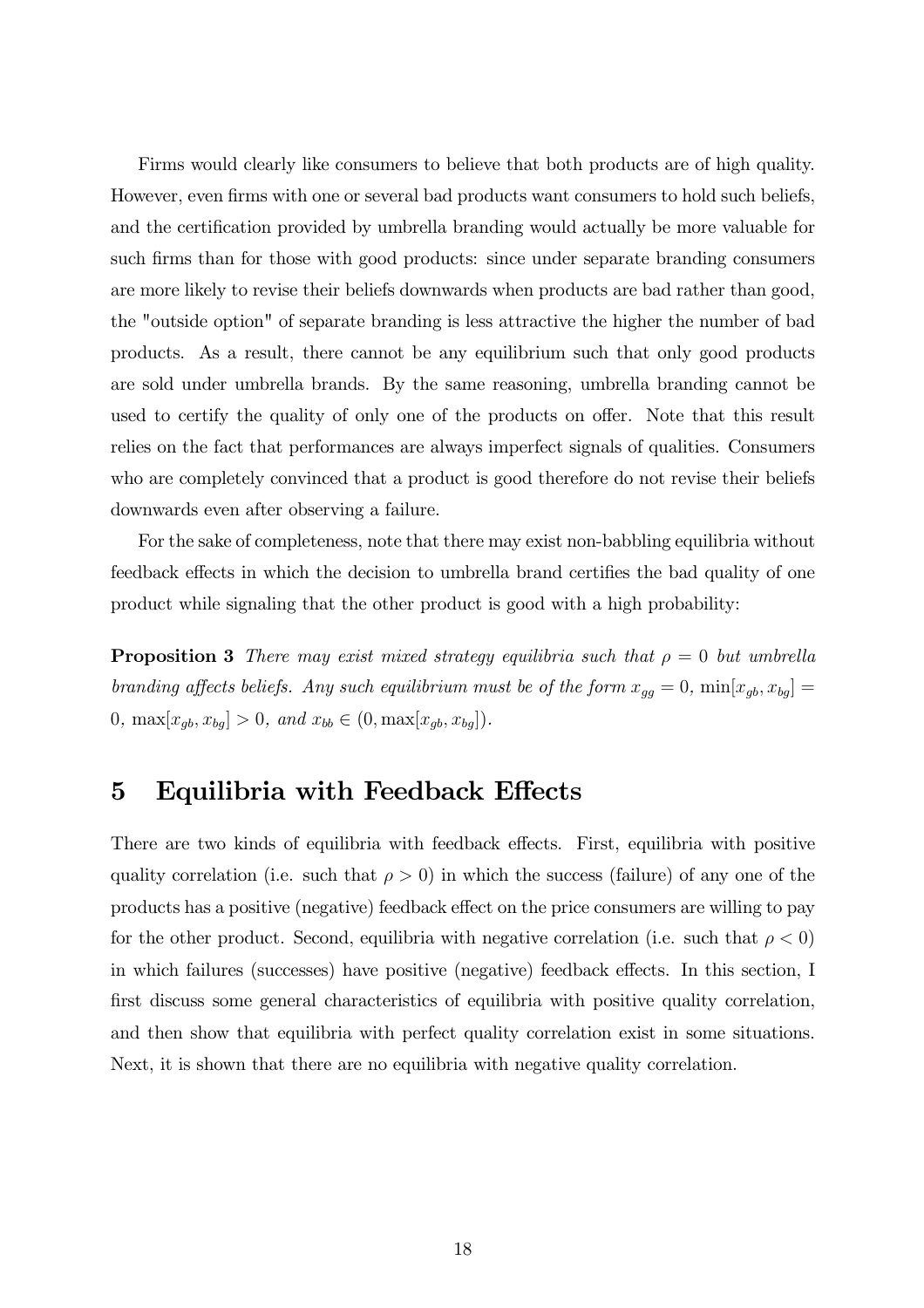### 5.1 Equilibria with Positive Quality Correlation

#### 5.1.1 General Discussion

In any equilibrium with positive quality correlation, i.e. such that  $\rho > 0$ , umbrella branding must be profitable for firms with products of uniform quality. Hence, the following two conditions must be met:

$$
\Delta(g, g) \ge 0, \text{ and } \Delta(b, b) \ge 0. \tag{6}
$$

Intuitively, the condition  $\Delta(g, g) \geq 0$  is easy to satisfy. If quality correlation is indeed positive in equilibrium, then feedback effects have a positive expected long term impact for firms with only good products (see lemma 1). Hence, as long as signaling effects are not "too" adverse, umbrella branding is profitable for firms with two good products.

It seems more difficult to induce firms with two bad products to umbrella brand, since the expected total impact of the feedback effects is negative in that case (see lemma 1). For umbrella branding to be attractive nonetheless, its signaling effect on at least one of the products must be positive; otherwise, umbrella branding would unambiguously reduce both first period and expected second period profits. Thus, in any equilibrium such that  $\rho > 0$ , umbrella branding must have a positive signaling effect on the core product and/or the extension product.

For positive quality correlation to arise, it is also necessary that (at least some) firms with products of differing qualities do not have any strict incentive to use umbrella brands, i.e. that

$$
\Delta(g, b) \le 0, \text{ or/and } \Delta(b, g) \le 0. \tag{7}
$$

Intuitively, it seems difficult to reconcile any one of these conditions with  $\Delta(b, b) \geq 0$ : failures have negative feedback effects here, and failures are most likely when both products are bad. To explain why firms with products of differing qualities may nevertheless have lower incentives to use umbrella brands than firms with only bad products, it is necessary to consider the sizes of these expected negative feedback effects. To fix ideas, let me focus on candidate equilibria in which  $x_{gb} < 1$ , which requires that  $\Delta(g, b) \leq 0$ . In any such equilibrium, it must be that

$$
\Delta(b, b) \ge \Delta(g, b). \tag{8}
$$

This condition is equivalent to

$$
E\left[\Delta_2(\sigma_o, \sigma_n) \mid b, b\right] \ge E\left[\Delta_2(\sigma_o, \sigma_n) \mid g, b\right],
$$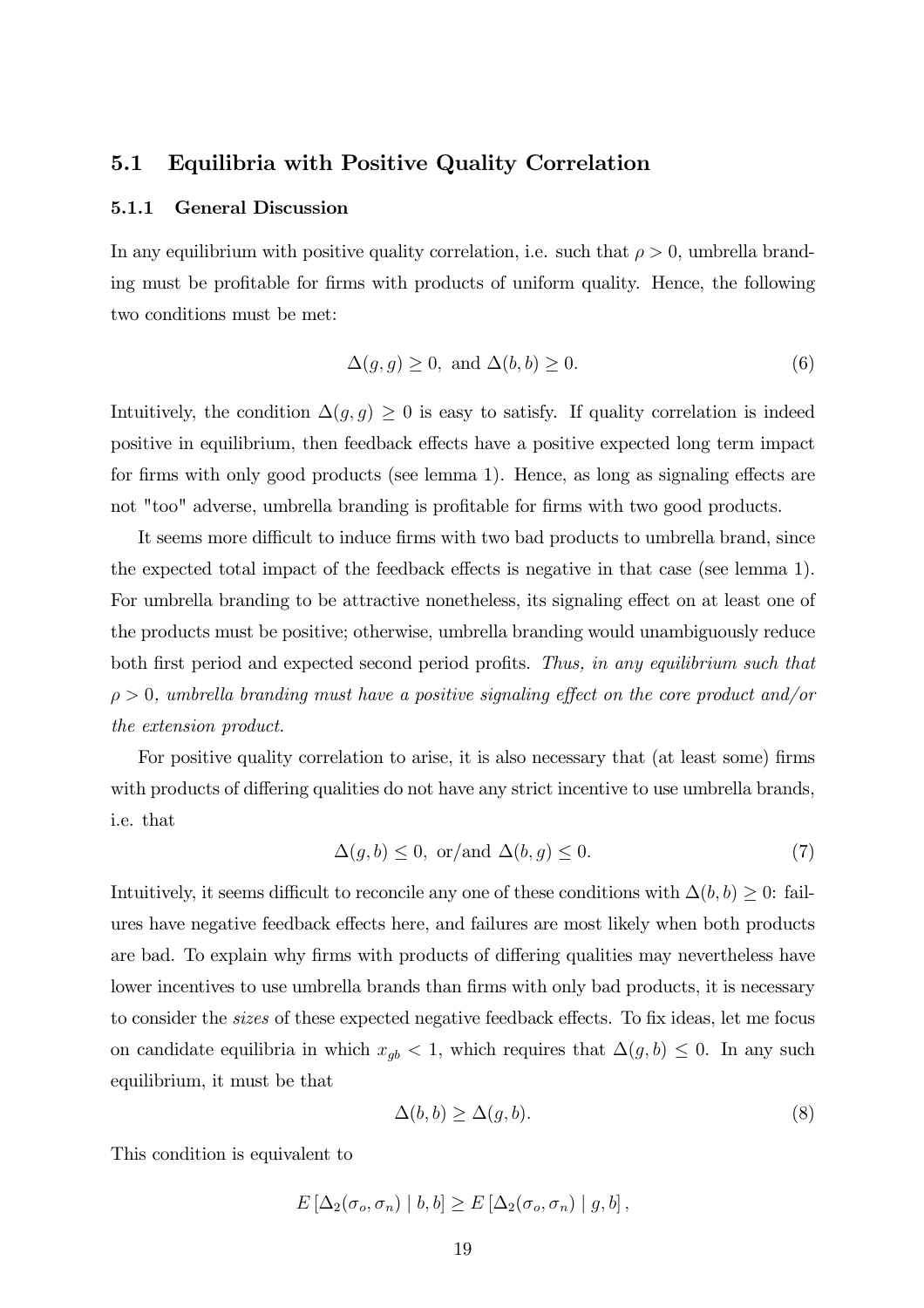or

$$
bE\left[\Delta_2(S,\sigma_n) \mid q_n = b\right] + (1-b)E\left[\Delta_2(F,\sigma_n) \mid q_n = b\right]
$$
  
\n
$$
\geq gE\left[\Delta_2(S,\sigma_n) \mid q_n = b\right] + (1-g)E\left[\Delta_2(F,\sigma_n) \mid q_n = b\right].
$$

Clearly, the latter condition holds if and only if

$$
E\left[\Delta_2(F,\sigma_n)\mid q_n = b\right] \ge E\left[\Delta_2(S,\sigma_n)\mid q_n = b\right].\tag{9}
$$

Hence, given the new product is bad, umbrella branding must be less attractive in comparison to separate branding if the old succeeds than if it fails. How is this possible, given that a success of the old product has a positive feedback effect on the new product if the firms decide to use an umbrella brand?<sup>19</sup> If  $q_n = b$ , then the new product is likely to fail, which induces a negative feedback effect under umbrella branding. The key intuition is that this negative feedback effect from the new on the old product may be stronger if the old product succeeds than if it fails. If the old product's failure already gives consumers a strong indication of low quality, then the new product's failure just provides some additional evidence pointing in the same direction. If the old product succeeds, however, and consumers expect strong quality correlation, then the negative feedback effect may severely damage the old product's reputation. Separate branding may then be attractive for mixed quality firms because it allows them to "protect" the reputation of the good product.

#### 5.1.2 Pure Strategy Equilibria with Perfect Quality Correlation

The following proposition shows that for q sufficiently close to 1, there always exists a non-empty set of values of the other parameters such that in equilibrium umbrella brands certify that products are of the same quality:

**Proposition 4** There exist thresholds  $\overline{b}(r, \gamma, \beta) \in (0, 1)$ ,  $\underline{\delta}(r, \gamma, \beta, b) \in (0, 1)$  and  $\overline{\delta}(r, \gamma, \beta, b) \in$  $(\underline{\delta}(\cdot), 1)$  such that for g sufficiently close to 1 a pure strategy equilibrium with  $\rho = 1$  exists if

 $19$ Any success (failure) also has a positive (negative) direct effect on the product concerned itself. The branding decision can have an impact on the size, but not the sign, of this effect. My discussion in the main text focuses on feedback effects instead, since these are key to understanding endogenous quality correlation.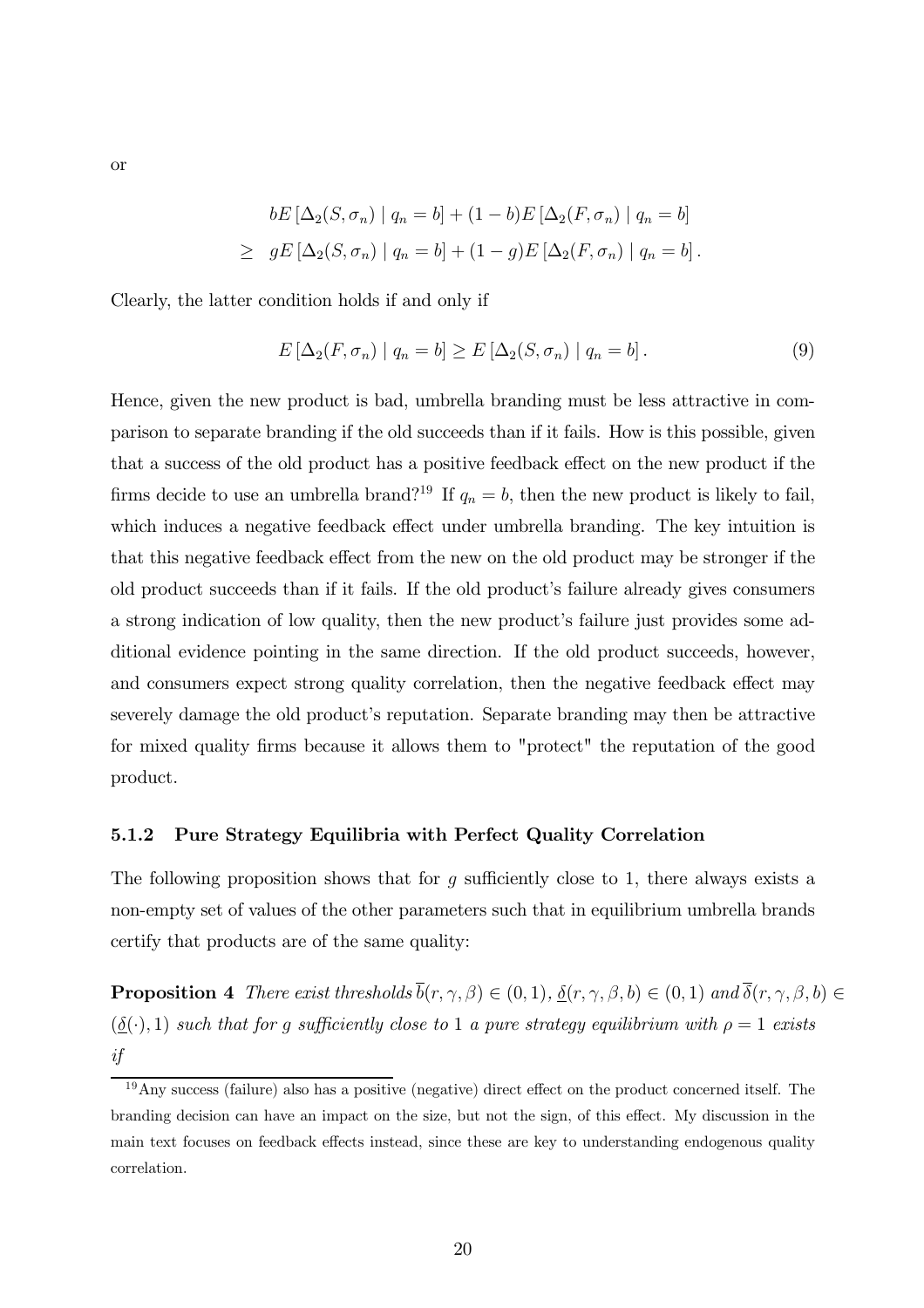i) the parameters r,  $\gamma$  and  $\beta$  are such that, given the branding strategy  $(1, 0, 0, 1)$ , the decision to umbrella brand increases short term profits:

$$
\Delta_1 > 0
$$
  
\n
$$
\leftrightarrow
$$
  
\n
$$
\frac{r\gamma}{r\gamma + (1 - r)(1 - \gamma)} > (1 - \beta)r + \beta\gamma.
$$

ii) quality differences are sufficiently large:

$$
b \in (0, \overline{b}(r, \gamma, \beta)), \text{ and}
$$

iii) firms care both about present and future profits:

$$
\underline{\delta}(r,\gamma,\beta,b) < \delta < \overline{\delta}(r,\gamma,\beta,b).
$$

The intuition for this result is as follows. Suppose that consumers indeed believe that umbrella brands sell products of uniform quality. Then, umbrella branding is a risky decision for an incumbent-innovator pair with one good and one bad product. In the likely scenario that the good product succeeds and the bad product fails, the failure of the bad product has a negative feedback effect on the good product. If failure is a strong indication of bad quality (i.e. if g is close to 1), then this negative effect dominates the positive feedback effect arising from the good product's success. In the limit, for g equal to 1, consumers will always conclude that both products are bad. Under separate branding, on the other hand, a failure only destroys the reputation of the failing product itself, not that of the other product. Therefore,  $\Delta_2(F, S)$  and  $\Delta_2(S, F)$  are negative for large enough g.

If both products are bad, on the other hand, two failures are (relatively) more likely. For sufficiently large  $q$ , two failures (almost fully) convince consumers that both products are of bad quality, both under umbrella and under separate branding. Indeed, as g approaches 1, the ex post profit difference completely vanishes:  $\lim_{g\to 1} \Delta_2(F, F) = 0$ . Hence, there is not much to lose in the long run for firms with two bad products. The driving force behind the branding incentives of a  $(b, b)$ -type will then be signaling effects. In particular, if  $\Delta_1$  is sufficiently large, the  $(b, b)$ -type will want to umbrella brand to exploit short-term profit opportunities, in spite of possible negative feedback effects in the future. In other words, if both products are bad but the prior beliefs r and  $\gamma$  are high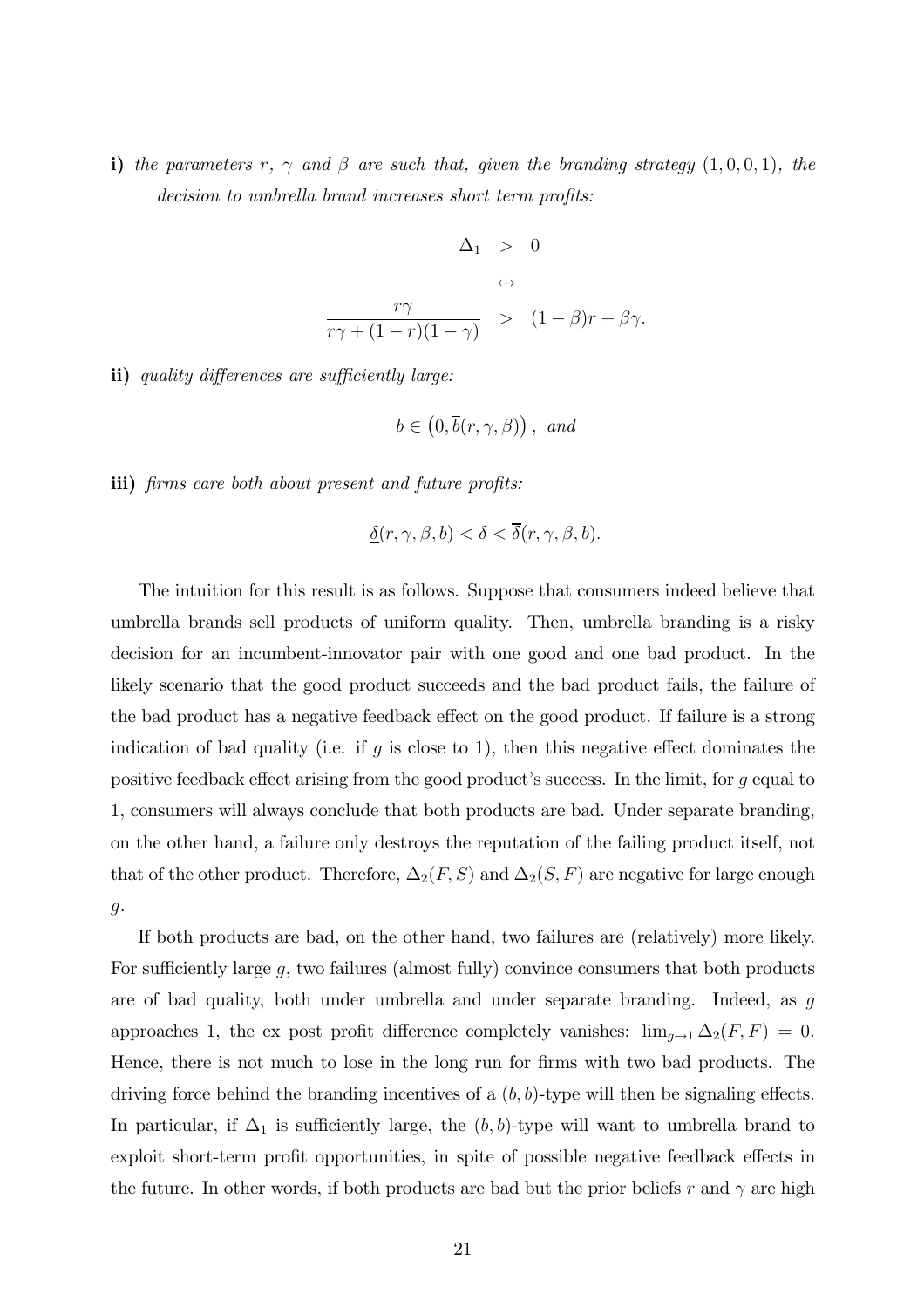enough so that  $\Delta_1 > 0$ <sup>20</sup>, then it is optimal to umbrella brand to maximally exploit the existing reputation in the short run. Firms with products of different qualities, on the other hand, are more willing to forego short term profit gains in order to preserve and continue building the good reputation of one of their products.

The condition that  $q$  is close to 1 ensure that failures are sufficiently strong indications of low quality. The remaining three conditions in proposition 4 then play the following roles. Condition ii) ensures that bad products are sufficiently likely to fail. Hence, firms with products of differing qualities are indeed very likely to experience one success and one failure, and lose profits in the long term by opting for an umbrella brand. For firms with two bad products, on the other hand, two failures are sufficiently more likely, so that the long term effect of umbrella branding is negligible. Condition i) guarantees that  $\Delta_1 > 0$ , so that for sufficiently low discount factors, umbrella branding is nonetheless profitable for firms with two bad products. However, for too low discount factors, umbrella branding would also be profitable for firms with products of differing qualities; condition iii) is therefore needed to ensure that the discount factor lies in an intermediate range.

Finally, for firms with two good products, umbrella branding is very profitable. For g close to <sup>1</sup>, two successes are almost certain for these firms. Hence, umbrella branding not only leads to a short term gain, but also allows firms with two good products to consolidate the reputations of their products faster than otherwise.

Numerical Example Figure 1 illustrates equilibria with perfect quality correlation. Figure 1a) shows for which values of r and b perfect correlation equilibria exist if g is almost equal to 1 ( $g = 0.99999999999999)$ ,  $\gamma = 0.4$ , and the different markets are symmetric, i.e.  $\beta = \frac{1}{2}$  and  $\delta = \frac{1}{2}$ . In this figure, umbrella branding is profitable for the  $(q_o, q_n)$ -type if and only if r lies above the indifference curve along which  $\Delta(q_o, q_n)=0$ . Moreover, umbrella branding increases profits in the first period if and only if  $r$  lies above the threshold  $\underline{r}(0.4, 0.5) = 0.6$  for which  $\Delta_1 = 0.21$  I can observe first that for any  $r > 0.6$ , it is indeed optimal for the  $(g, g)$ -type to umbrella brand. This is intuitive. For g close to 1, two successes in the first period are almost certain if both products are good, and successes have positive feedback effects under umbrella branding. As long as signaling effects are not too negative, umbrella branding is therefore profitable.

<sup>&</sup>lt;sup>20</sup>It can be shown that  $\Delta_1 > 0$  here if, given  $\gamma$  and  $\beta$ , the prior r is sufficiently high.

<sup>&</sup>lt;sup>21</sup>In fact, whenever  $\beta = \frac{1}{2}$ , the strategy is pure and such that  $\rho > 0$ , then  $\Delta_1 > 0$  if and only if  $r > 1 - \gamma$ .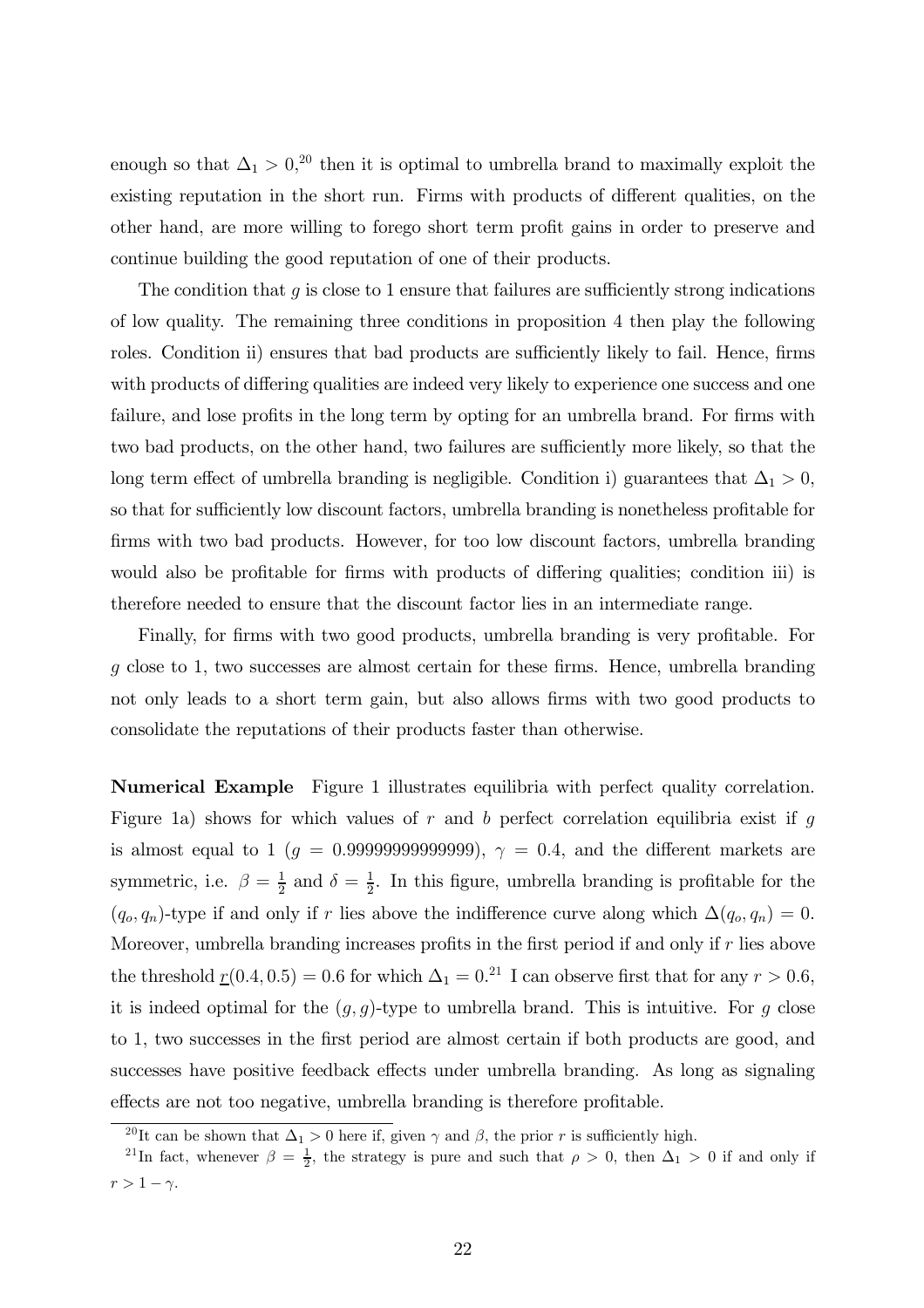Consider the indifference curve defined by  $\Delta(b, b) = 0$  now. If bad products are likely to fail, i.e. b is small, then the  $(b, b)$ -type is likely to experience two failures. Since  $\lim_{g\to 1} \Delta_2(F, F)=0$ , umbrella branding is then profitable for firms with two bad products whenever  $\Delta_1 > 0$ . As b rises, it becomes more probable that one product will fail and one succeed, which renders umbrella branding less attractive. If  $r$  is not sufficiently high so that a large  $\Delta_1$  can offset this expected loss,<sup>22</sup> then firms with two bad products no longer want to umbrella brand. Finally, for sufficiently large b, umbrella branding is more profitable again, since two successes become a likely scenario. Moreover, as b approaches g, failures induce less and less updating.

For firms with one good and one bad product, on the other hand, umbrella branding is unprofitable if the bad product is likely to fail, i.e. b is small. As explained above, the negative feedback effect of a failure of the bad product would lead to a profit loss in the second period. For small b, this second period effect is so strong that even if umbrella branding increases profits in the first period, it may still lower the total expected profits for firms with one good and one bad product. As b rises however, umbrella branding becomes more and more profitable for any given  $r$ . Conversely, for any given  $b$ , umbrella branding is profitable only if  $r$  is sufficiently large. Equilibria with perfect correlation then exist for b and q in the highlighted area that lies above the indifference curve defined by  $\Delta(b, b)=0$  but below the lower envelope of the indifference curves corresponding to  $\Delta(b, g)=0$  and  $\Delta(g, b)=0$ .

In figure 1b), I plot the same indifference curves, except that I fix the value of  $b$  at 0.1, while letting g vary. For any  $(q_o, q_n)$ , umbrella branding is again profitable if and only if r lies above the indifference curve defined by  $\Delta(q_o, q_n)=0$ . Thus, perfect correlation equilibria only exist if g is sufficiently large in this example. This suggests that the focus on the case where  $g$  is close to 1 is justified. Figure 1c) shows for which combinations of b and  $\beta$  perfect correlation equilibria exist: as expected in the light of the discussion about market symmetry in section 5.1, equilibria only exist for  $\beta$  in an intermediate range. In figure 1d), umbrella branding is profitable for the type  $(q_o, q_n)$ -type if and only if r lies below the indifference curve defined by  $\Delta(q_o, q_n)$ . The figure shows that ceteris paribus equilibria only exist for  $\delta$  in an intermediate range, as required in condition (iii) of proposition 4.

<sup>&</sup>lt;sup>22</sup>In this example, the first period profit difference  $\Delta_1$  is increasing in r, but this need not always be the case.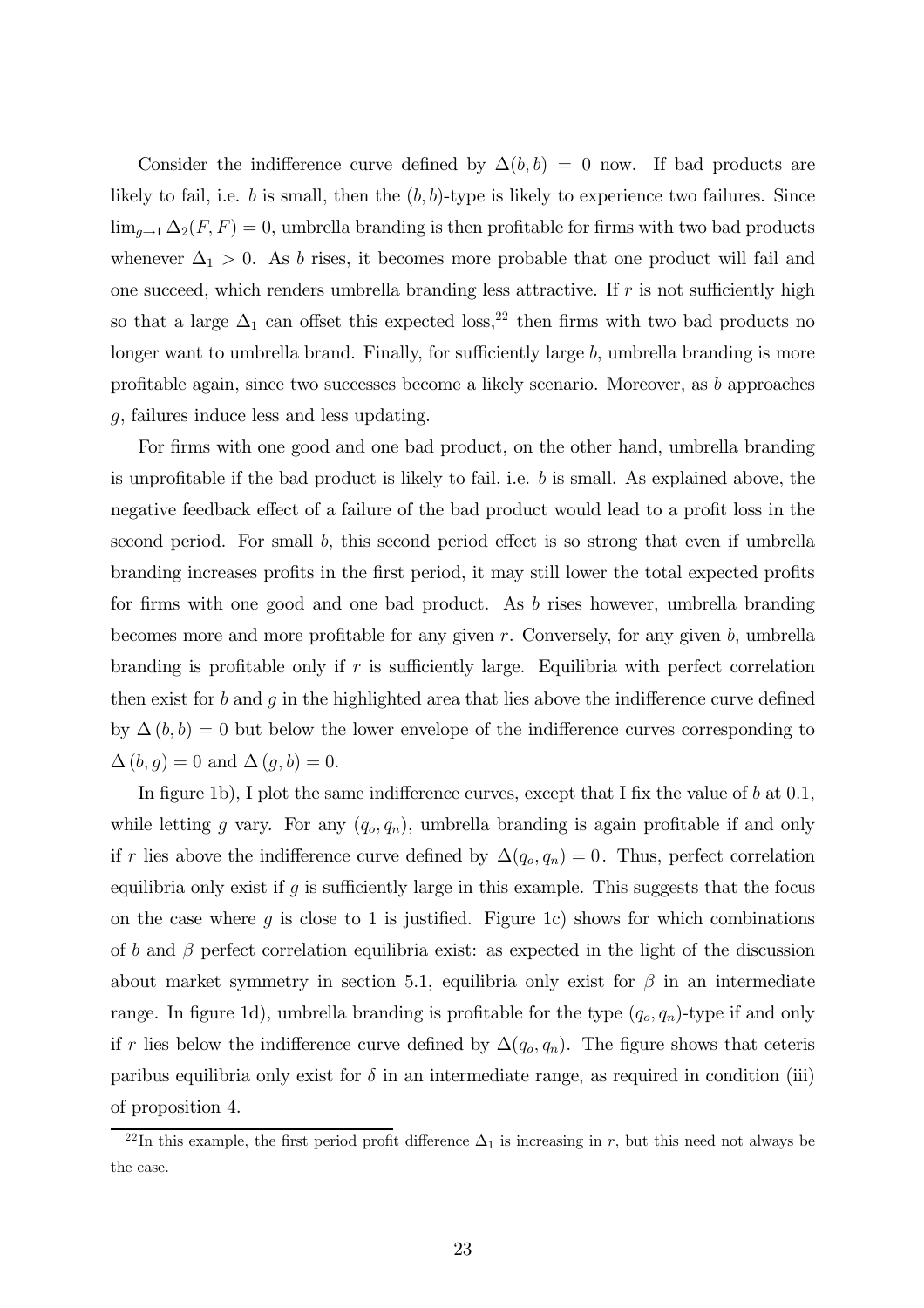

Figure 1: Pure Strategy Equilibria with Perfect Quality Correlation

#### 5.1.3 Mixed Strategy Equilibria with Perfect Quality Correlation

For g sufficiently close to 1, there may also exist mixed strategy equilibria such that  $\rho = 1$ . In any such equilibrium,  $x_{gg} = 1$  however. This is true because in the proof of proposition 4, I did not rely on the purity of the equilibrium strategy to show either that  $\Delta_1 > 0$  is a necessary condition for an equilibrium with perfect correlation, or that  $\Delta_1 > 0$  implies  $\lim_{g\to 1} \Delta(g, g) > 0$ . Thus:

**Lemma 2** For g sufficiently close to 1,  $x_{gg} = 1$  in any equilibrium such that  $\rho = 1$ .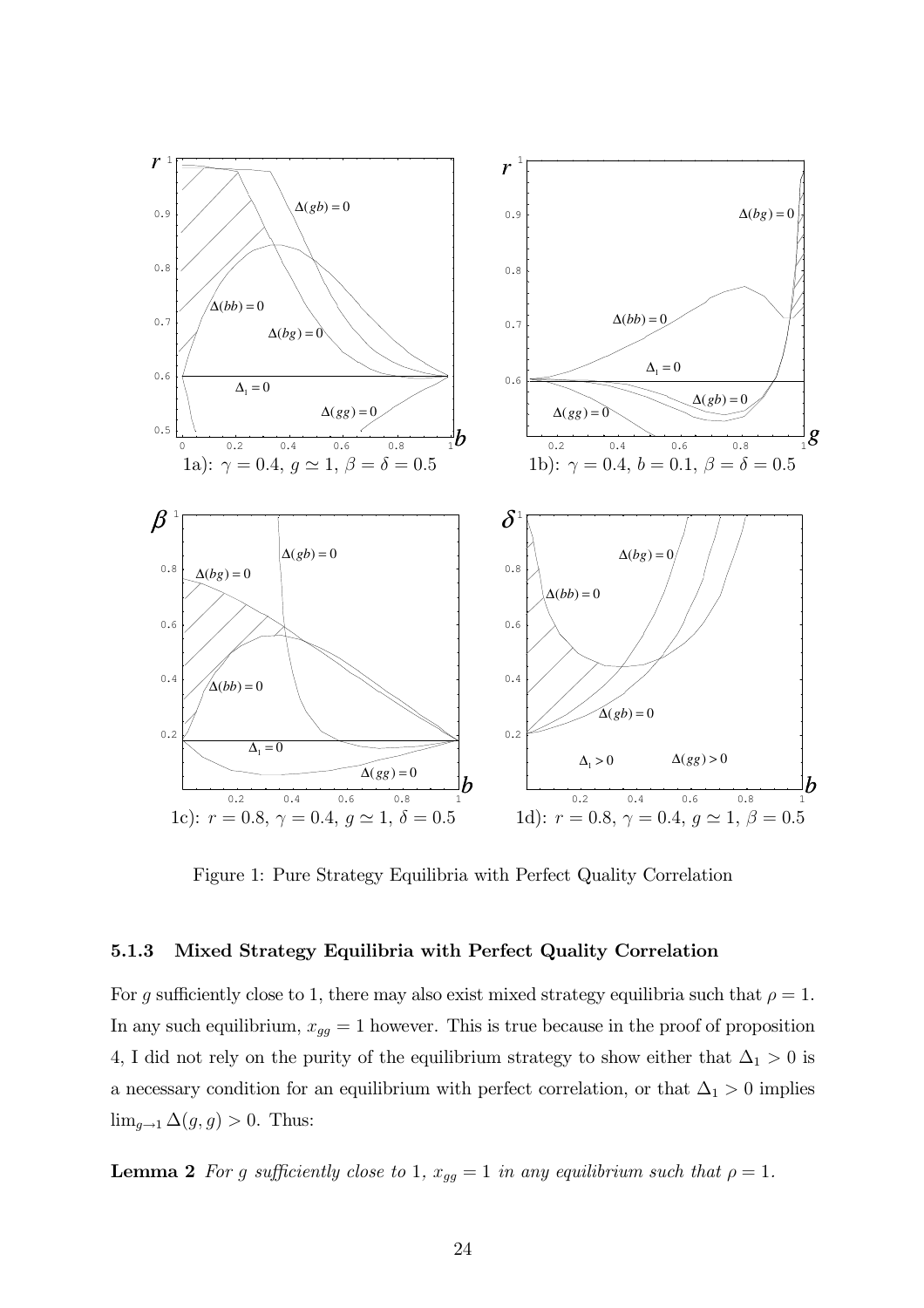Any mixed equilibrium strategy must thus be of the form  $(1, 0, 0, x_{bb})$  where  $x_{bb} \in$  $(0, 1)$ . This result has a similar flavor to the finding of Cabral  $(2000)$  that, under the assumption of exogenous perfect quality correlation, umbrella branding incentives increase in quality.

The conditions under which a mixed strategy equilibrium of the form  $(1, 0, 0, x_{bb})$ indeed exists are then the following. First, the necessary condition  $\Delta_1 > 0$  is satisfied if and only if r exceeds some lower bound that now depends not only on  $\gamma$ ,  $\beta$ , but also on  $x_{bb}$ . If moreover b lies below some upper bound that depends on  $r, \gamma, \beta$ , and  $x_{bb}$ , then there exists a unique discount factor such that  $\Delta(b, b) = 0$  and all the other equilibrium conditions are satisfied.

Ceteris paribus, the decision to umbrella brand signals higher quality the lower  $x_{bb}$ , i.e. the less likely it is that the umbrella brand will sell two bad products. This implies that for any mixed strategy  $(1, 0, 0, x_{bb})$ , the indifference curves  $\Delta(q_o, q_n)=0$  must lie below those depicted in figure 1a) for the pure strategy  $(1, 0, 0, 1)$ . Moreover, mixed strategy equilibria can only occur for  $(b, r)$  that lie *on* the indifference curve  $\Delta(b, b) = 0$ . Therefore, even if  $r < 0.6$  in the numerical example, there can exist (mixed strategy) equilibria with perfect quality correlation provided that  $b$  is sufficiently low. For  $r$  so high that no pure strategy equilibrium exists, on the other hand, there cannot be any mixed strategy equilibrium either. Note also that equilibria in which  $x_{bb}$  is very small so that umbrella brands almost certify high quality only exist for very small  $r$  in the example analyzed here.

**Remark** There may also exist (pure and mixed strategy) equilibria with *imperfect* positive quality correlation. In the numerical example analyzed above, for example, there are multiple pure strategy equilibria with positive quality correlation for some parameter values.

### 5.2 Inexistence of Equilibria with Negative Quality Correlation

Whenever  $\rho < 0$ , successes (failures) have negative (positive) feedback effects. This is clearly counter-intuitive. Moreover, the available empirical evidence strongly indicates the opposite. Erdem (1998) for example estimates a correlation coefficient of <sup>0</sup>.<sup>882</sup> between the prior perceptions consumers have about the qualities of toothbrushes and toothpastes sold under umbrella brands.<sup>23</sup>

<sup>23</sup>See section 6.1 for more empirical evidence.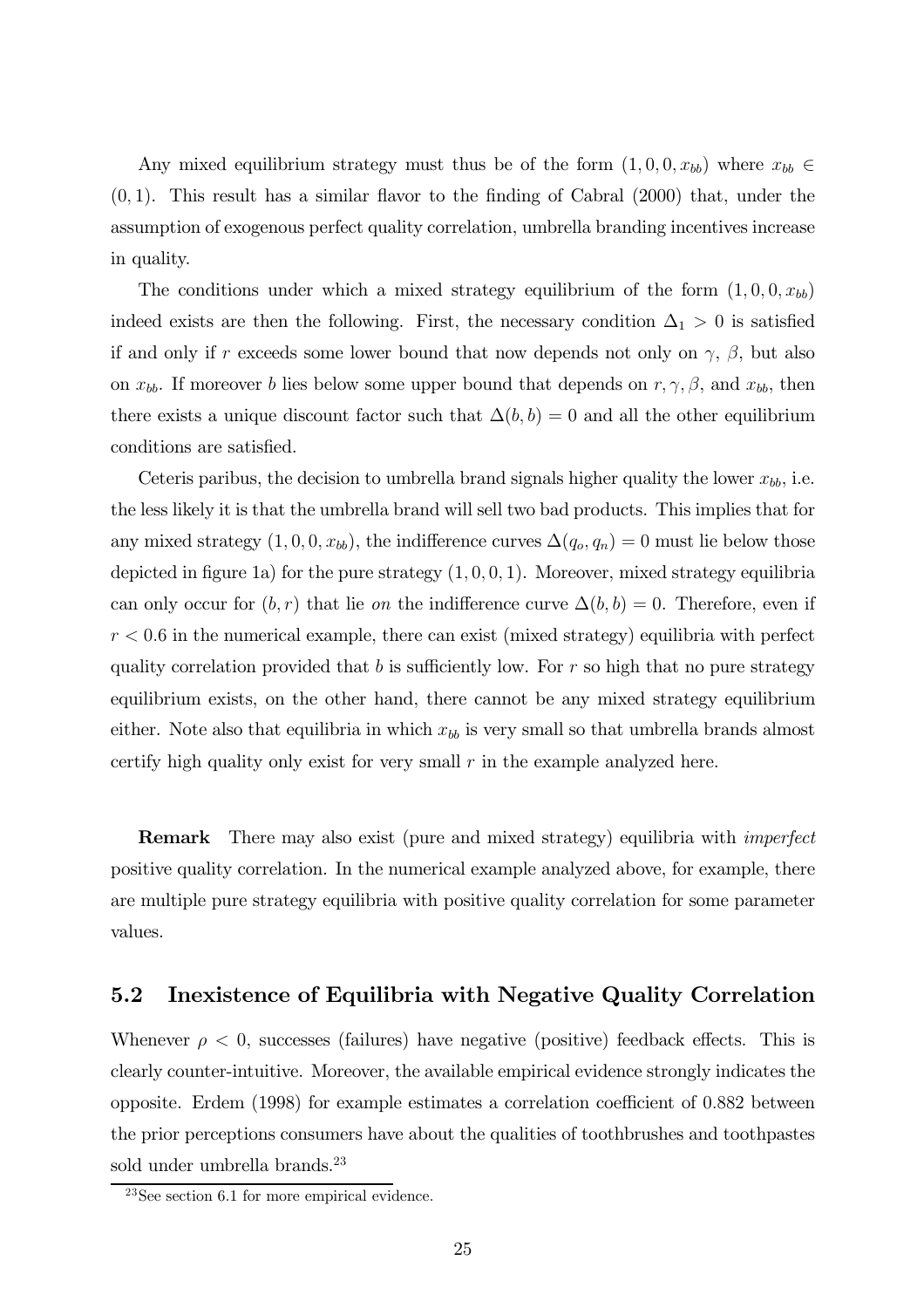To exclude equilibria with negative quality correlation, I first rule out situations in which the umbrella branded products are always of opposite qualities:

#### **Proposition 5** There does not exist any equilibrium such that  $\rho = -1$ .

The inuition behind this result is the following. In the case of perfect negative correlation, umbrella branding convinces consumers that one product is good and one product is bad, without them knowing which product is the good one. If the firms indeed opt for an umbrella brand, the success of product  $i$  then has a positive direct impact on consumers' belief about i's quality that is exactly *equal* to its negative feedback effect on consumers' belief about product  $-i$ . Under separate branding, on the other hand, successes have positive direct effects but no negative feedback effects. This implies that firms with two bad products have a higher incentive to umbrella brand than either firms with a good old and a bad new product and/or firms with a bad old and good new product.<sup>24</sup> In other words, umbrella branding is particularly attractive for firms with two bad products, since (i) the outside option of separate branding is less attractive for the  $(b, b)$ -type than for any other type, and (ii) successes, which are more likely to be experienced by firms with one good product, induce large negative feedback effects under umbrella branding.

Therefore it seems impossible to keep firms with two bad products from umbrella branding in any candidate equilibrium with negative quality correlation. I am able to show, however, that for  $x_{bb}$  too large (in particular for  $x_{bb} = 1$ ), there does not exist any equilibrium such that  $\rho < 0$  either. The reason is that signaling effects clearly decrease in  $x_{bb}$ ; and it is impossible to offset this stigmatization of umbrella brands by means of a high  $x_{gg}$  without inducing a positive quality correlation. If  $x_{bb} \ge \max[x_{gb}, x_{bg}]$ , then the stigmatization becomes so strong that umbrella branding would lower both first and second period prices (after any history of performances) and therefore be unprofitable for all firms. Thus:

#### **Lemma 3** There does not exist any equilibrium such that  $\rho < 0$  and

$$
x_{bb} \ge \max[x_{gb}, x_{bg}].
$$

Lemma 3 implies that  $x_{bb} < 1$  is a necessary condition for an equilibrium with negative quality correlation. Since by lemma 1 the expected price impacts of the feedback effects

<sup>&</sup>lt;sup>24</sup>The relative importance of the different products, i.e.  $\beta$ , determines whether  $\Delta(b, b) > \Delta(g, b)$  or  $\Delta(b, b) > \Delta(b, g)$  or both. For  $\beta = \frac{1}{2}$ , both inequalities hold.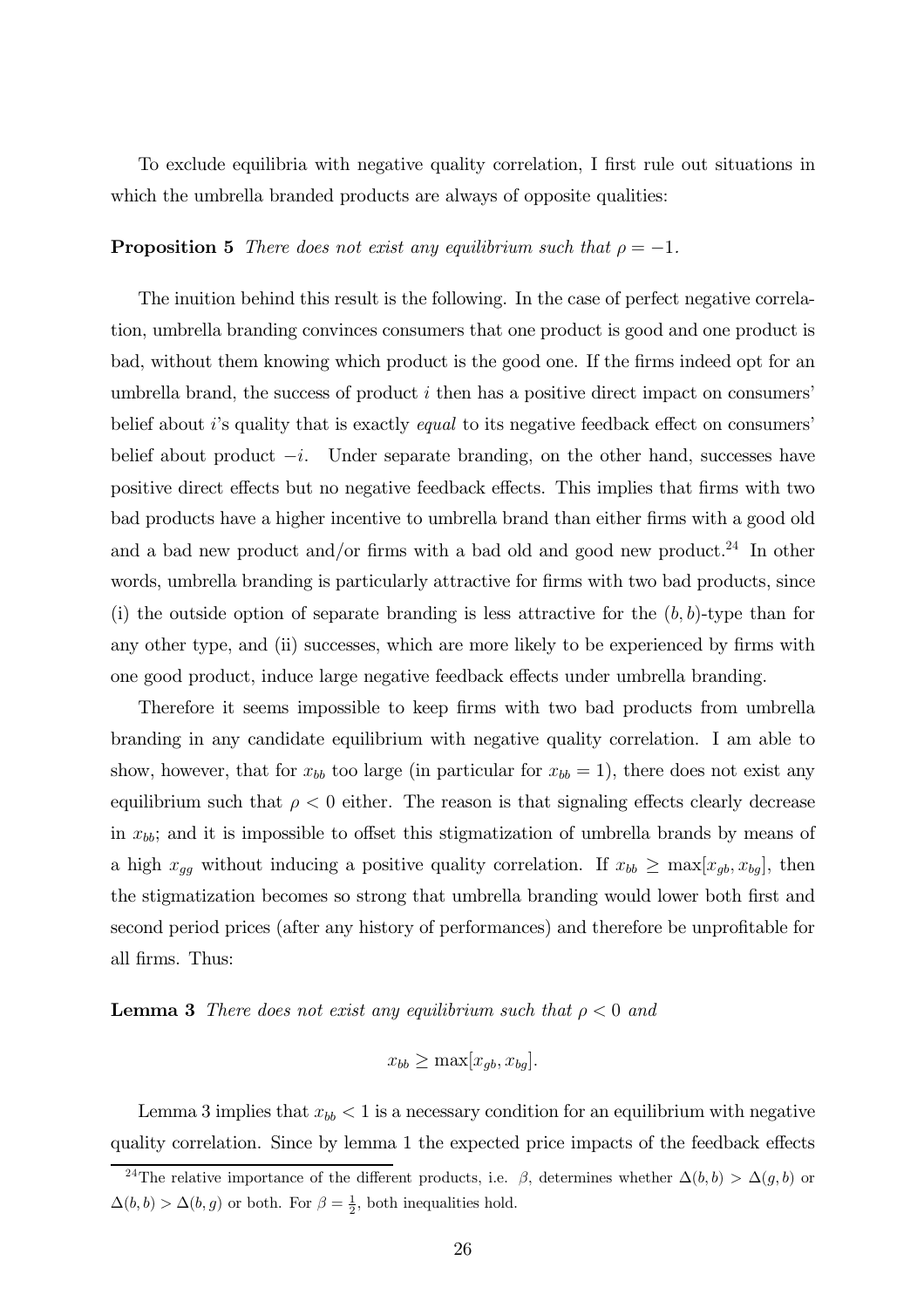are positive if both products are bad and  $\rho < 0$ , this requires that at least one of the signaling effects must be negative in equilibrium, otherwise  $\Delta(b, b) > 0$ . For at least one of the signaling effects to be negative in turn,  $x_{qq}$  must not be too large:

**Lemma 4** There does not exist any equilibrium such that  $\rho < 0$  and

$$
x_{gg} \geq \min \left[ x_{bg} - \frac{1-\gamma}{\gamma} \left( x_{gb} - x_{bb} \right), x_{gb} - \frac{1-r}{r} \left( x_{bg} - x_{bb} \right) \right].
$$

Lemma 4 implies that there cannot be any equilibrium in which  $x_{gg} = 1$ : by lemma 3,  $x_{bb} < \max[x_{gb}, x_{bg}]$  is a necessary condition for an equilibrium with negative correlation, which implies that the threshold of  $x_{gg}$  in lemma 4 cannot exceed 1. The following corollary therefore follows directly from proposition 5, lemma 3 and lemma 4:

**Corollary 1** There does not exist any pure strategy equilibrium such that  $\rho < 0$ .

These analytical results leave open the possibility that, for some parameter values, there may exist mixed strategy equilibria with negative quality correlation in which  $x_{bb} \in$  $(0, 1)$ . On the basis of numerical simulations, however, I am confident that such mixed strategy equilibria do not exist either.

# 6 Discussion

# 6.1 Comparison with Alternative Theories of Umbrella Branding

It is useful at this stage to compare my model to some alternative theories of umbrella branding in the economics literature. The main purpose is to explain the roles played by different assumptions, and to argue for what kinds of products my approach seems to be most appropriate.

Wernerfelt (1988) was the first to show that umbrella branding can serve as a perfect signal of product quality. He assumes (i) that umbrella branding is more costly than creating a new brand, and (ii) that failures are perfect signals of low quality. His main result is that under some conditions the unique equilibrium that survives the intuitive criterion of Cho and Kreps (1987) is such that a firm uses an umbrella brand if and only if all products are of high quality. Using the same two key assumptions, Hakenes and Peitz (2004) analyze the effect of umbrella branding on quality provision. In a game where a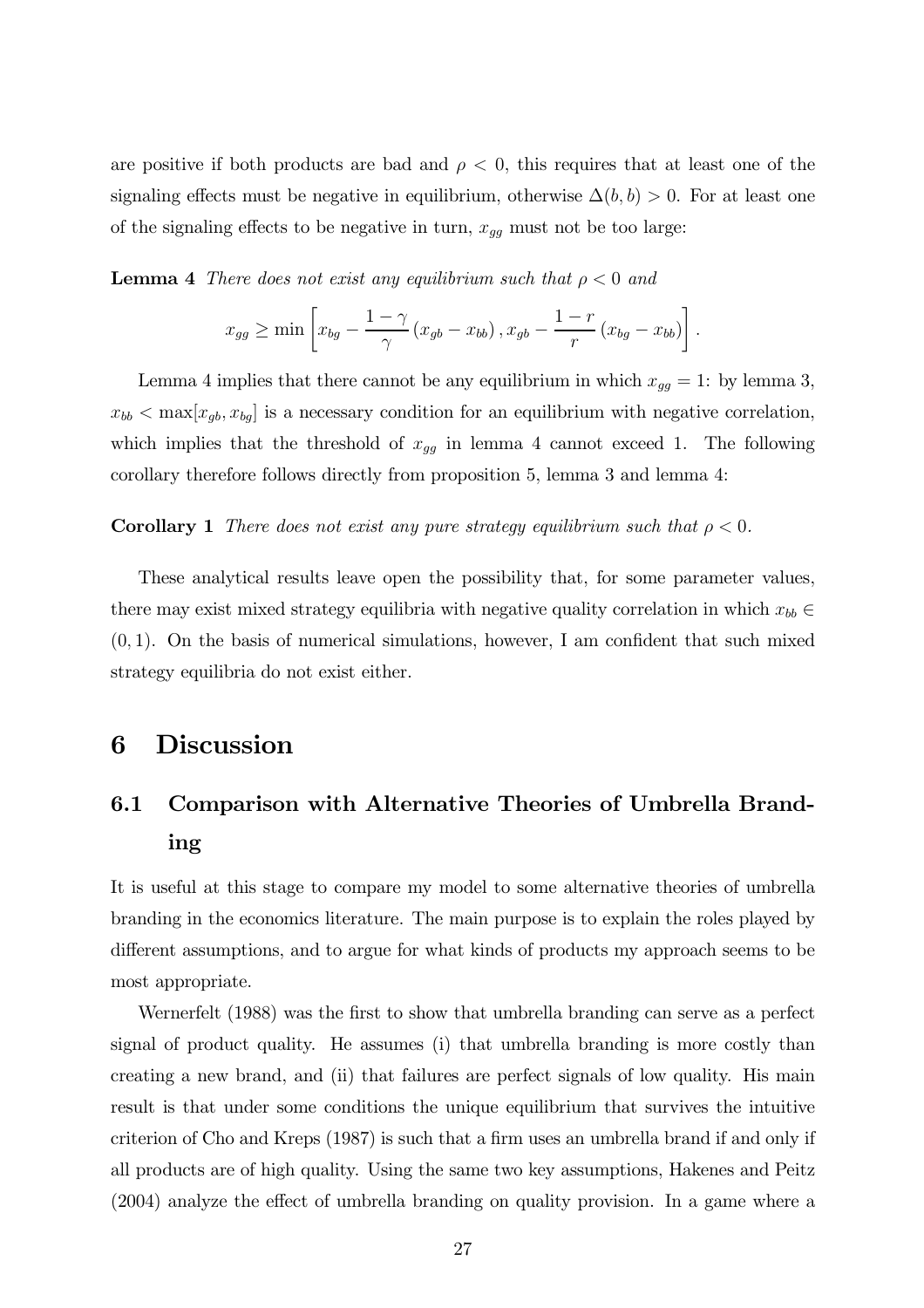monopolist selects not only the branding strategy but also both products' qualities before consumers make any purchases, they find that both equilibria with positive and with negative quality correlation may exist.<sup>25</sup> Applying a forward induction argument, they argue however that the unique pure strategy equilibrium is such that umbrella branding certifies the high quality of both products as in Wernerfelt (1988).

In my model, umbrella branding never fully certifies high quality (proposition 2). The reason is that, for  $g < 1$ , failures are imperfect signals of low quality. Umbrella branding can signal positive quality correlation however. The empirical literature confirms my predictions. In a study of the umbrella branding of toothpaste and toothbrushes based on scanner data, Erdem (1998) finds that (i) consumers indeed remain uncertain about the quality (here, the cavity-fighting ability) of products even after repeated consumption, and (ii) "...though consumers perceive quality levels of umbrella brands as correlated across product categories, which makes it easier for strong umbrella brands to introduce new products, umbrella branding is not a guarantee for successful extensions". An important contribution of my analysis to the existing literature is hence to move the emphasis from certifying high quality to signaling positive quality correlation, which is more consistent with real-world evidence.

To refine the equilibrium, and thus justify te focus on situations in which unbrella brands signal high quality, Wernerfelt (1988) relies on the assumption that umbrella branding is costly. The motivation for this assumption is that umbrella brands may "confuse" consumers by diluting the brand's identity in the product space.<sup>26</sup> While this argument is probably relevant for products that consumers strongly identify with their category (such as Tempo handkerchiefs in Germany), there are also a number of reasons to believe that - absent signaling considerations - umbrella branding may be less costly than the introduction of a new brand. First of all, I would expect "direct" development costs (for package design etc.) to be lower for umbrella branded products. Second, as Pepall and Richards (2002) argue, extensions may also be a way to fully exploit a brand's intrinsic value, i.e. the status it confers to consumers. Consumers may then buy branded products even if they expect these to be of relatively low quality. Grossman and Shapiro (1988) point out that this explains why consumers are willing to pay for counterfeited Gucci or Louis Vuitton bags. Third, if firms must invest in advertising simply to make

 $25$ This result applies to the basic model in which products are symmetric. In the asymmetric case, the authors restrict attention to equilibria with non-negative correlation.

<sup>&</sup>lt;sup>26</sup>See for example Loken & John (1993).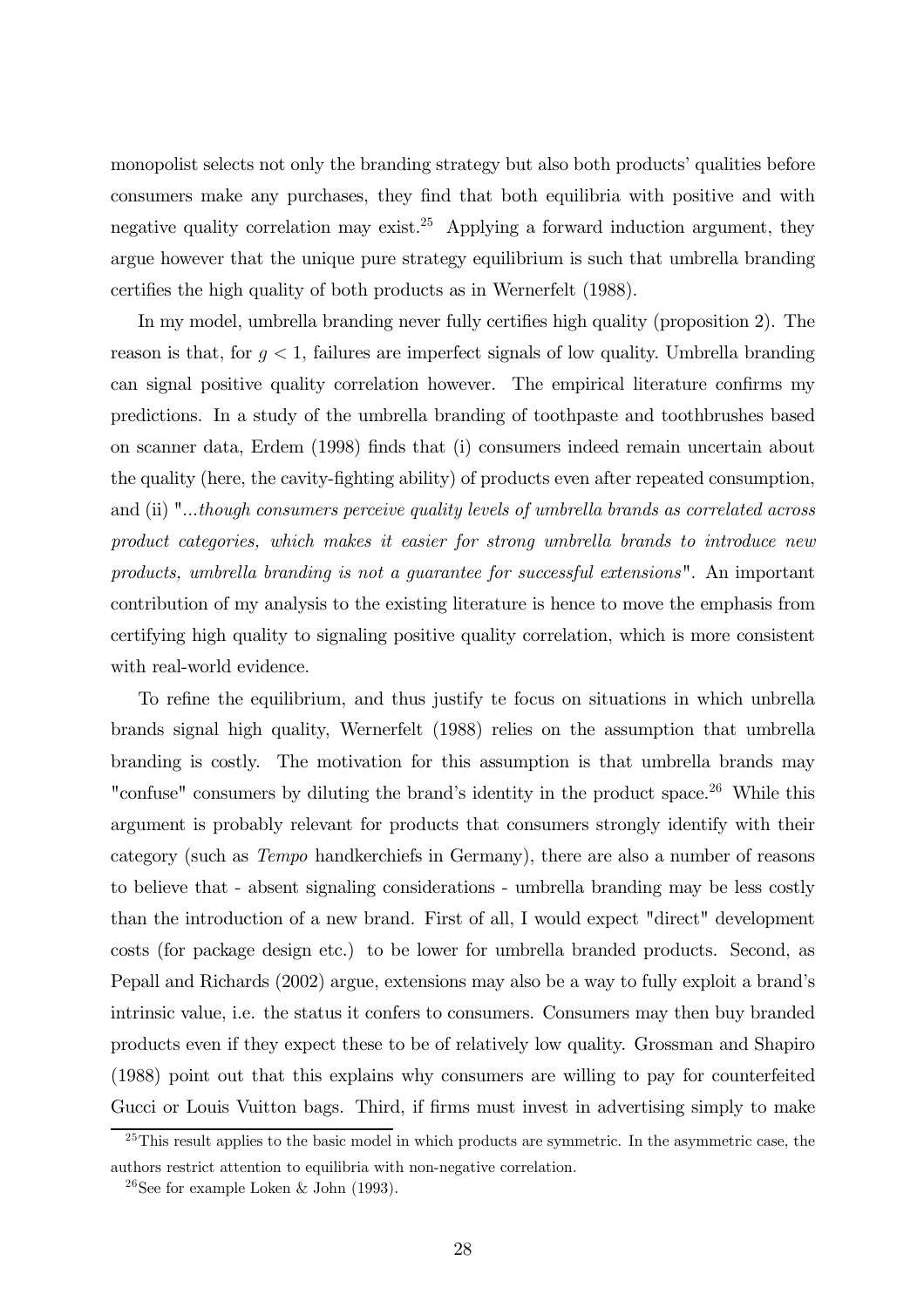consumers aware of the existence of a new brand, an issue ignored in my analytical model, then there are clearly high costs associated with separate branding. These points suggest that, absent any considerations of signaling, umbrella branding may well be equally or even less costly than the use of separate brands. In a recent book addressed to managers, Aaker (2004, p.213/214) even states that "The development of a new brand (or the continued support of an existing separate brand) is expensive and difficult. ...Thus, a separate brand should be developed or supported only when a compelling need can be demonstrated.".

Cabral (2000) considers a (continuous) model in which (i) umbrella branding is cost neutral, and (ii) performances are always imperfect signals of true quality. The key difference to my model is that (perfect) quality correlation is exogenous. The structure of his model is also simpler: consumers only buy the extension product at  $t = 1$ , and only the core product at  $t = 2^{27}$  Therefore, umbrella branding has at most three different effects: a signaling effect on the new product (called "direct reputation effect" by Cabral), a "signaling effect" on the old product, and a feedback effect on the core product (called "feedback reputation effect").

It is easy to see why there could not be any (pure strategy) equilibrium with endogenous quality correlation in the game considered by Cabral. First, if consumers do not buy the extension product at  $t = 2$ , then the magnitude of the price impact of the signaling effect on the new product does not depend on  $q_n$ . Second, if consumers do not buy the core product at  $t = 1$ , neither the profit impact of the signaling effect on the core product nor that of the feedback effect on the core product depend on  $q<sub>o</sub>$ . For any strategy such that  $\rho > 0$ , I would therefore have  $\Delta(g, g) = \Delta(b, g) > \Delta(g, b) = \Delta(b, b)$ , which directly leads to a contradiction in the case of pure strategies.<sup>28</sup> To endogenize quality correlation, I therefore extend Cabral's set-up, and let consumers purchase both products twice after the umbrella branding decision.

Choi (1998) analyzes an infinitely repeated game in which in every period a monopolist discovers a new product that is of either high or low quality, and then introduces this product under either a premium or a no-name brand. Choi shows that there may exist an equilibrium in which the premium brand consistently provides high quality. This equilibrium is sustained by the threat of a complete breakdown of consumer trust if the

<sup>&</sup>lt;sup>27</sup>Wernerfelt's (1988) model has the same structure. In Hakenes & Peitz (2004), on the other hand, consumers buy both products in each period.

<sup>&</sup>lt;sup>28</sup>This reasoning easily extends to the case where quality is a continuous variable.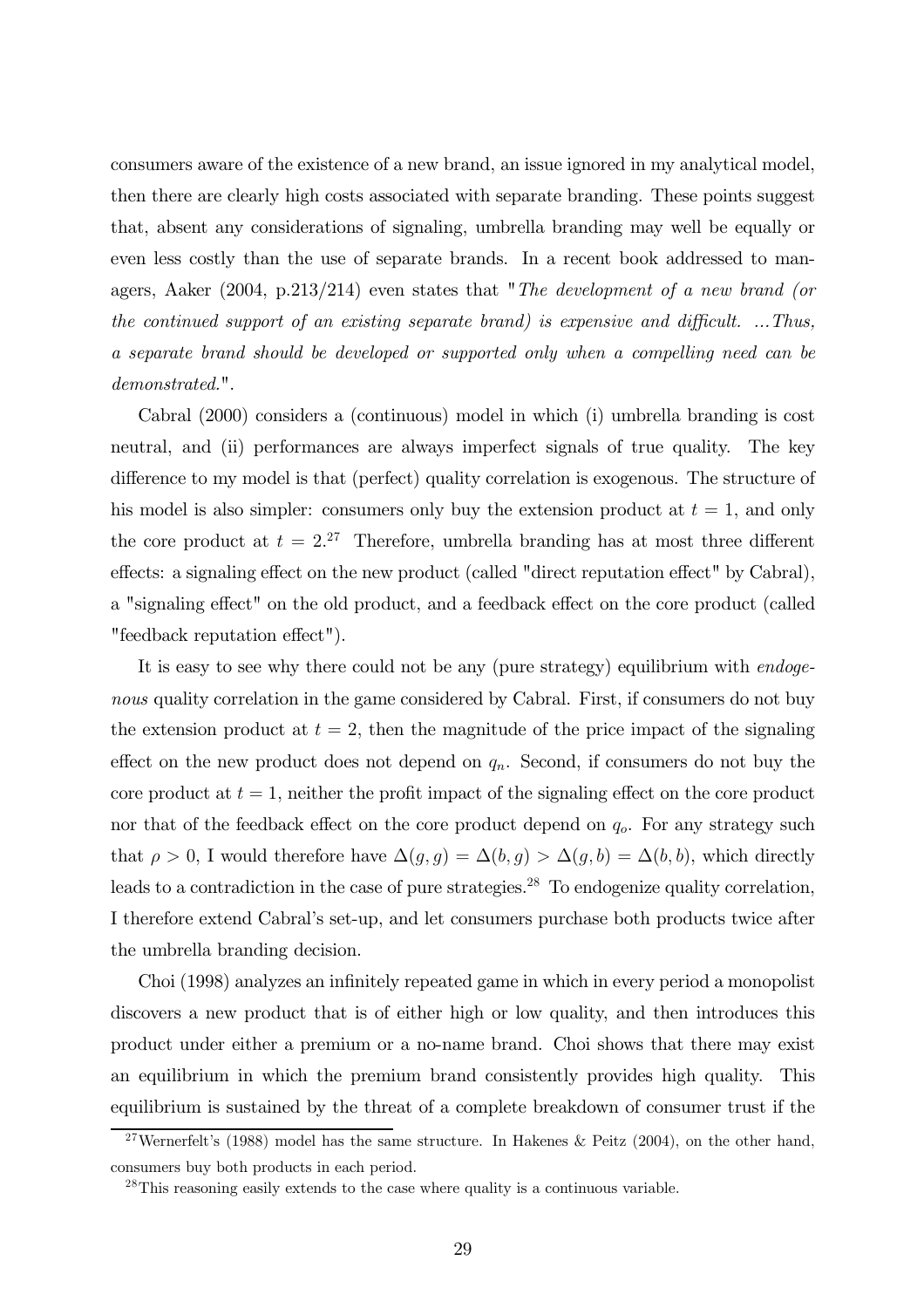latter ever observes that a bad product was introduced under the premium brand.

Like Choi, I consider a monopolist's decision to assign products to brands. Whereas Choi relies on coordination in an infinitely repeated game to sustain consistent brands, I however show that even in a finite horizon game umbrella brands are likely to sell products of positively correlated qualities. I believe that my analysis is more pertinent in the context of goods for which consumers remain - at least to some degree - uncertain about product quality even after repeated consumption. The reason is that with imperfect monitoring the bootstrap mechanism used by Choi would require a high degree of coordination between consumers and the firm. In particular, consumer trust would have to break down temporarily if the incumbent is unlucky and a high quality product sold under the premium brand fails.29

Hence, my theory seems to be more appropriate for products in categories where quality is difficult to evaluate for consumers, such as high-tech products, some food categories or drugs. The example of dental care products (toothpaste and toothbrushes) analyzed empirically by Erdem (1998) also falls into this group. Choi's theory, on the other hand, seems more appropriate for pure 'taste products' such as Classic Coke which was extended to Diet Coke and Cherry Coke for example. In my model, umbrella branding would not "work" for products where consumers know with certainty whether they like the old product (Classic Coke) at the time the brand extension takes place (proposition 1).

### 6.2 Empirical Evidence

A key result of my analysis is that the perceptions consumers have about the qualities of different products sold under the same umbrella brand are positively (or not at all) correlated. The available evidence strongly supports the prediction of positive correlation. Aaker and Keller (1990) provide experimental evidence that the perceived quality of a branded product positively affects the expected quality of hypothetical brand extensions. Erdem (1998) estimates a structural model of umbrella branding on scanner panel data about toothpaste and toothbrush purchases. The dataset comprises information about both a number of umbrella branded products and products sold under separate brands.

 $^{29}$ Alternatively, trust would need to break down for ever with some probability. Whereas such relatively complex punishments seem appropriate in models of collusion between a small number of firms, it is more difficult to imagine the play of such equilibria when there is a large number of anonymous and possibly short-lived consumers.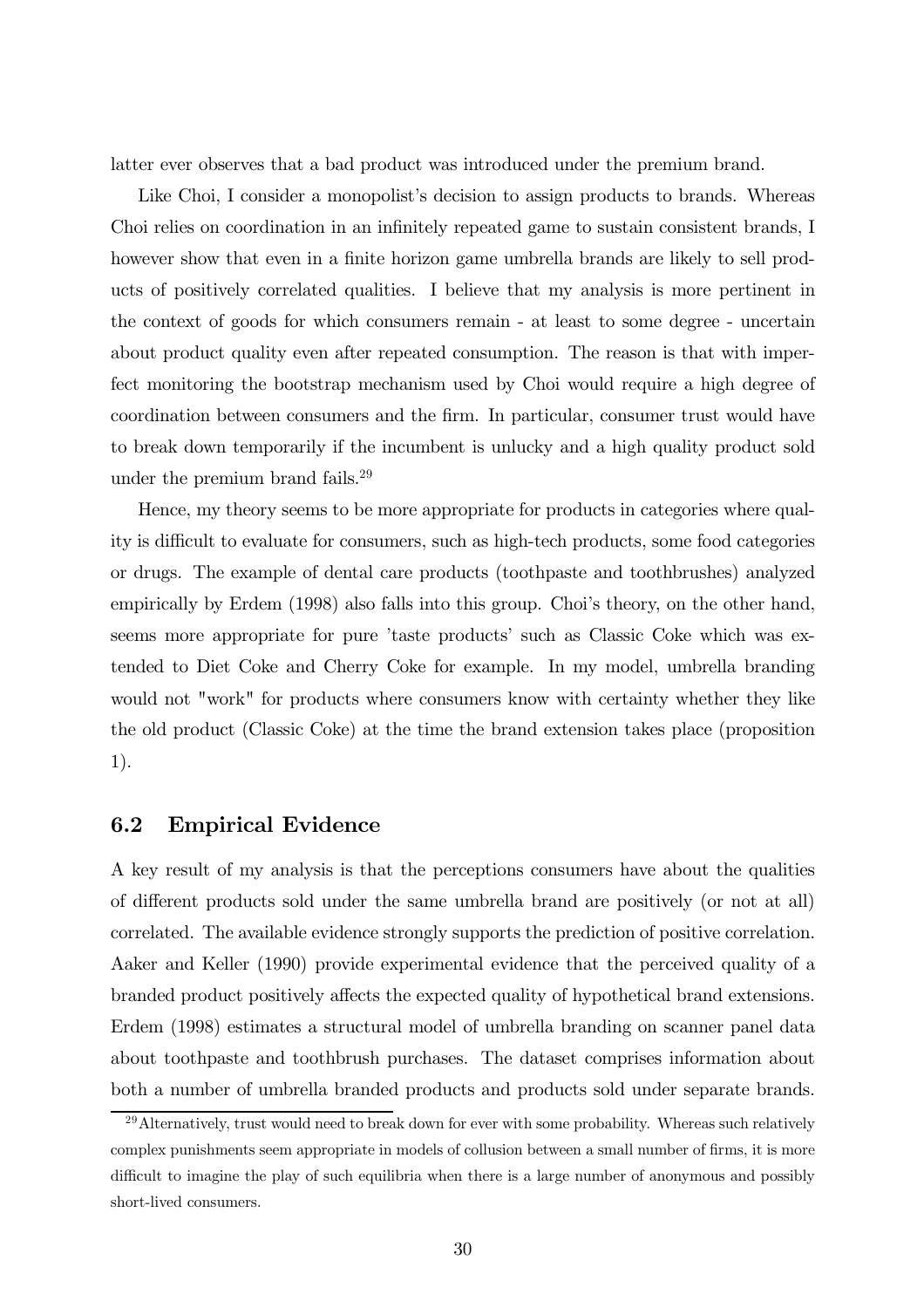The underlying structural model is similar to mine: consumers have prior beliefs about individual products' qualities, which they update over time as they accumulate experience. Erdem estimates a correlation between prior quality perceptions, corresponding to my parameter  $\rho$ , of 0.882.

If quality correlation is indeed positive, then umbrella branding may help firms with high reputation products to successfully introduce new products by convincing consumers that the different products are of similar quality. Indeed, there is plenty of empirical evidence showing that products introduced as brand extensions are on average more successful than newly branded products.30 In a recent study based on survey data about a large range of consumer products, Smith and Park (1992) confirm that umbrella branding contributes favorably to market share and advertising efficiency. However, "revenue and advertising cost differentials diminish considerably after a product's introductory period"; thus, umbrella branding helps initially thanks to signaling effects, but as consumers accumulate information over time, branding loses importance. Moreover, they find that "the brand extension-new brand differential in the revenue component of cash flow widens as brand strength increases". Interpreting brand strength as the reputation  $r$  of the core product, $31$  this finding is consistent with the model proposed here: as can be easily checked, the signaling effect on the extension product, i.e.  $\mu^{n} - \gamma$ , increases in r in any equilibrium characterized by positive quality correlation.

In some cases the decision to umbrella brand was also found to have a positive effect on the consumers' willingness to pay for the old product. Sullivan (1990) shows that when in 1988 Jaguar launched its first new model in 17 years, the old Jaguar models experienced significant increases in demand. Furthermore, Balachander and Ghose's (2003) analysis of scanner panel data suggests that the advertising of brand extensions produces significant reciprocal spillover effects on core products. This is consistent with my model, which predicts that umbrella branding has a positive signaling effect on the extension and/or the core product in any equilibrium with positive quality correlation.

Another important feature of equilibria with positive quality correlation is that the success (failure) of any one of the products has a positive (negative) feedback effect on the other product sold under the same umbrella brand. Sullivan (1990) provides an example of the negative feedbacks effects failures can have. She shows that the alleged

 $30$ See for example Claycamp & Liddy (1969) for an early reference.

 $31$ In Smith and Park (1992), consumers are asked to evaluate the strength of the brand as a whole, rather than of individual products.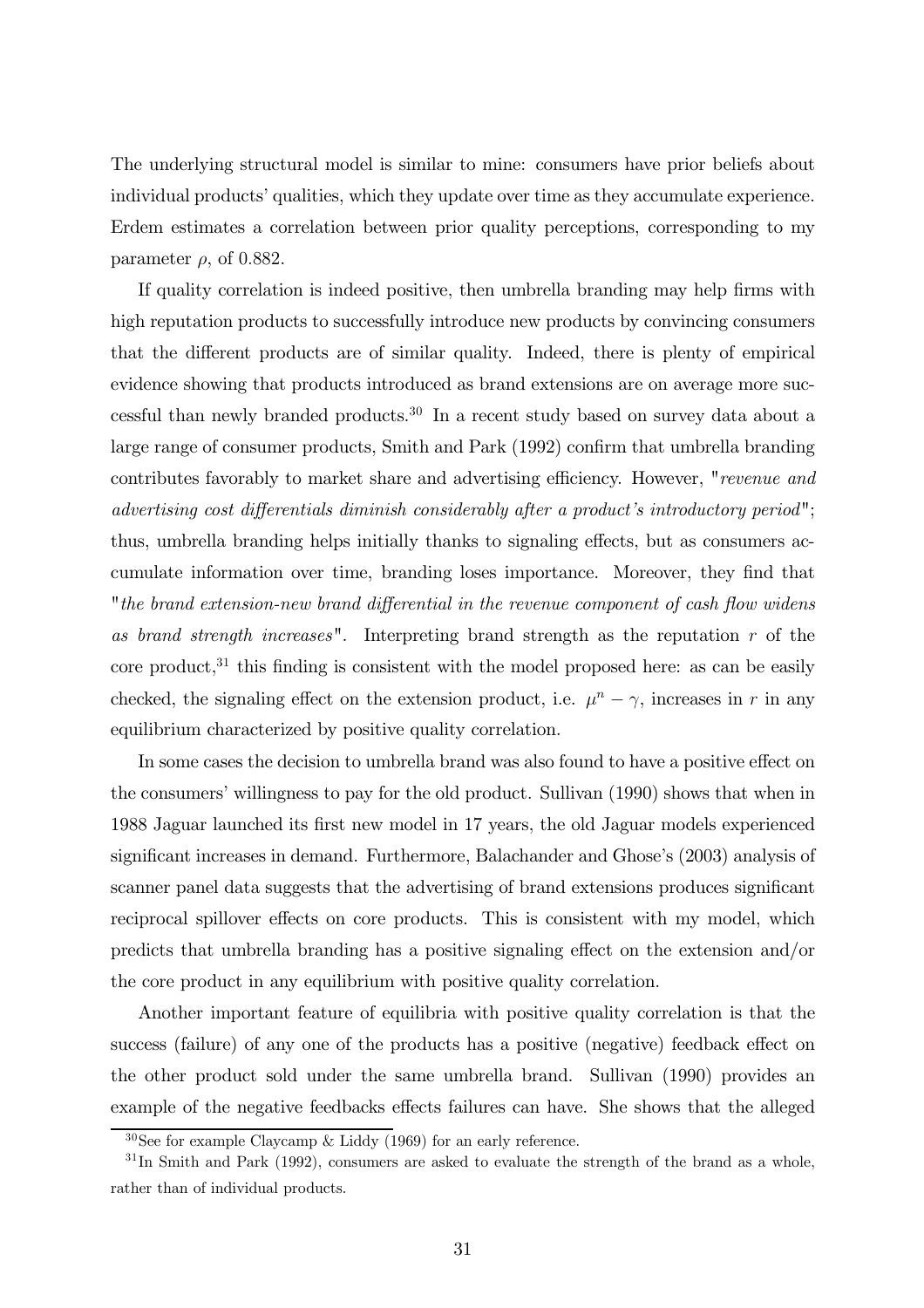sudden-acceleration defect of the Audi 5000 model resulted in a significant demand drop for the Audi 4000 model. Conversely, the success of Apple iPods in recent years seems to considerably boost the demand for Apple computers. The Economist (January 12th, 2006) even states that "the 'halo' effect from the iPod remains Apple's most effective means of boosting sales of its computers...In 2005 the iPod helped the company to increase its share of the personal computer market from  $3\%$  to  $4\%$ ."

I show that if consumers have very optimistic or pessimistic prior beliefs about one of the products, then umbrella branding cannot credibly signal quality correlation (see proposition 1). Smith and Park (1992) find that the effect of brand extensions (on market share and advertising efficiency) is smaller when consumers' knowledge of the extension product is high than when it is low. Since well-informed consumers have priors close to either 0 or 1, this is consistent with my result.

A testable prediction of my analysis is that the successful leveraging of reputation from one product to another is more difficult if markets are very asymmetric (see proposition 1). This would be the case for example if a brand used for products of mass consumption were extended to a niche category. I am not aware of any existing empirical study addressing this issue. My analysis also underlines the importance of repeated future consumption of both products for the successful signaling of quality correlation (see the discussion in section 6.1 and point 3. of proposition 1). This suggests that extensions can only be successful if both the core and the extension product are expected to "survive" for a sufficiently long time. Possibly this prediction could be "tested" by means of case studies.

Finally, to illustrate the wide applicability of the theory developed here, let me mention conglomerate universities as another example of umbrella branding.<sup>32</sup> The *Harvard* brand for example comprises Harvard College, Harvard Business School, Harvard Law School, Harvard Medical School, Harvard Divinity School, the Harvard Graduate School of Design, etc.. Goldin and Katz (1998) argue that reputational considerations largely motivated the development of such 'academic umbrella brands' in the early 20th century: "Certain universities had, as well, the capacity to bestow reputation on new divisions in untried areas, such as business schools,...". And Williams' (1995) description of conglomerate universities is reminiscent of brand licensing agreements: "some universities now resemble franchising institutions in which the central authority imposes a levy on departmental franchisees in return for ... an easily recognizable corporate image".

<sup>32</sup>This section draws on Coupé (2001).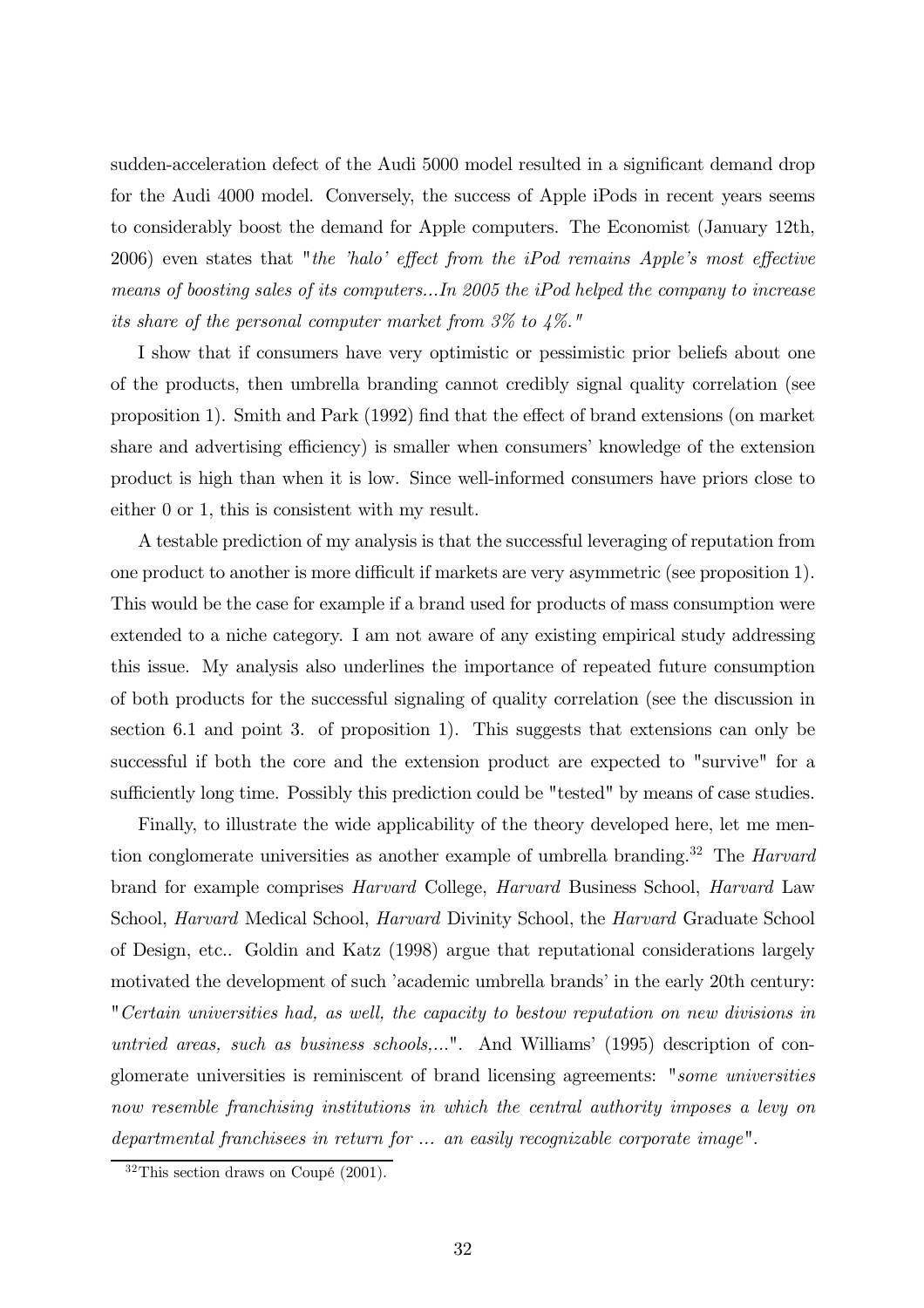### 7 Extensions

Imperfect Observability of Product Quality by Firms and the 'Fit' between the Core and the Extension Product I have assumed that firms always costlessly observe quality. A simple way to relax this assumption would be to allow for the possibility that firms sometimes cannot observe the quality of the *new* product. Assuming for simplicity that the incumbent and the innovator always possess the same information, $33$  this would amount to introducing an additional parameter  $k \in (0, 1]$  equal to the probability of the new product's quality being observed by firms. In my baseline model,  $k = 1$ .

Branding strategies are then of the form  $(x_{gg}, x_{gb}, x_{bg}, x_{bb}, y_g, y_b)$ , where  $y_g(y_b)$  is the probability of a brand extension if the new product is of unknown quality and the old product is good (bad). Consumers must now take into account the possibility of an uninformed choice by the firms when forming their beliefs. For example,  $\mu_{gg}$  will become

$$
\mu_{gg}^k \equiv \frac{r\gamma \left[ kx_{gg} + (1 - k)y_g \right]}{r \left( k \left[ \gamma x_{gg} + (1 - \gamma)x_{gb} \right] + (1 - k)y_g \right) + (1 - r) \left( k \left[ \gamma x_{bg} + (1 - \gamma)x_{bb} \right] + (1 - k)y_b \right)}.
$$

It is straightforward to see that for  $k < 1$ , an equilibrium with perfect positive correlation of the form  $(1, 0, 0, 1, 0, 0)$  is less likely to exist than for  $k = 1$ . In any perfect correlation equilibrium, it must be that firms with a good old product only extend to good new products, which requires that  $\Delta(g,g) \geq 0$  but  $\Delta(g,b) \leq 0$ . For  $k < 1$ , an additional constraint is that good firms must not umbrella brand new products of unknown quality. The expected profit impact of umbrella branding in this case, let us denote it by  $\Delta(g)$ , is a weighted average of  $\Delta(g, g)$  and  $\Delta(g, b)$ . Since  $\Delta(g, g) \geq 0$ , the equilibrium constraint that guarantees that products of unknown quality are not sold under umbrella brands, i.e.  $\Delta(g) \leq 0$ , is at least as strict as the condition  $\Delta(g, b) \leq 0$ . Similarly, since it must be that  $\Delta(b, b) \geq 0$  in equilibrium, the condition guaranteeing that bad firms do not umbrella brand products of unknown quality is at least as strict as the condition  $\Delta(b, g) \leq 0$ .

One may interpret the parameter  $k$  as a measure of the closeness between the product categories of the extension and of the core product, i.e. the 'fit' of the brand extension. The idea is that consumers, upon observing the extension product's category and thus whether the extension is close or not, (correctly) anticipate the probability  $k$  of the firms knowing quality. The above argument then suggests that if the fit is bad, then an equilibrium with high correlation is unlikely to exist, since incumbents must not only be kept

 $33\text{As}$  mentioned in the framework, my set-up could be reinterpreted as an overlapping generations model in which the incumbent itself makes the product discovery. If I adopt this interpretation, then the assumption of symmetric information is completely natural.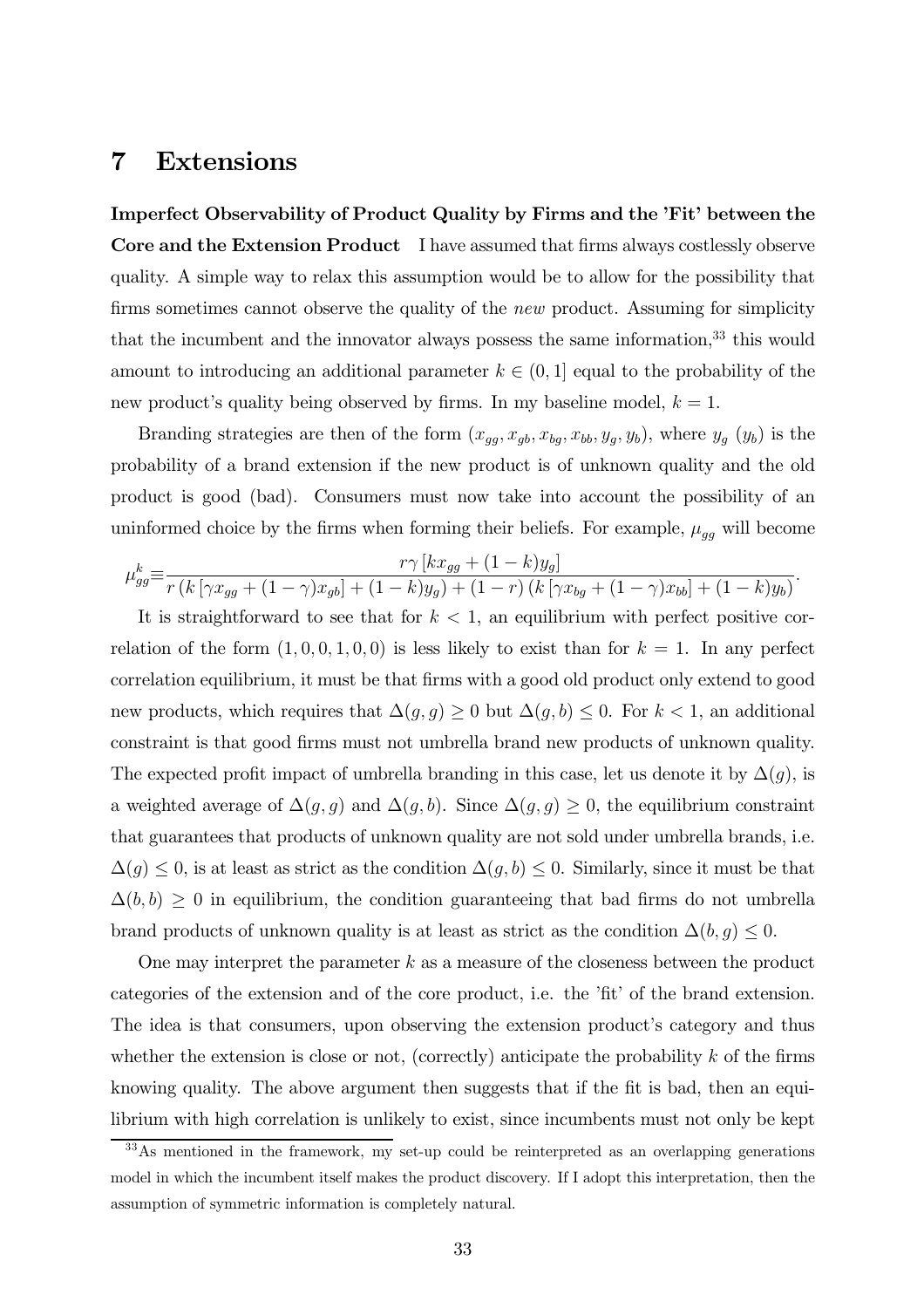from extending their brands to products of the opposite quality, but also from extending their brands to products of unknown quality.

This very simply extension of my baseline model hence provides support for the empirical finding that the fit of the brand extension is a key factor for the successful leveraging of reputation from one product to another.<sup>34</sup> As far as I am aware, this is the first model in the literature to provide an explanation for this phenomenon that is based on the information held by firms.35

#### Positive Probability of a Match between the Innovator and the Incumbent In

my baseline model, I have assumed that having the opportunity to umbrella brand is a measure zero event. The key implication of this assumption was that consumers did not respond to the absence of an umbrella brand by a revision of their prior beliefs  $r$  and  $\gamma$ . If the probability of a match between the incumbent and the innovator is equal to some positive  $\alpha \in (0, 1)$  instead, then the beliefs assigned to mono-product brands will be different, since consumers need to take into account that mono-product brands may be the result of the decision not to umbrella brand. Confronted with separate brands, consumers then no longer assign probability  $r$  to the old product being good, for example, but instead:

$$
\frac{(1-\alpha)r+\alpha [r\gamma(1-x_{gg})+r(1-\gamma)(1-x_{gb})]}{(1-\alpha)+\alpha [r\gamma(1-x_{gg})+r(1-\gamma)(1-x_{gb})+(1-r)\gamma(1-x_{bg})+(1-r)(1-\gamma)(1-x_{bb})]}.
$$

It is easy to see that this expression is continuous in  $\alpha$  at  $\alpha = 0$ . Similarly, all other (first and second period) beliefs are continuous in  $\alpha$ . This in turn implies that profits are continuous in  $\alpha$  at  $\alpha = 0$  so that my results would still hold for small positive values of  $\alpha$ .

Endogenous Quality Provision Although quality correlation is endogenous in my model, the qualities of both products are given exogenously. In other words, firms are unable to modify qualities. An interesting extension of my model would be to allow firms to improve quality at some cost. It is easy to see however that even with endogenous

<sup>34</sup>See for example Aaker and Keller (1990) or Kapferer (1997).

<sup>35</sup>Sappington & Wernerfelt's (1985) analysis of this issue for example is based on an "image cost" that must be paid if the brand's image and its new product are incongruent. The starting point of Cabral's (2001) analysis is that there may be an imperfect overlap between the consumers of the different products, and that consumer only observe the performances of the product(s) they indeed consume. The smaller the overlap between consumers of the differrent products, the less likely it is that umbrella branding signals high quality then.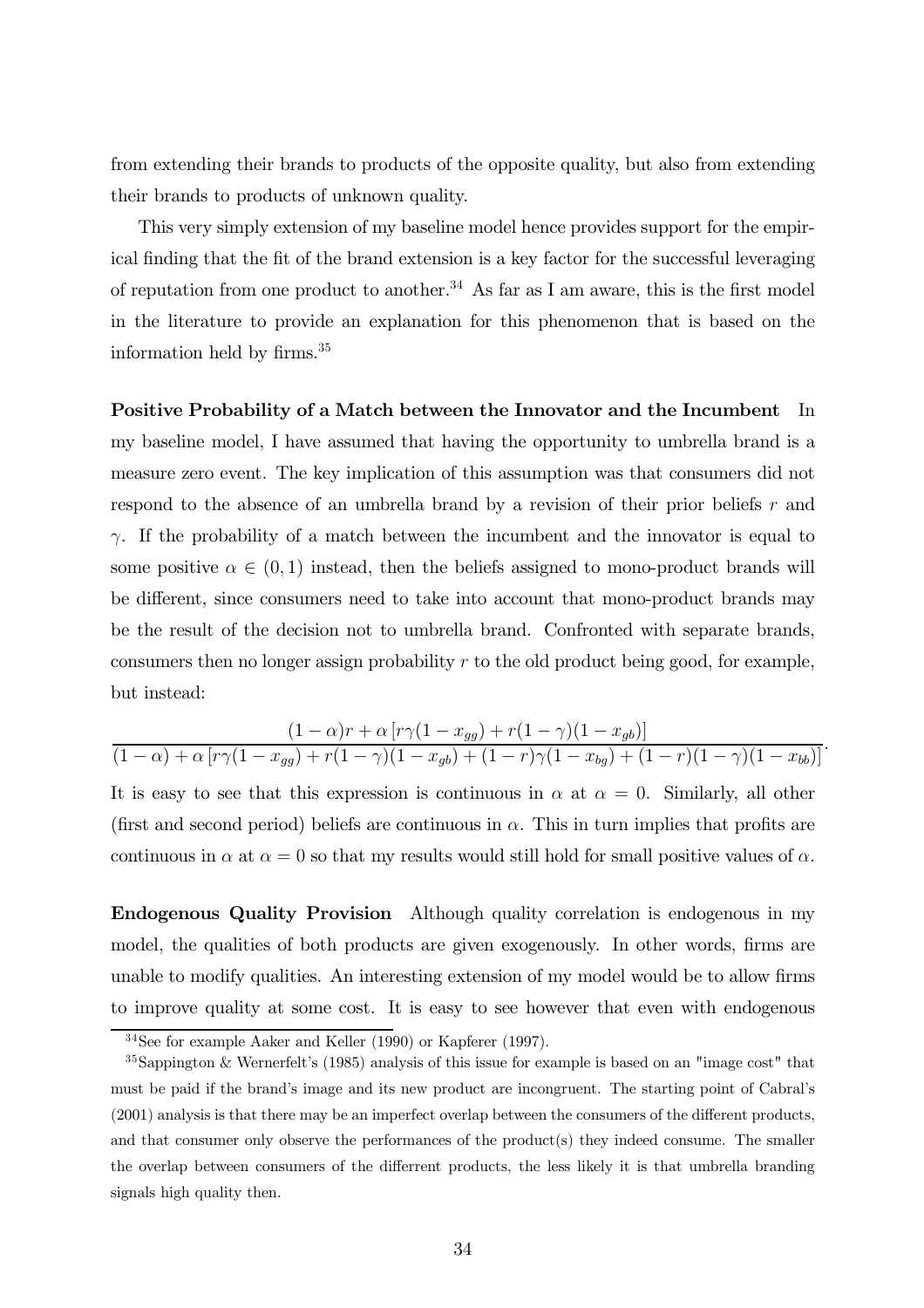quality provision, there could not be any equilibrium in which firms always provide high quality products under umbrella brands. Suppose otherwise. Then, since even good products sometimes fail, consumers would believe that both products are good whenever they observe an umbrella brand, even after failure. Hence, firms would have a strict incentive to shirk and provide low quality under umbrella brands.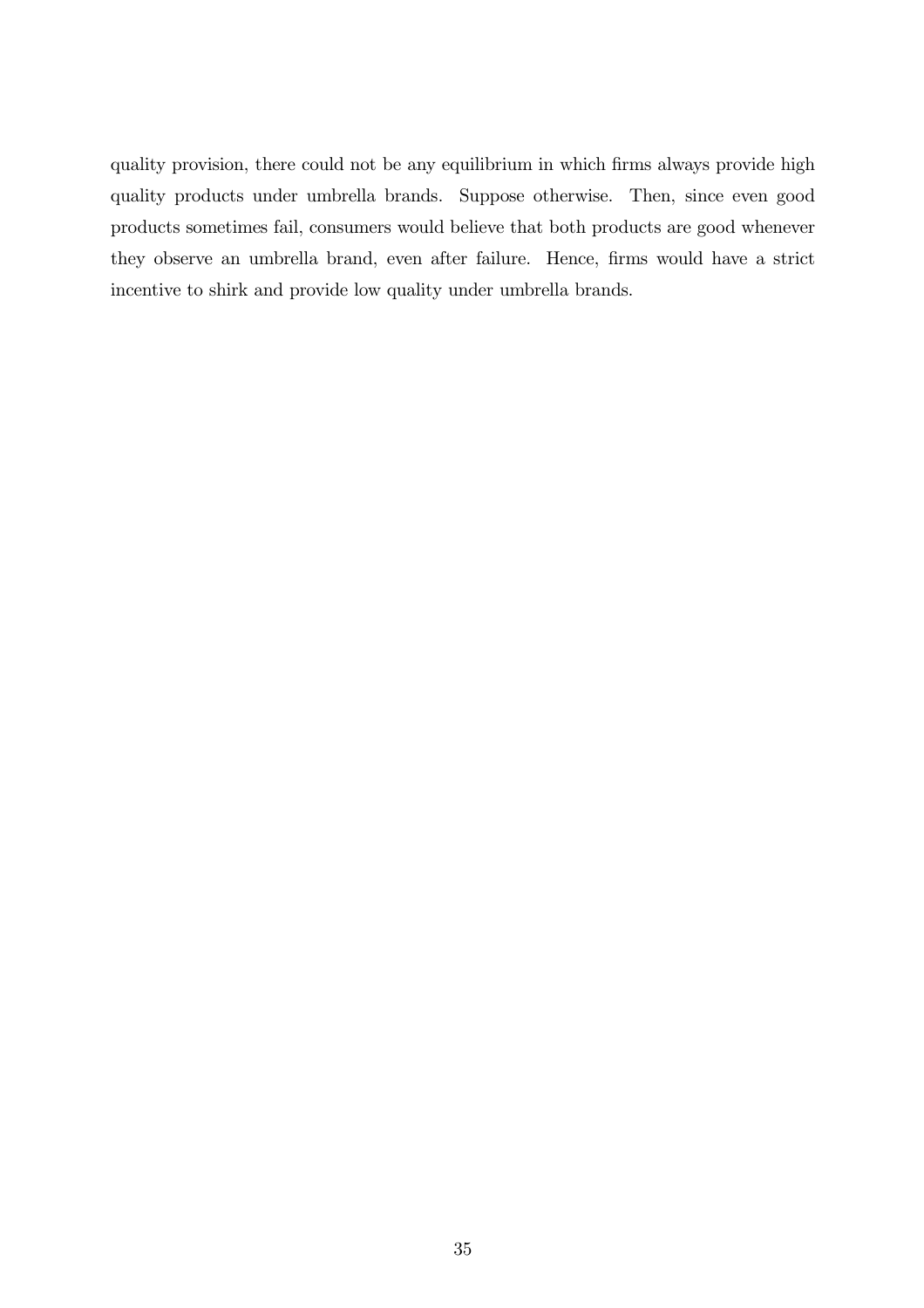# A Appendix

**Proof of Lemma 1:** Let  $i \neq -i \in \{o, n\}$ . First note that since prices are linear in beliefs, L  $\frac{1}{2}$ j. J.

$$
E\left[w\left(\lambda_{\sigma_i}(\mu_{\sigma_{-i}}^i)\right)-w\left(\lambda_{\sigma_i}(\mu^i)\right) \mid q_o, q_n\right]>0
$$

is equivalent to

$$
E\left[\lambda_{\sigma_i}(\mu_{\sigma_{-i}}^i) - \lambda_{\sigma_i}(\mu^i) \mid q_o, q_n\right] > 0.
$$

As explained in section 3.1,  $\lambda_{\sigma_i}(\mu^i)$  is the probability consumers would assign to product i being good given only the following two pieces of information: first, the fact that product  $i$  is umbrella branded, and second, its performance  $\sigma_i$ :

$$
\lambda_{\sigma_i}(\mu^i) = \Pr\left\{q_i = g \mid \sigma_i, \text{ umbrella branching}\right\}.
$$

The belief  $\lambda_{\sigma_i}(\mu_{\sigma_{-i}}^i)$  is the probability consumers assign to product i being good given not only  $\sigma_i$  and the observation of an umbrella brand but also  $\sigma_{-i}$ :

$$
\lambda_{\sigma_i}(\mu_{\sigma_{-i}}^i) = \Pr\left\{q_i = g \mid \sigma_i, \sigma_{-i}, \text{ umbrella branching}\right\}.
$$

Since  $\sigma_{-i} \in \{S, F\}$ , the following equality then directly follows from Bayes' rule:

$$
\lambda_{\sigma_i}(\mu^i) = \Pr \{ \sigma_{-i} = S \mid \sigma_i, \text{ umbrella branching} \} \lambda_{\sigma_i}(\mu^i_S) + (1 - \Pr \{ \sigma_{-i} = S \mid \sigma_i, \text{ umbrella branching} \} ) \lambda_{\sigma_i}(\mu^i_F).
$$
\n(10)

As the belief that a product is good is a probability, any conditional probability assigned to a product's success must trivially lie between b and g. Therefore:  $36$ 

$$
\Pr\left\{\sigma_{-i}=S \mid \sigma_i, \text{ umbrella branching}\right\} \in (b, g). \tag{11}
$$

Now consider the case  $q_{-i} = g$ . Since  $g > \Pr{\lbrace \sigma_{-i} = S \mid \sigma_i, \text{ umbrella branching} \rbrace}$ , it is a straightforward implication of the equality in (10) that for any  $\sigma_i \in \{S, F\}$ :

$$
g\lambda_{\sigma_i}(\mu_S^i) + (1-g)\lambda_{\sigma_i}(\mu_F^i) > \lambda_{\sigma_i}(\mu^i) \quad \text{if and only if} \quad \lambda_{\sigma_i}(\mu_S^i) > \lambda_{\sigma_i}(\mu_F^i). \tag{12}
$$

As  $\lambda_{\sigma_i}(\cdot)$  is strictly increasing,  $\lambda_{\sigma_i}(\mu_S^i) > \lambda_{\sigma_i}(\mu_F^i)$  if and only if  $\mu_S^i > \mu_F^i$ , which is the case whenever successes have positive feedback effects, i.e. for  $\rho > 0$ .

<sup>&</sup>lt;sup>36</sup>The *strict* inclusion in the set  $(b, g)$  follows from the simple fact that  $\rho \neq 0$  is incompatible with umbrella branding fully revealing the quality of one (or both) of the products to consumers.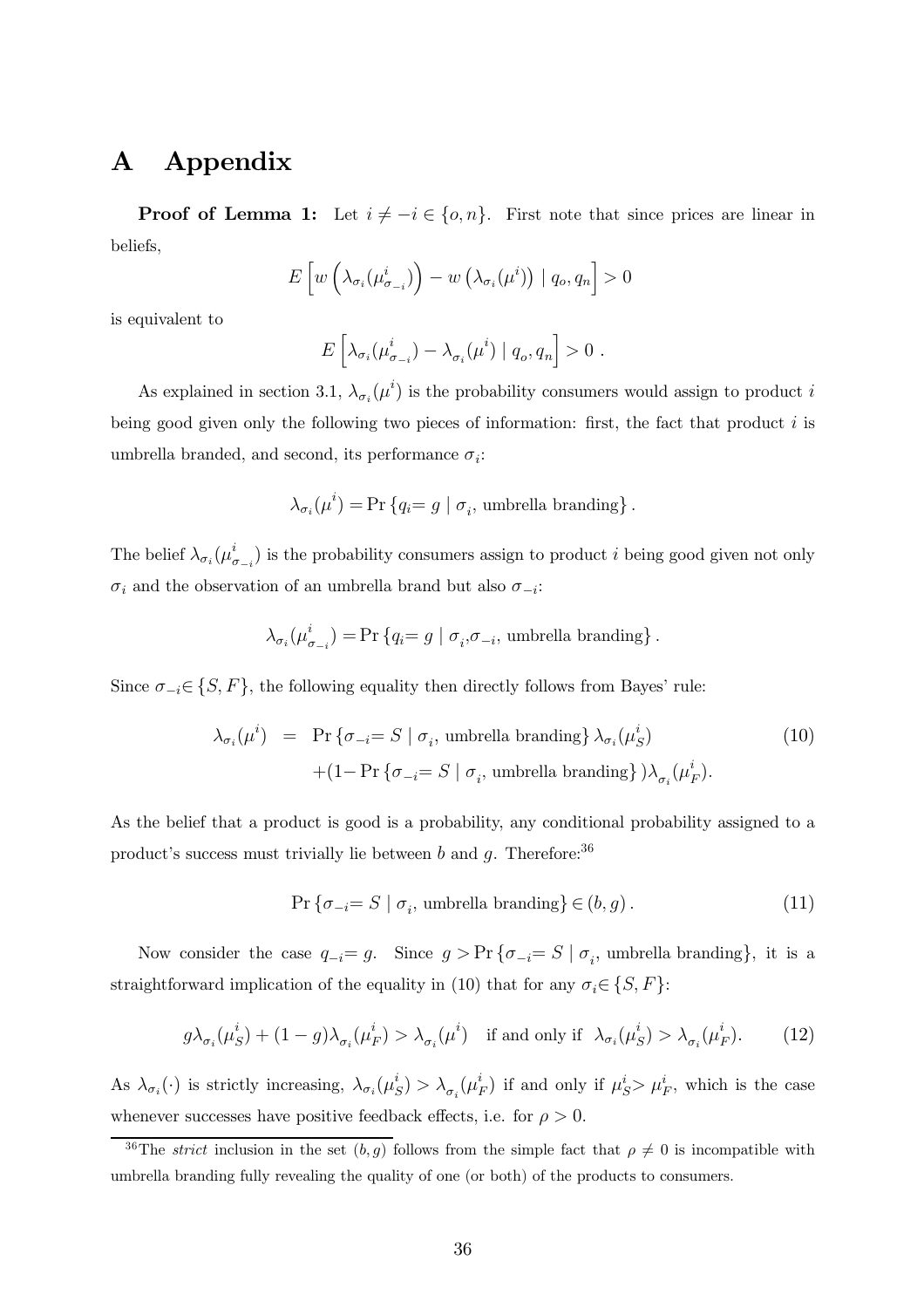The total "expected feedback effect" can be decomposed as follows:

$$
E\left[\lambda_{\sigma_i}(\mu_{\sigma_{-i}}^i) - \lambda_{\sigma_i}(\mu^{-i}) \mid q_o, q_n\right] = q_i \left[q_{-i}\lambda_S(\mu_S^i) + (1 - q_{-i})\lambda_S(\mu_F^i) - \lambda_S(\mu^i)\right] + (1 - q_i) \left[q_{-i}\lambda_F(\mu_S^i) + (1 - q_{-i})\lambda_F(\mu_F^i) - \lambda_F(\mu^i)\right].
$$

The finding in (12) directly implies that if quality correlation is positive, so that  $\mu_S^i > \mu_F^i$ , then both terms between square brackets are positive. Hence, if  $\rho > 0$ , then

$$
E\left[\lambda_{\sigma_i}(\mu_{\sigma_{-i}}^i) - \lambda_{\sigma_i}(\mu^{-i}) \mid q_i, q_{-i} = g\right] > 0.
$$
\n(13)

If quality correlation is negative on the other hand, so that  $\mu_S^i < \mu_F^i$ , then

$$
E\left[\lambda_{\sigma_i}(\mu_{\sigma_{-i}}^i) - \lambda_{\sigma_i}(\mu^{-i}) \mid q_i, q_{-i} = g\right] < 0. \tag{14}
$$

Conversely, (10) and (11) imply that for  $q_{-i}=b$  the inequalities in (13) and (14) are reversed. Q.E.D.

**Proof of Proposition 1:** I first show that babbling equilibria always exist. Suppose that the equilibrium branding strategy is such that  $x_{gg} = x_{gb} = x_{bg} = x_{bb} > 0$ . Then, the branding decision does not have any signaling effects, i.e.  $\mu^o = r$  and  $\mu^n = \gamma$ . Moreover,  $\rho = 0$  and umbrella branding does not induce any feedback effects either. Consequently, prices are unaffected by the branding decision, so that  $\Delta(q_o, q_n)=0$  for any  $(q_o, q_n)$ . The branding strategy is therefore optimal.

I now show that if one of conditions 1. to 4. of proposition 1 is satisfied, then any equilibrium must be a babbling equilibrium:

1. First consider the limit case  $\beta = 0$ , in which the decision to umbrella brand is fully driven by its impact on the expected profits made from selling the core product. This expected profit impact can be decomposed into two terms corresponding to the signaling effect and the feedback effects on the old product, respectively. Moreover, the sign of the signaling effect is independent of qualities. The sign of the expected impact of the feedback effect on the old product depends on the quality of the new product however: by lemma 1, it is positive if and only if  $q_n = g$ . Now consider any candidate equilibrium such that  $\rho > 0$ . First, it is easy to see that the signaling effect must be positive in any such equilibrium. If it were negative, then for firms with a bad new product umbrella branding would reduce profits, since both signaling and feedback effects would reduce expected profits. If  $x_{gb}= x_{bb}= 0$  however, then umbrella branding does not signal any quality correlation. Therefore suppose that the signaling effect is positive. In that case, both signaling and feedback effects increase expected profits for firms with a good new product.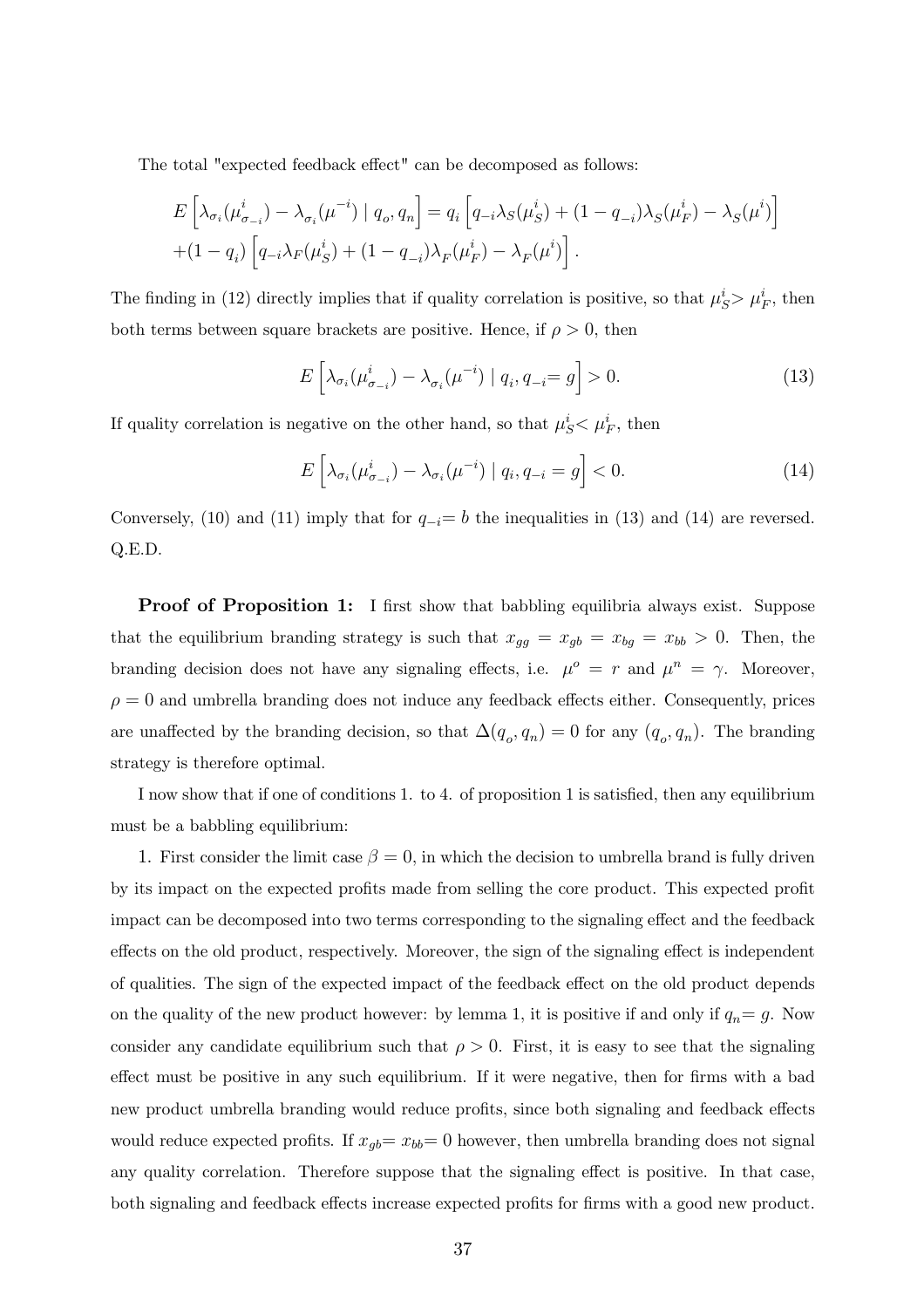This implies that  $x_{gg}= x_{bg}= 1$  in any such equilibrium. For the signaling effect to be indeed positive, it must then be that  $x_{gb} > x_{bb}$ . This leads to a contradiction of the initial assumption  $\rho > 0$ , since - given that good new products are always umbrella branded - positive correlation would require that bad new products are more likely to be under an umbrella brand with other bad rather than good products.

Hence, for  $\beta = 0$ , there does not exist any equilibrium such that  $\rho > 0$ . Using the same approach, I can rule out all equilibria such that  $\rho \neq 0$  for  $\beta = 1$  or  $\beta = 0$ . Since profits are smooth in  $\beta$ , it follows from these results that equilibria with feedback effects do not exist for β "too" close to 0 or 1 either.

'Non-babbling' equilibria such that  $\rho = 0$  are also impossible. Since there are no feedback effects for  $\rho = 0$ , whether firms want to umbrella brand or not will only depend on the signaling effect on one of the products, the sign of which is independent of qualities.

2. If consumers' prior about one of the products is already perfectly accurate, then umbrella branding induces no feedback effects. Suppose, for example, that  $r = 1$ . Then, the new product's performance cannot have any feedback effect on the old product under umbrella branding, since consumers remain convinced that the old product is good no matter what happens. Similarly, as the old product's performance has no direct effect on the belief about the old product itself, it cannot have any feedback effect on the new product either:  $\mu^n = \mu_S^n = \mu_F^n$   $\left( = \mu_{gg} \right)$  . Umbrella branding has no signaling effect on the old product either, since consumers are already convinced of its quality. Branding incentives are hence driven by the signaling effect on the new product. The branding incentives of different types  $(q_o, q_n)$  are thus fully aligned, and umbrella branding cannot credibly signal any quality information. As profits are smooth in  $r$ , it follows that for any strategy and values of the other parameters, there exists a threshold of  $r$  above which the performance of the old product does not affect beliefs sufficiently for a non-babbling equilibrium to exist. I can use the same line of reasoning to rule out 'non-babbling' equilibria for <sup>r</sup> close to 0, or  $\gamma$  close to 1 or to 0.

3. If the weight attached to future profits approaches 0, then short term signaling effects completely drive the firm's decision to umbrella brand or not:

$$
\lim_{\delta \to 0} \Delta(q_o,q_n) = \Delta_1.
$$

In the limit, the incentives to umbrella brand are hence completely independent of qualities. By continuity, this implies that for  $\delta$  sufficiently close to 0, only babbling equilibria can exist.<sup>37</sup>

<sup>&</sup>lt;sup>37</sup>Whenever  $\Delta_1 \neq 0$ , the umbrella branding incentives of the different types of the incumbent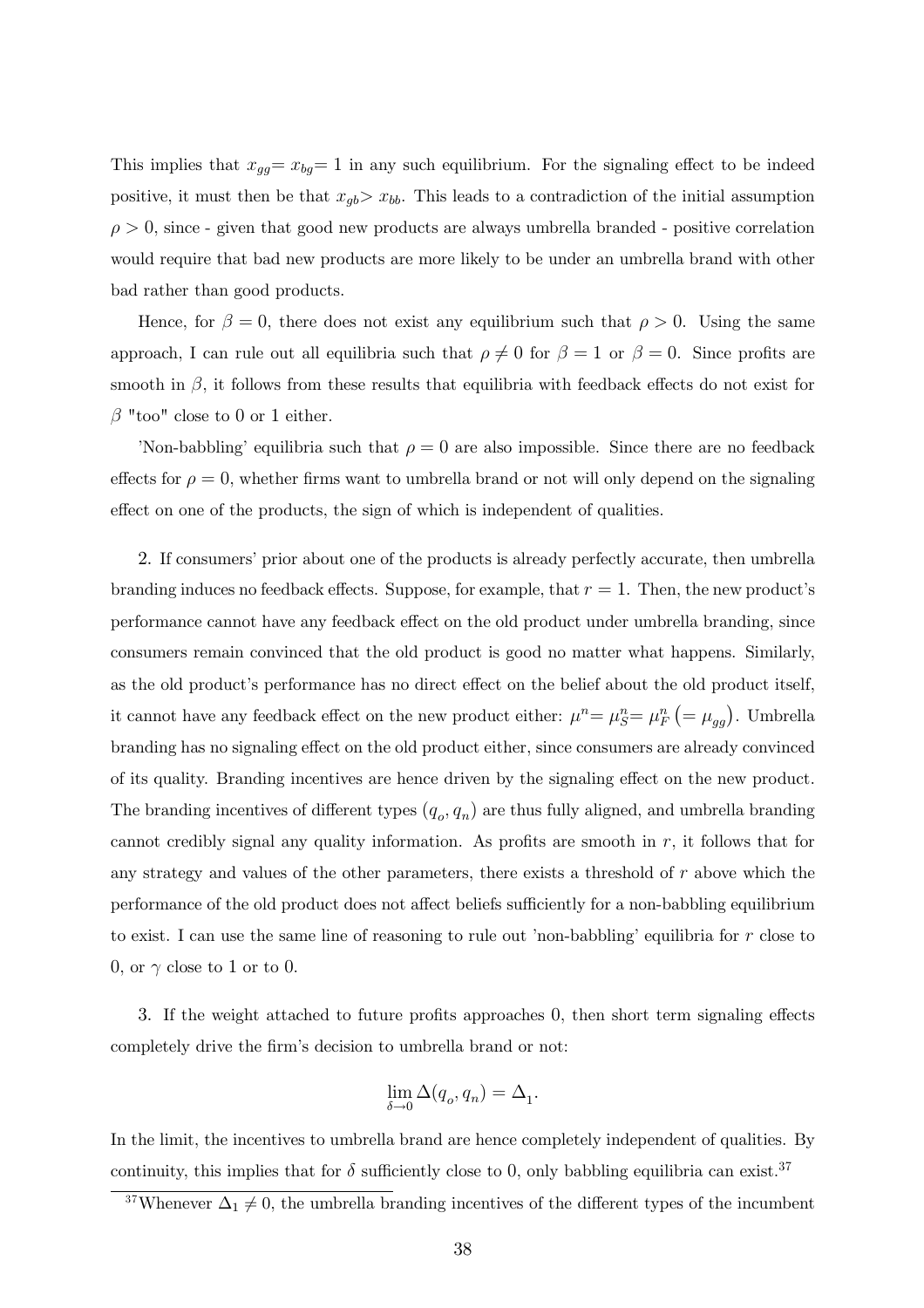4. If b were equal to g, then performance would no longer yield any information about quality to consumers. Formally, this would mean that for any initial belief  $\mu$ ,  $\lambda_S(\mu) = \lambda_F(\mu) = \mu$ . Hence,

$$
\lim_{b \to g} \Delta(q_o, q_n) = \Delta_1,
$$

which is independent of  $(q_o, q_n)$ . It then follows from continuity that for b sufficiently close to g, only 'babbling' equilibria can exist.

Q.E.D.

**Proof of Proposition 2:** Suppose (in negation) that there is an equilibrium in which only firms with good old products extend their brands, i.e.  $x_{bg}= x_{bb}= 0$ , but  $x_{gg}> 0$  and/or  $x_{qb}$  0. Since even good products can fail (i.e.,  $g < 1$ ), consumers then believe that the old product is good with probability 1 in both periods. Moreover, as  $q_o$  is fully revealed, the old product's performance does not have any feedback effect on the new product. Aggregate profits under umbrella branding are therefore independent of the old product's true quality.

For any given  $q_n$ , if there is a difference between  $\Delta(g, q_n)$  and  $\Delta(b, q_n)$ , then this must be dues to a profits difference under separate branding. Since profits under separate branding are always lower the higher the number of bad products however, for any  $q_n \in \{b, g\}$ :

$$
\Delta(b,q_n) > \Delta(g,q_n).
$$

This implies, however, that  $x_{bg} \geq x_{gg}$  and  $x_{bb} \geq x_{gb}$ , which contradicts the initial assumption. By the same reasoning, it is easy to rule out equilibria in which umbrella branding fully reveals the new product's quality. Q.E.D.

**Proof of Proposition 3:** I first show that the four conditions  $x_{gg}=0$ ,  $\min\left[x_{gb}, x_{bg}\right]=0$ , and max  $[x_{ab}, x_{ba}] > 0$  must be satisfied in any non-babbling equilibrium such that  $\rho = 0$ .

First, suppose (in negation) that  $x_{qq} > 0$ . Then, whenever  $x_{bb} = 0$ , and the equilibrium strategy is such that  $\rho = 0$ , umbrella branding certifies the quality of at least one of the products. By proposition 2, this is impossible. If  $x_{bb} > 0$ , on the other hand, then for  $\rho = 0$  to be true, it must be that  $x_{q_o q_n} > 0$  for all  $(q_o, q_n)$ . However, as is easy to see, this is only possible in a babbling equilibrium.

are completely aligned for all  $\delta$  below some strictly positive threshold. There may not exist any such strictly positive threshold of  $\delta$  if  $\Delta_1 = 0$  and one signaling effect is strictly positive, however. We neglect this case because generically it does not occur.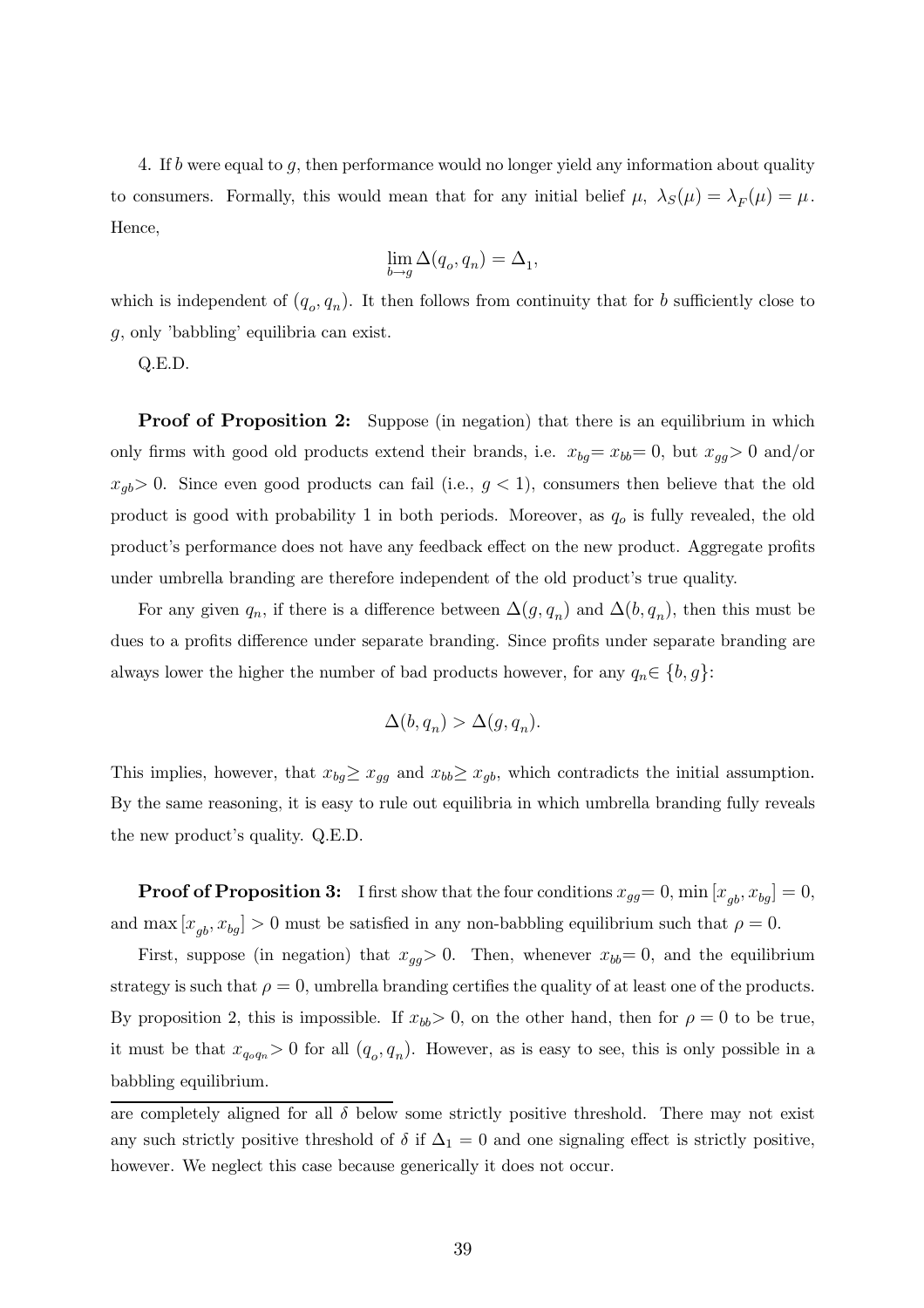Second, suppose that  $\min [x_{gb}, x_{bg}] > 0$ . Then, the necessary condition  $x_{gg} = 0$  implies that  $\rho < 0$ , a contradiction.

Third, suppose that  $\max [x_{qb}, x_{bg}] = 0$ . Then, since it must also be that  $x_{gg}= 0$ , umbrella branding certifies the bad quality of both products (I ignore situations in which umbrella branding never happens on the equilibrium path). Therefore, umbrella branding is clearly unprofitable for all firms.

I hence know that it must be that  $x_{gg}=0$ ,  $\min [x_{qb}, x_{bg}]=0$  and  $\max [x_{qb}, x_{bg}] > 0$  in any non-babbling equilibrium such that  $\rho = 0$ . Umbrella branding thus certifies the bad quality of either the old or the new product. If  $x_{bb}$  were equal to 0, then umbrella branding would at the same time certify the high quality of the other product, which is impossible by proposition 2. Hence, it must be that  $x_{bb} > 0$ .

For  $x_{bb} > 0$  to be optimal, it must be that  $\Delta(b, b) \geq 0$ . Since umbrella branding does not lead to any feedback effects here, at least one of the signaling effects must then be positive, otherwise umbrella branding would never be profitable. Given that  $x_{gg} = \min [x_{gb}, x_{bg}] = 0$ , at least one of the signaling effects is positive if and only if  $x_{bb} < \max[x_{gb}, x_{bg}]$ . Hence,  $x_{bb} < \max[x_{gb}, x_{bg}]$ is a necessary equilibrium condition.

To show that there indeed exist equilibria of the form  $x_{gg}=0$ ,  $\min [x_{qb}, x_{bg}]=0$ ,  $\max [x_{qb}, x_{bg}] > 0$ , and  $x_{bb} \in (0, \max[x_{gb}, x_{bg}])$ , I provide a numerical example. Consider the mixed strategy  $(0, 0, 1, 0.1)$ . Then, for  $\gamma = 0.4$ ,  $g = 0.98$ ,  $b = 0.4$ ,  $\beta = \delta = 0.5$ , and  $r = \hat{r} \approx 0.423$ , this mixed strategy is indeed optimal since  $\Delta(gg) \simeq -0.154 < 0$ ,  $\Delta(gb) \simeq -0.208 < 0$ ,  $\Delta(gb) \simeq 0.0544 > 0$ , and  $\Delta(bb)=0.$  Q.E.D.

Proof of proposition 4: The proof will proceed as follows. First I show that in the limit case  $q = 1$  (while all other parameters remain strictly between 0 and 1), a pure strategy equilibrium such that  $\rho = 1$  exists if and only if  $\Delta_1 > 0$ ,  $b \leq \overline{b}(r, \gamma, \beta)$ , and  $\underline{\delta}(r, \gamma, \beta, b) \leq \delta \leq \overline{\delta}(r, \gamma, \beta, b)$ , where  $\overline{b}(r, \gamma, \beta) \in (0, 1), \underline{\delta}(r, \gamma, \beta, b) \in (0, 1)$  and  $\overline{\delta}(r, \gamma, \beta, b) \in [\underline{\delta}(\cdot), 1)$ . Since profits are smooth in  $q$ , the statement made in the proposition will follow from this result.

Suppose the incumbent plays the strategy  $(x_{gg}, x_{gb}, x_{bg}, x_{bb})$  $= (1, 0, 0, 1)$  in equilibrium. Then,  $\mu^o = \mu^n$ ,  $\mu_S^o = \mu_S^n$ , and  $\mu_F^o = \mu_F^n$ . To simplify notations, I define  $\mu \equiv \mu^o = \mu^n$ ,  $\mu_S \equiv \mu_S^o = \mu_S^n$ , and  $\mu_F \equiv \mu_F^o = \mu_F^n$ .

It is straightforward that, if good products never fail (i.e. if  $g = 1$ ), then a single failure suffices to convince consumers of bad quality:

$$
\lim_{g \to 1} \lambda_F(\widetilde{\mu}) = 0
$$
 for any  $\widetilde{\mu} \in [0, 1)$ .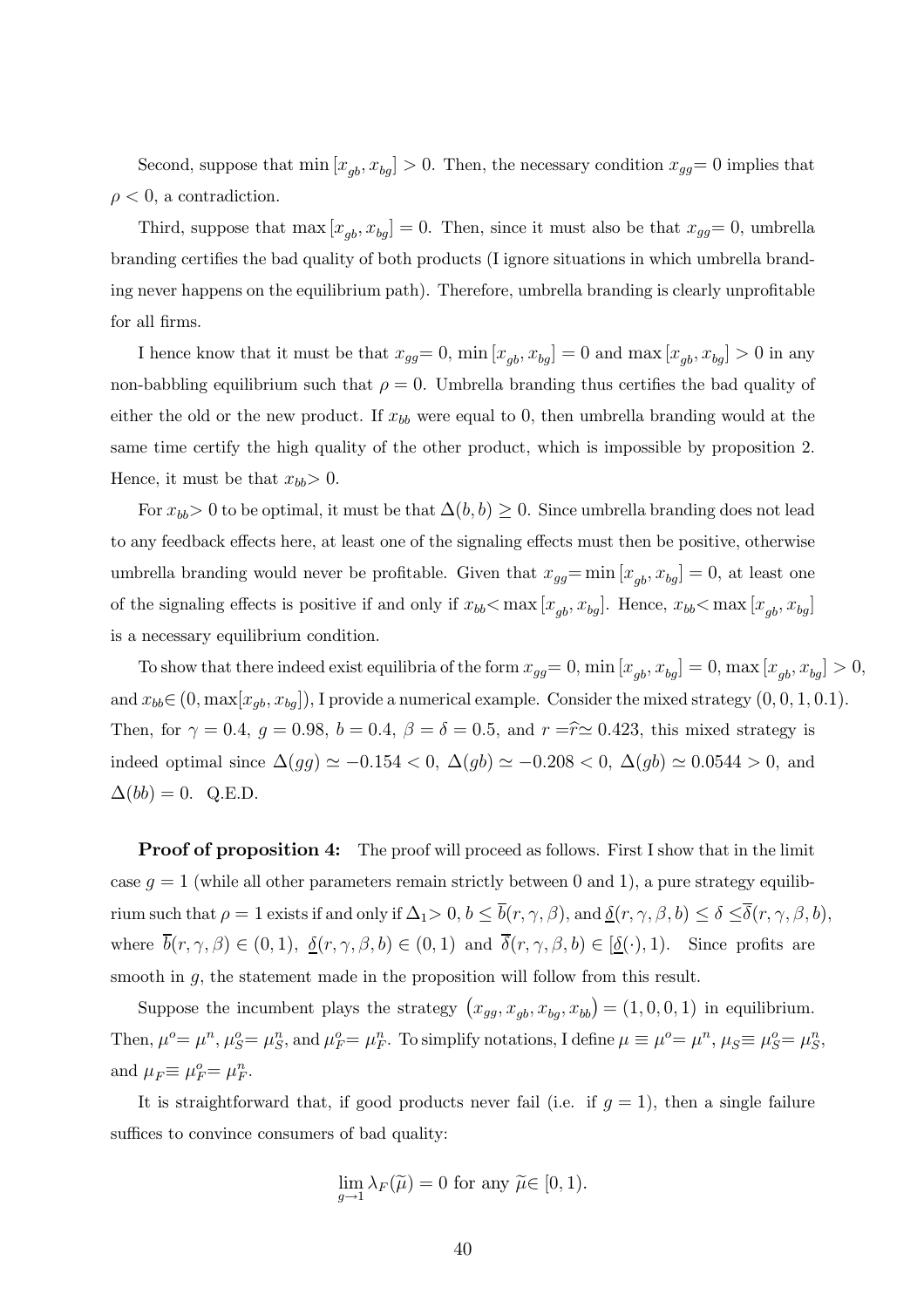Moreover, since consumers expect umbrella brands to always sell products of uniform quality, the failure of a single umbrella branded product suffices to convince consumers that both products are bad:

$$
\lim_{g\to 1}\mu_F{=}~0.
$$

Hence, under an umbrella brand, the willingness to pay in period 2 is zero whenever (at least) one of the products fails in period 1:

$$
\lim_{g \to 1} \lambda_F(\mu_S) = \lim_{g \to 1} \lambda_S(\mu_F) = \lim_{g \to 1} \lambda_F(\mu_F) = 0.
$$

These observations, and the linearity of  $w(\cdot)$ , imply that  $\mathbb{R}^2$ 

$$
\lim_{g \to 1} \Delta_2(S, S) = (1 - b) \qquad \left( \begin{array}{c} (1 - \beta) \left[ \lim_{g \to 1} \lambda_S(\mu_S) - \lim_{g \to 1} \lambda_S(r) \right] \\ + \beta \left[ \lim_{g \to 1} \lambda_S(\mu_S) - \lim_{g \to 1} \lambda_S(\gamma) \right] \end{array} \right), \tag{15}
$$

$$
\lim_{g \to 1} \Delta_2(S, F) = (1 - b)(1 - \beta) \left[ -\lim_{g \to 1} \lambda_S(r) \right] < 0,
$$
\n(16)

$$
\lim_{g \to 1} \Delta_2(F, S) = (1 - b)\beta \qquad \left[ -\lim_{g \to 1} \lambda_S(\gamma) \right] < 0,\tag{17}
$$

$$
\lim_{g \to 1} \Delta_2(F, F) = 0. \tag{18}
$$

The expected marginal impacts of umbrella branding on second period profits are

$$
\lim_{g \to 1} E\left[\Delta(\sigma_o, \sigma_n) \mid g, g\right] = \lim_{g \to 1} \Delta_2(SS),\tag{19}
$$

$$
\lim_{g \to 1} E\left[\Delta(\sigma_o, \sigma_n) \mid g, b\right] = b \lim_{g \to 1} \Delta_2(SS) + (1 - b) \lim_{g \to 1} \Delta_2(SF),\tag{20}
$$

$$
\lim_{g \to 1} E\left[\Delta(\sigma_o, \sigma_n) \mid b, g\right] = b \lim_{g \to 1} \Delta_2(SS) + (1 - b) \lim_{g \to 1} \Delta_2(FS),\tag{21}
$$

$$
\lim_{g \to 1} E\left[\Delta(\sigma_o, \sigma_n) \mid b, b\right] = b \left[b \lim_{g \to 1} \Delta_2(SS) + (1 - b) \lim_{g \to 1} \Delta_2(SF)\right]
$$
\n(22)

$$
+(1-b)\left[b\lim_{g\to 1}\Delta_2(FS) + (1-b)\lim_{g\to 1}\Delta_2(FF)\right].
$$

Ĵ.

An equilibrium with perfect quality correlation then exists if and only if the following four inequalities are satisfied, so that the branding strategy  $(1, 0, 0, 1)$  is indeed optimal:

$$
\lim_{g \to 1} \Delta(g, g) = (1 - \delta)\Delta_{1} + \delta \lim_{g \to 1} E\left[\Delta(\sigma_o, \sigma_n) \mid g, g\right] \ge 0,
$$
\n(23)

$$
\lim_{g \to 1} \Delta(g, b) = (1 - \delta)\Delta_{1} + \delta \lim_{g \to 1} E\left[\Delta(\sigma_o, \sigma_n) \mid g, b\right] \le 0,
$$
\n(24)

$$
\lim_{g \to 1} \Delta(b, g) = (1 - \delta)\Delta_{1} + \delta \lim_{g \to 1} E\left[\Delta(\sigma_o, \sigma_n) \mid b, g\right] \le 0,
$$
\n(25)

$$
\lim_{g \to 1} \Delta(b, b) = (1 - \delta)\Delta_{1} + \delta \lim_{g \to 1} E\left[\Delta(\sigma_o, \sigma_n) \mid b, b\right] \ge 0. \tag{26}
$$

To derive sufficient conditions under which (23) to (26) are indeed satisfied, I prove the following five statements step by step: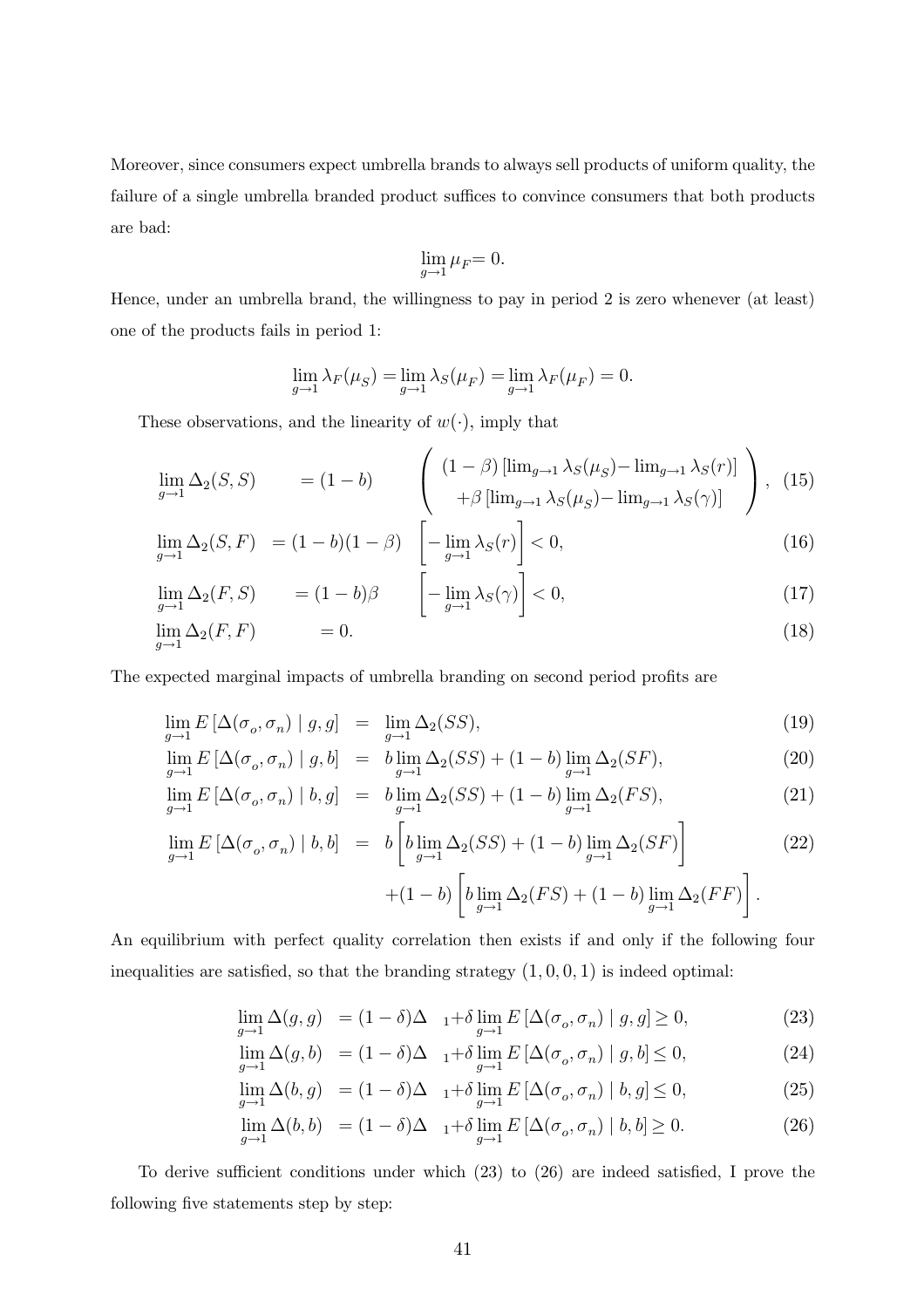Step 1 In equilibrium, it must be that  $\lim_{g\to 1} E[\Delta_2(\sigma_o, \sigma_n) | b, b] < 0$  and  $\Delta_1 > 0$ .

**Step 2** If  $\Delta_1 > 0$ , then equilibrium condition (23) is satisfied.

**Step 3** If  $\Delta_1 > 0$ , then there exists a threshold  $\overline{b}(r, \gamma, \beta) \in (0, 1)$  such that

$$
\lim_{g\to 1} \Delta(b,b) > \max\left[\lim_{g\to 1} \Delta(g,b), \lim_{g\to 1} \Delta(b,g)\right]
$$

if and only if  $b < \overline{b}(r, \gamma, \beta)$ .

**Step 4** If  $\Delta_1>0$  and  $b < \overline{b}(r, \gamma, \beta)$ , then there exist thresholds  $\underline{\delta}(r, \gamma, \beta, b) \in (0, 1)$  and  $\overline{\delta}(r, \gamma, \beta, b) \in [\alpha, \beta]$ such that the equilibrium conditions  $(24)$ ,  $(25)$  and  $(26)$  are simultaneously satisfied if and only if  $\delta \in [\underline{\delta}(r, \gamma, \beta, b), \overline{\delta}(r, \gamma, \beta, b)].$ 

**Step 1:** For any  $q_o \in \{b, g\}$ ,  $E[\Delta_2(\sigma_o, \sigma_n) | q_o, b]$  is equal to the following weighted sum:

$$
E[\Delta_2(\sigma_o, \sigma_n) | q_o, b] = q_o E[\Delta_2(S, \sigma_n) | q_n = b] + (1 - q_o) E[\Delta_2(F, \sigma_n) | q_n = b].
$$
 (27)

In any equilibrium with perfect positive quality correlation, umbrella branding must be more profitable for firms with two bad products than for firms with a good old and bad new product. Clearly, for this to be true, it must be that

$$
E\left[\Delta_2(S,\sigma_n) \mid q_n = b\right] \le E\left[\Delta_2(F,\sigma_n) \mid q_n = b\right].\tag{28}
$$

Now consider the limit case  $q = 1$ . Since

$$
\lim_{g\to 1} E\left[\Delta_2(F,\sigma_n)\mid q_n = b\right] = b \underbrace{\lim_{g\to 1} \Delta_2(FS)}_{<0} + (1-b) \underbrace{\lim_{g\to 1} \Delta_2(FF)}_{=0} < 0,
$$

(28) implies that for any  $q_o$ , all terms in  $\lim_{g\to 1} E\left[\Delta_2(\sigma_o, \sigma_n) \mid q_o, b\right]$  are negative. Hence,

$$
\lim_{g\to 1} E\left[\Delta_2(\sigma_o,\sigma_n)\mid b,b\right]<0.
$$

For  $(b, b)$ -firms to be willing to use umbrella brands nevertheless, i.e. for equilibrium condition (26) to hold for some discount factors, it is then necessary that

$$
\Delta_1>0,
$$

which here is equivalent to the condition

$$
\mu = \frac{r\gamma}{r\gamma + (1 - r)(1 - \gamma)} > (1 - \beta)r + \beta\gamma.
$$
\n(29)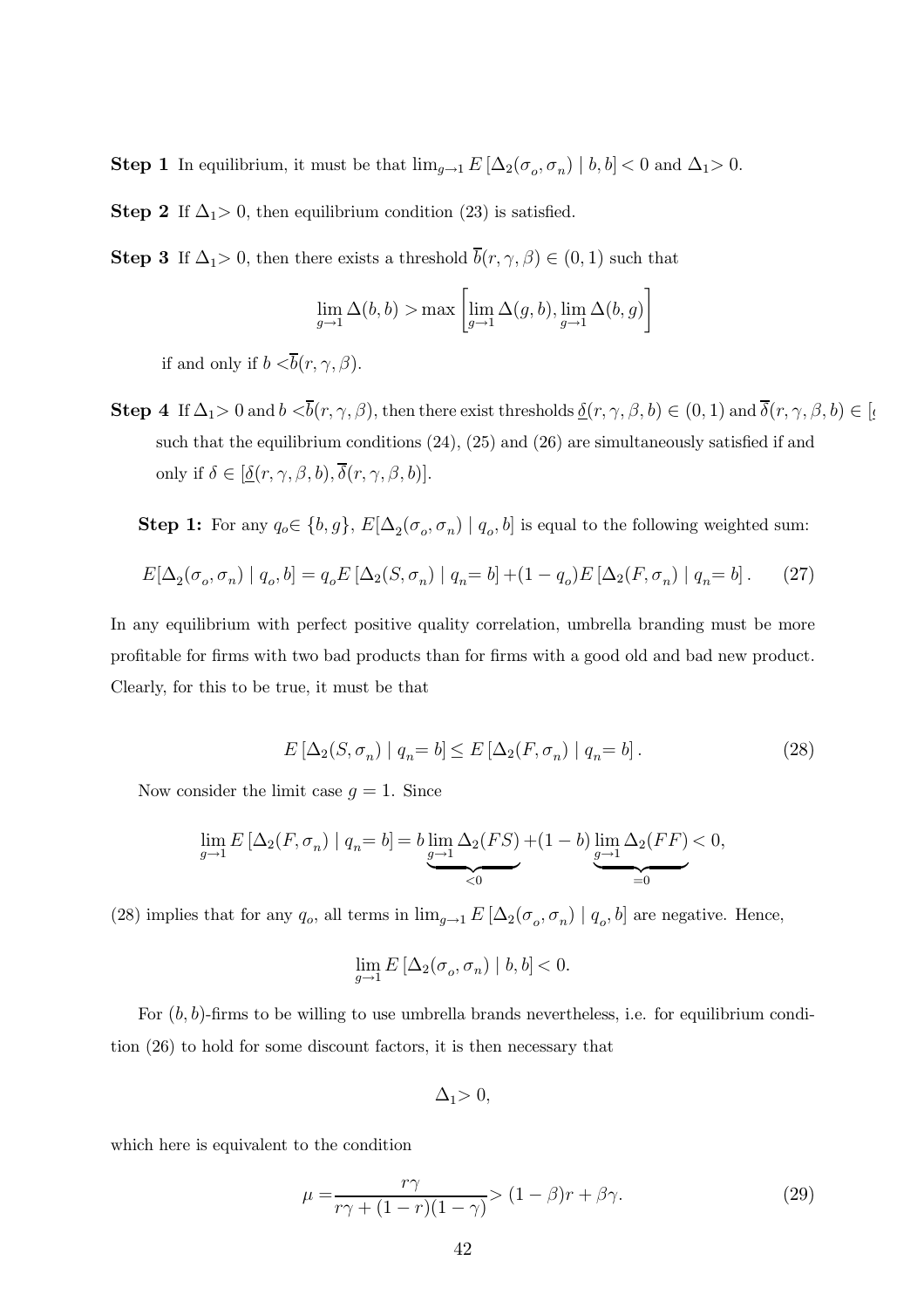**Step 2:** Given the strategy  $(1, 0, 0, 1)$ ,

$$
\Delta_2(S, S) = w(\lambda_S(\mu_S)) - (1 - \beta)w(\lambda_S(r)) - \beta w(\lambda_S(\gamma)),
$$

which can be rewritten as

$$
\frac{\Delta_2(S, S)}{(g - b)} = [\lambda_S(\mu_S) - \lambda_S(\mu)] + [\lambda_S(\mu) - \lambda_S((1 - \beta) r + \beta \gamma)] + [\lambda_S((1 - \beta) r + \beta \gamma) - (1 - \beta)\lambda_S(r) - \beta \lambda_S(\gamma)].
$$

The first of the terms in this expression is positive because  $\rho > 0$  implies that  $\mu_S > \mu$ . The last term is positive because  $\lambda_S(\cdot)$  is a concave function. Finally, the second term is positive whenever  $\Delta_1>0$  (see (29)). Hence, if  $\Delta_1>0$  then  $\Delta_2(S, S) > 0$ .

In the limit case  $g = 1$ , firms with two good products are certain to experience two successes. Hence, whenever  $\Delta_1>0$ , then also

$$
\lim_{g \to 1} \Delta(g, g) = (1 - \delta)\Delta_1 + \delta \underbrace{\lim_{g \to 1} \Delta_2(S, S)}_{>0} > 0,
$$

i.e. equilibrium condition (23) is satisfied.

**Step 3:** I now show that there exists a threshold  $\overline{b}(r, \gamma, \beta) \in (0, 1)$  such that

$$
\lim_{g \to 1} \Delta(b, b) > \max \left[ \lim_{g \to 1} \Delta(g, b), \lim_{g \to 1} \Delta(b, g) \right]
$$
 (30)

if and only if  $b < \overline{b}(r, \gamma, \beta)$ . First,  $\lim_{g\to 1} \Delta(b, b) > \lim_{g\to 1} \Delta(g, b)$  if and only if

$$
\lim_{g \to 1} E[\Delta_2(\sigma_o, \sigma_n) \mid b, b] > \lim_{g \to 1} E[\Delta_2(\sigma_o, \sigma_n) \mid g, b],
$$
\n(31)

Substituting for the expected profit differences and simplifying, this condition rewrites as

$$
b \lim_{g \to 1} \lambda_S(\mu_S) < (1 - \beta) \lim_{g \to 1} \lambda_S(r),
$$

which is equivalent to

$$
b\frac{\mu^o}{\mu^o + (1 - \mu^o)b^2} < (1 - \beta)\frac{r}{r + (1 - r)b},
$$

or

$$
K(b) \equiv b^2 \left[ \mu^o (1 - \beta r) - (1 - \beta) r \right] + br\mu^o - (1 - \beta) r\mu^o < 0.
$$

It is easy to see that  $K(0) < 0$ . Moreover,  $\Delta_1 > 0$  implies that  $K(1) > 0$ . Since  $K(b)$  describes a parabola, there then exists a unique  $\overline{b}_1(r, \gamma, \beta) \in (0, 1)$  such that  $K(b) < 0$  if and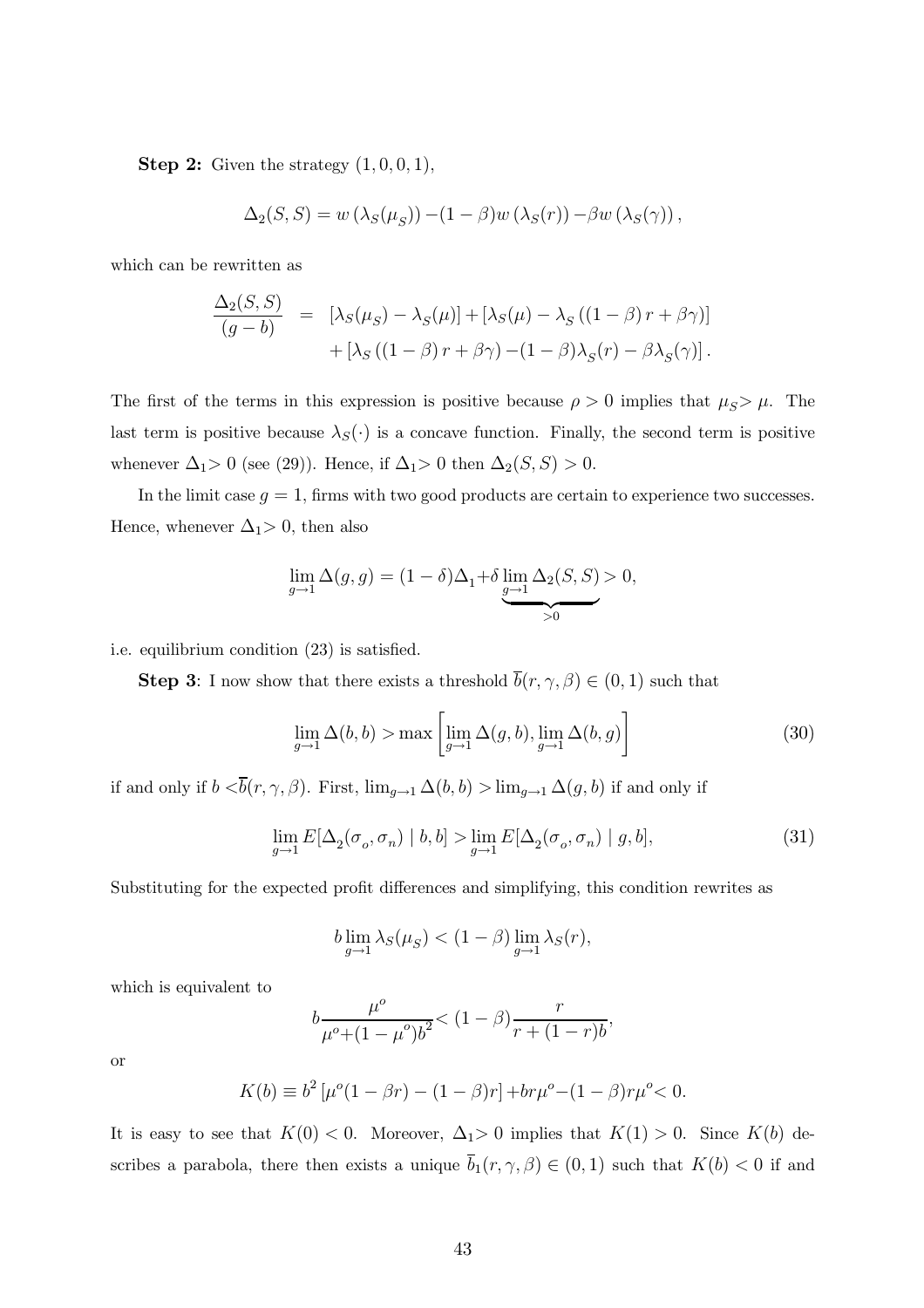only if  $b < \overline{b}_1(r, \gamma, \beta)$ . Using the same line of reasoning, it is easy to show that there exists a  $\overline{b}_2(r, \gamma, \beta) \in (0, 1)$  such that

$$
\lim_{g \to 1} E[\Delta_2(\sigma_o, \sigma_n) \mid b, b] > \lim_{g \to 1} E[\Delta_2(\sigma_o, \sigma_n) \mid b, g]
$$
\n(32)

if and only if  $b < \overline{b}_2(r, \gamma, \beta)$ . Defining

$$
\overline{b}(r, \gamma, \beta) \equiv \min \left[ \overline{b}_1(r, \gamma, \beta), \overline{b}_2(r, \gamma, \beta) \right],
$$

it follows that condition (30) is satisfied if and only if  $b < \overline{b}(r, \gamma, \beta)$ .

**Step 4:** In steps 1, 2 and 3, I have established that if  $\Delta_1 > 0$  and  $b < \overline{b}(r, \gamma, \beta)$ , then

$$
\Delta_1 \ > \ 0, \, \text{and}
$$
 
$$
\max\left[E\left[\Delta_2(\sigma_o,\sigma_n) \mid g,b\right], E\left[\Delta_2(\sigma_o,\sigma_n) \mid g,b\right]\right] \ < \ E\left[\Delta_2(\sigma_o,\sigma_n) \mid b,b\right] < 0.
$$

It is straightforward to see that if these inequalities hold, then there exists a non-empty range

 $\underline{\delta}(r, \gamma, \beta, b), \overline{\delta}(r, \gamma, \beta, b)] \in (0, 1)$  such that the equilibrium conditions (24), (25) and (26) are simultaneously satisfied for any  $\delta \in [\underline{\delta}(r, \gamma, \beta, b), \overline{\delta}(r, \gamma, \beta, b)].$ 38 Moreover, for  $\delta \in (\underline{\delta}(r, \gamma, \beta, b), \overline{\delta}(r, a))$ the three equilibrium conditions (24), (25) and (26) are satisfied with strict inequalities.

To conclude note that, as long as  $r, \gamma, b, \beta \in (0, 1),^{39}$  the equilibrium profits from selling each of the products are smooth in q. The statement made in proposition 1 then directly follows from the results established in steps 1 to 4. Q.E.D.

**Proof of Proposition 5:** The correlation coefficient  $\rho$  is equal to  $-1$  whenever  $x_{gg}=x_{bb}=0$ but  $x_{gb}, x_{bg} > 0$ . Such a strategy indeed maximizes aggregate profits if  $\Delta(b, g), \Delta(g, b) \geq 0$  but

 $\Delta(g, g)$ ,  $\Delta(b, b) \leq 0$ . Hence, the following two conditions must hold in any equilibrium with perfect negative quality correlation:

$$
\Delta(g, b) \ge \Delta(b, b), \tag{33}
$$

$$
\Delta(b, g) \ge \Delta(b, b). \tag{34}
$$

<sup>38</sup>It is obvious that the range of  $\delta$  for which an equilibrium exists is always included in  $(0, 1)$ here: since  $\delta$  is the *share* of profits accruing to the second period,  $\lim_{g\to 1} \Delta(q_o, q_n)$  can achieve any value between  $\lim_{g\to 1} \Delta_2(q_o, q_n)$  and  $\Delta_1$  by letting  $\delta$  vary between 1 and 0.

<sup>&</sup>lt;sup>39</sup>If r were equal to 1, for example, then beliefs may not be smooth: While for  $g = 1$ , it would not be clear what beliefs consumers should hold following a failure (of either one of the products), for  $q$  almost equal to 1, they would always continue to believe that both products are good (even after observing two failures).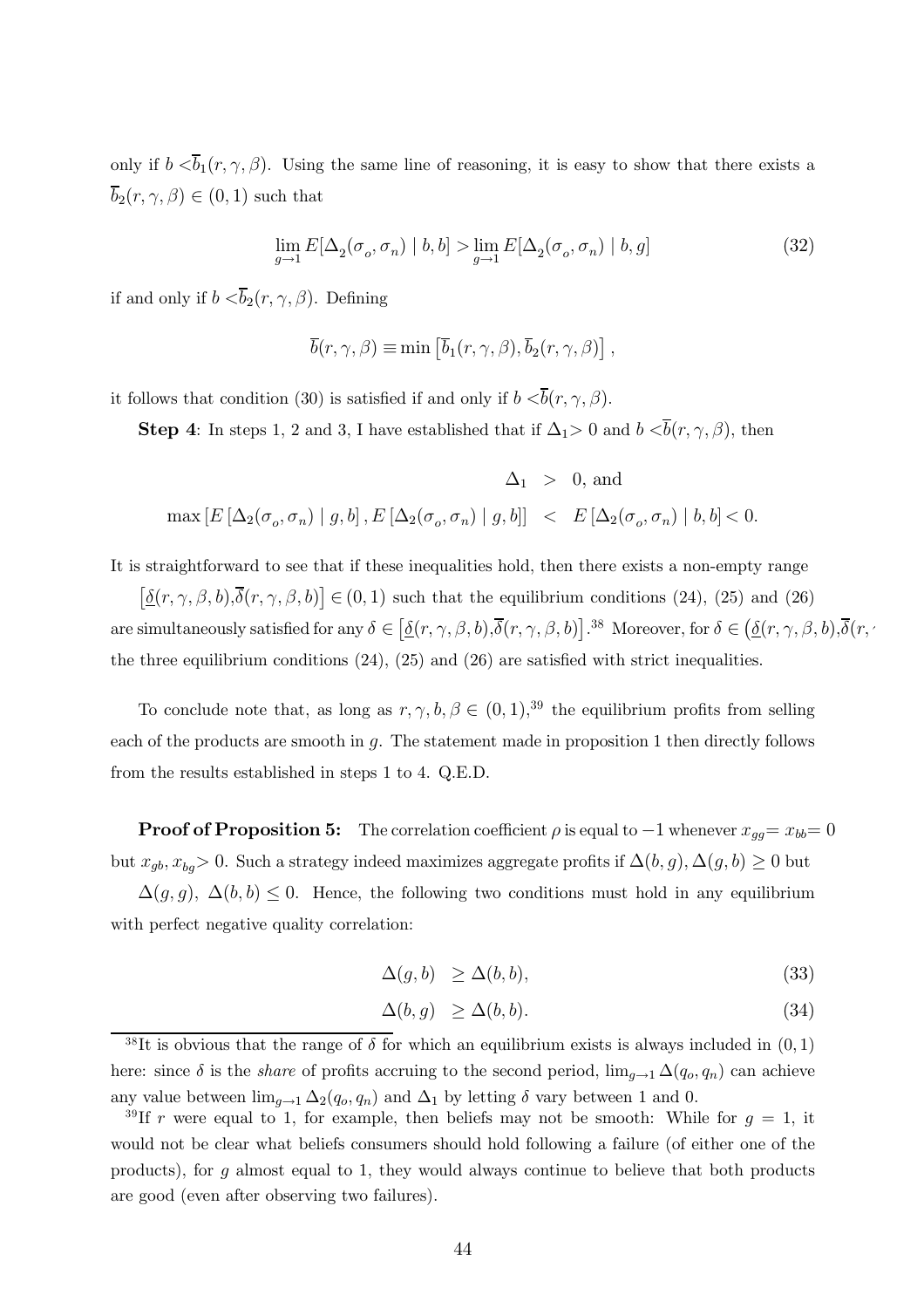Since the first period impact of umbrella branding is independent of  $(q_o, q_n)$ , condition (33) is equivalent to

$$
E\left[\Delta_2(\sigma_n, \sigma_o) \mid g, b\right] \ge E\left[\Delta_2(\sigma_n, \sigma_o) \mid b, b\right],\tag{35}
$$

Condition (35) is indeed satisfied, i.e. the  $(g, b)$ -type has higher incentives to umbrella brand than the  $(b, b)$ -type, if and only if, given  $q_n = b$ , the expected impact of a success of the old product on the profit difference between umbrella and separate branding is positive:

$$
E\left[\Delta_2(S,\sigma_o) \mid q_n = b\right] - E\left[\Delta_2(F,\sigma_o) \mid q_n = b\right] \ge 0. \tag{36}
$$

I now show that this condition is always violated if  $\beta \geq \frac{1}{2}$ . First, note that, since prices are linear in beliefs, condition (36) can be rewritten as follows:  $\overline{a}$  $\overline{a}$ 

$$
0 \leq b \qquad \left[ (1 - \beta) \underbrace{\left[ \lambda_S(\mu_S^o) - \lambda_F(\mu_S^o) \right] + \beta \underbrace{\left[ \lambda_S(\mu_S^n) - \lambda_S(\mu_F^n) \right]}_{< 0 \text{ (feedback effect)}} \right] \tag{37}
$$
\n
$$
+ (1 - b) \left[ (1 - \beta) \underbrace{\left[ \lambda_S(\mu_F^o) - \lambda_F(\mu_F^o) \right]}_{> 0 \text{ (direct effect)}} + \beta \underbrace{\left[ \lambda_F(\mu_S^n) - \lambda_F(\mu_F^n) \right]}_{< 0 \text{ (feedback effect)}} \right]
$$
\n
$$
- (1 - \beta) \underbrace{\left[ \lambda_S(r) - \lambda_F(r) \right]}_{> 0 \text{ (direct effect under separate branching) }} .
$$
\n
$$
(37)
$$

Both in the case of a success or of a failure of the new product, which occur with probabilities  $b$ and  $(1 - b)$  respectively, the success of the old product has two different effects under umbrella branding: first, a positive direct effect on the belief consumers hold about the old product itself, and second, a negative feedback effect on consumers' belief about the new product. Under separate branding, the success of the old product only has a positive direct effect, whose size is independent of the new product's performance.

Next, note that in any equilibrium such that  $\rho = -1$  consumers must be convinced that the umbrella brand sells one bad and one good product. This means that for any realization of performances, the probability consumers assign to the new product being good must be the "complement" of the probability they assign to the old product being good. Formally, for any  $(\sigma_o, \sigma_n)$ :

$$
\lambda_{\sigma_o}(\mu_{\sigma_n}^o) + \lambda_{\sigma_n}(\mu_{\sigma_o}^n) = 1.
$$
\n(38)

From this it follows that (given the new product's performance) the positive (direct) effect a success of the old product has on the old product itself is exactly offset by its negative (feedback) effect on the new product: since for any  $\sigma_n$ ,

$$
\lambda_S(\mu_{\sigma_n}^o) + \lambda_{\sigma_n}(\mu_S^n) = 1 = \lambda_F(\mu_{\sigma_n}^o) + \lambda_{\sigma_n}(\mu_F^n),
$$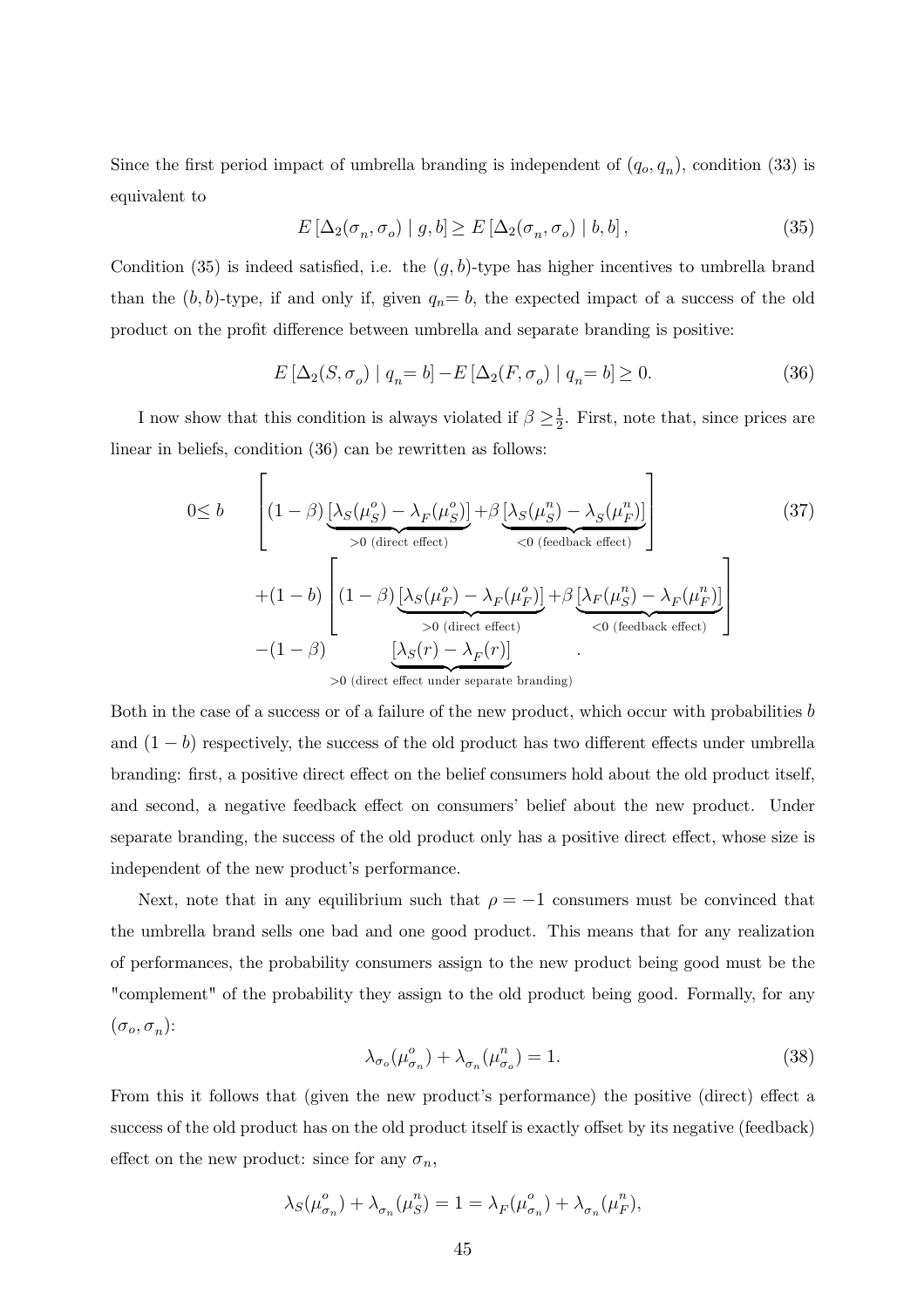it is always true that

$$
\left[\lambda_S(\mu_{\sigma_n}^o) - \lambda_F(\mu_{\sigma_n}^o)\right] = -\left[\lambda_{\sigma_n}(\mu_S^n) - \lambda_{\sigma_n}(\mu_F^n)\right].\tag{39}
$$

Substituting  $\lceil$  $\lambda_S(\mu_{\sigma_n}^o) - \lambda_F(\mu_{\sigma_n}^o)$  $\int$  for  $\int$  $\lambda_{\sigma_n}(\mu_S^n) - \lambda_{\sigma_n}(\mu_F^n)$ , I can then simplify condition (37) to

$$
0 \leq b(1 - 2\beta) \underbrace{\left[\lambda_S(\mu_S^o) - \lambda_F(\mu_S^o)\right]}_{>0} + (1 - b)(1 - 2\beta) \underbrace{\left[\lambda_S(\mu_F^o) - \lambda_F(\mu_F^o)\right]}_{>0} \tag{40}
$$
  

$$
-(1 - \beta) \underbrace{\left[\lambda_S(r) - \lambda_F(r)\right]}_{>0}.
$$

This condition is clearly violated for any  $\beta \geq \frac{1}{2}$ . First, if the firm attaches the same or more weight to the profits made on the new product, the negative feedback effect of a success of the old product outweighs its positive direct effect, hence the first two terms in (40) are negative. Second, successes always increase profits under separate branding, so that the last term in (40) is negative for any  $\beta$ .

Using the same line of reasoning, it is easy to show that for any  $\beta \leq \frac{1}{2}$ , firms with a bad old and a good new product would prefer separate to umbrella branding, i.e. condition (34) would be violated.

I can conclude that the necessary conditions (33) and (34) are never simultaneously satisfied, and no equilibrium such that  $\rho = -1$  exists. Q.E.D.

**Proof of lemma 3:** Suppose that  $\rho < 0$  in equilibrium. Then,  $\mu_F^o > \mu_S^o > \mu_S^o$  and  $\mu_F^n > \mu^n > \mu_S^n$ . In the following, I will show that  $\mu_F^o < r$  if  $x_{bb} \ge x_{gb}$ , and  $\mu_F^n < \gamma$  if  $x_{bb} \ge x_{bg}$ . From this, it then follows that for  $x_{bb} \ge \max [x_{qb}, x_{bg}]$  umbrella branding is unprofitable, because it deteriorates the beliefs about both products in all circumstances.

First consider

$$
\mu_F^o = \frac{r\gamma x_{gg}(1-g) + r(1-\gamma)x_{gb}(1-b)}{\left[r\gamma x_{gg} + (1-r)\gamma x_{bg}\right](1-g) + \left[r(1-\gamma)x_{gb} + (1-r)(1-\gamma)x_{bb}\right](1-b)}
$$

It is easy to check that the belief  $\mu_F^o$  is increasing in  $x_{gg}$ . For any  $x_{bb} > 0$ , the correlation  $\rho$  is negative if and only if

$$
x_{gg} < \frac{x_{gb}x_{bg}}{x_{bb}}.
$$

Hence,

$$
\mu_F^o < \frac{r\gamma \frac{x_{gb}x_{bg}}{x_{bb}}(1-g) + r(1-\gamma)x_{gb}(1-b)}{\left[r\gamma \frac{x_{gb}x_{bg}}{x_{bb}} + (1-r)\gamma x_{bg}\right](1-g) + \left[r(1-\gamma)x_{gb} + (1-r)(1-\gamma)x_{bb}\right](1-b)},
$$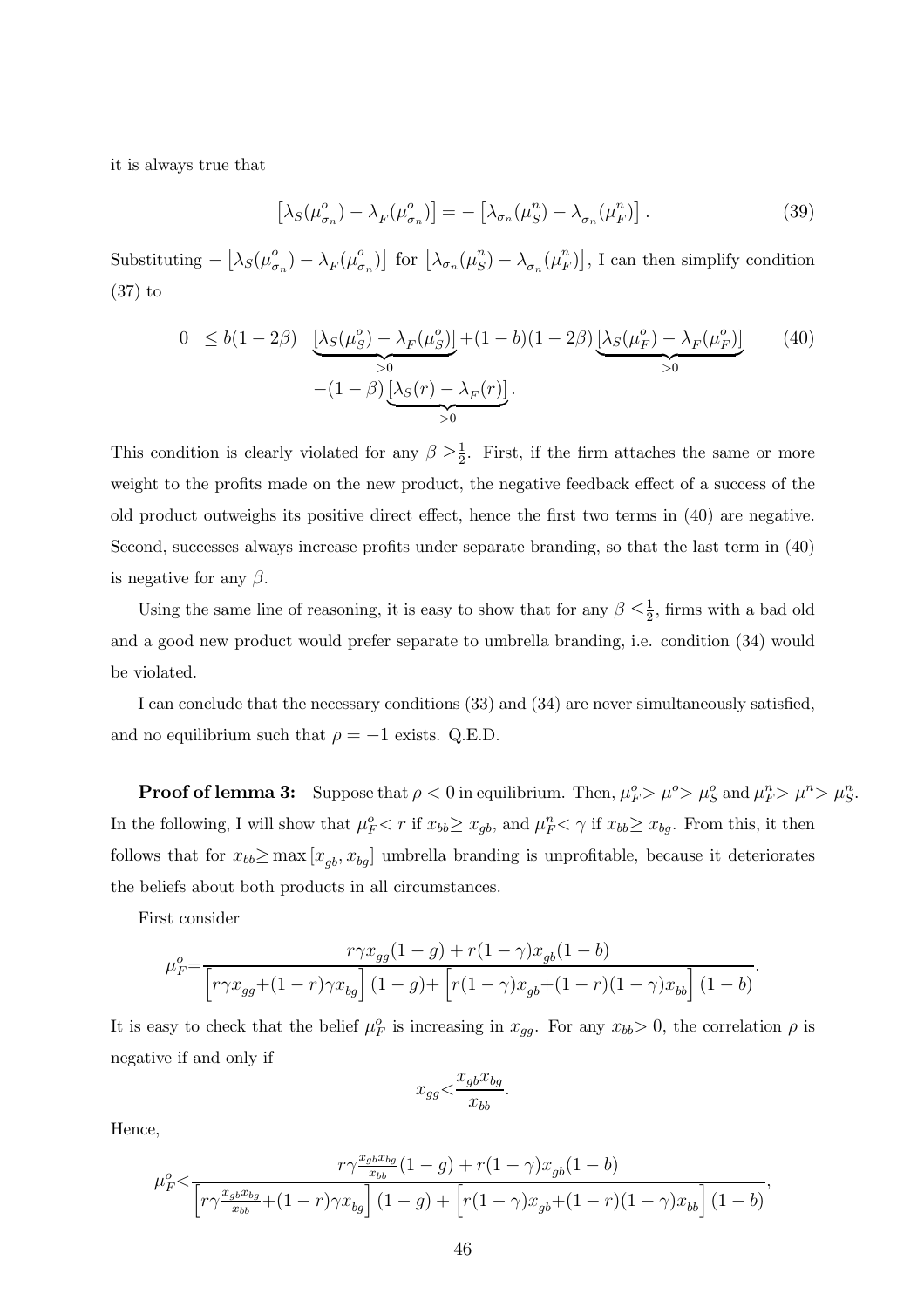which simplifies to

$$
\mu_F^o \leq \frac{x_{gb}r \left[ \gamma x_{bg}(1-g) + r(1-\gamma)x_{bb}(1-b) \right]}{x_{gb}r \left[ \gamma x_{bg}(1-g) + r(1-\gamma)x_{bb}(1-b) \right] + x_{bb}(1-r) \left[ \gamma x_{bg}(1-g) + r(1-\gamma)x_{bb}(1-b) \right]} = \frac{x_{gb}r}{x_{gb}r + x_{bb}(1-r)}.
$$

If  $x_{bb} \geq x_{ab}$ , then

$$
\frac{x_{gb}r}{x_{gb}r + x_{bb}(1-r)} \leq r.
$$

I can thus conclude that if  $\rho < 0$  and  $x_{bb} \ge x_{gb}$ , then

 $\mu_F^o < r$ .

Using the same line of reasoning, it is easy to show that if  $\rho < 0$  and  $x_{bb} \ge x_{bg}$ , then

 $\mu_F^n < \gamma$ .

If  $\rho < 0$ , then it follows from these findings that also  $\mu_S^o, \mu^o < r$  and  $\mu_S^n, \mu^n < \gamma$ . Therefore,  $\Delta_1$ < 0 and  $\Delta_2(\sigma_o, \sigma_n)$  < 0 for any  $(\sigma_o, \sigma_n)$ , so that  $\Delta(q_o, q_n)$  < 0 for any  $(q_o, q_n)$ , which contradicts  $\rho < 0$ . Q.E.D.

**Proof of lemma 4:** The condition  $x_{gg} \ge x_{bg} - \frac{1-\gamma}{\gamma} (x_{gb} - x_{bb})$  is equivalent to  $\mu^o \ge r$ , and the condition  $x_{gg} \ge x_{gb} - \frac{1-r}{r} (x_{bg} - x_{bb})$  is equivalent to  $\mu^n \ge \gamma$ . Hence, if both conditions are satisfied, then both signaling effects are non-negative. Suppose that  $\rho < 0$  in equilibrium. Then, by lemma 1, the total impact of feedback effects on expected profits is positive if both products are bad. Therefore, whenever  $\rho < 0$  and both signaling effects are non-negative,  $\Delta(b, b) > 0$ . As shown in lemma 3, however, there cannot be any negative correlation equilibrium such that  $x_{bb} = 1.$  Q.E.D.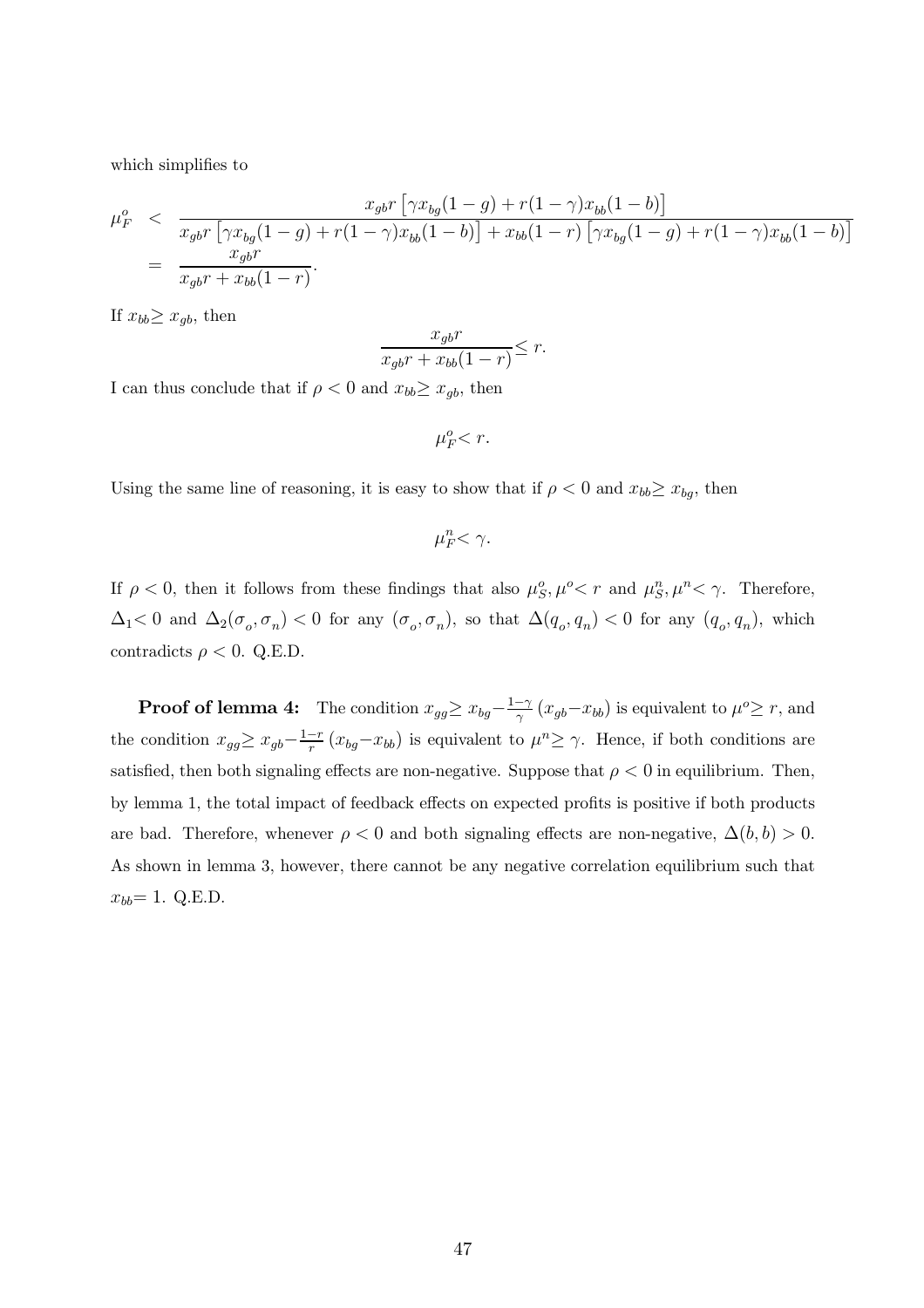# References

- [1] Aaker, D.A. 2004: Brand Portfolio Strategy Creating Relevance, Differentiation, Energy, Leverage, and Clarity. New York: Free Press.
- [2] Aaker, D.A., Keller, K.L. 1990: Consumer Evaluations of Brand Extensions. Journal of Marketing 54(1), 27-41.
- [3] Andersson, F. 2002: Pooling Reputations. International Journal of Industrial Organization 20(5), 715-730.
- [4] Balachander, S., Ghose, S. 2003: Reciprocal Spillover Effects: A Strategic Benefit of Brand Extensions. Journal of Marketing 67, 4-13.
- [5] Bernheim, B. D., Whinston, M. D. 1990: Multimarket Contact and Collusive Behavior. Rand Journal of Economics 21(1), 1-26.
- [6] Cabral, L.M.B. 2000: Stretching Firm and Brand Reputation. Rand Journal of Economics 31(4), 658-673.
- [7] Cabral, L.M.B. 2001: Optimal Brand Umbrella Size. New York University, Leonard N. Stern School Economics Department Working Paper Series 01-06.
- [8] Cho, I.-K., Kreps, D.M. 1987: Signaling Games and Stable Equilibria. Quarterly Journal of Economics 102(2), 179-222.
- [9] Choi, J.P. 1998: Brand Extension as Informational Leverage. The Review of Economic Studies 65(4), 655-669.
- [10] Claycamp, H.J., Liddy, L.E. 1969: Prediction of New Product Performance: An Analytical Approach. Journal of Marketing Research 6(4), 414-420.
- [11] Coupé, T. 2001: Should Universities Be Conglomerates?. In Dewatripont et al., eds., The Strategic Analysis of Universities: Microeconomic and Management Perspectives, Brussels: Editions de l'Université de Bruxelles.
- [12] The Economist, 2006: Podtastic: The iPod has turned Apple into a superbrand. Jan 12th 2006 print edition.
- [13] EPM Communications: The Licensing Letter, January 2, 2006. Downloaded from www.epmcom.com on August 11, 2006.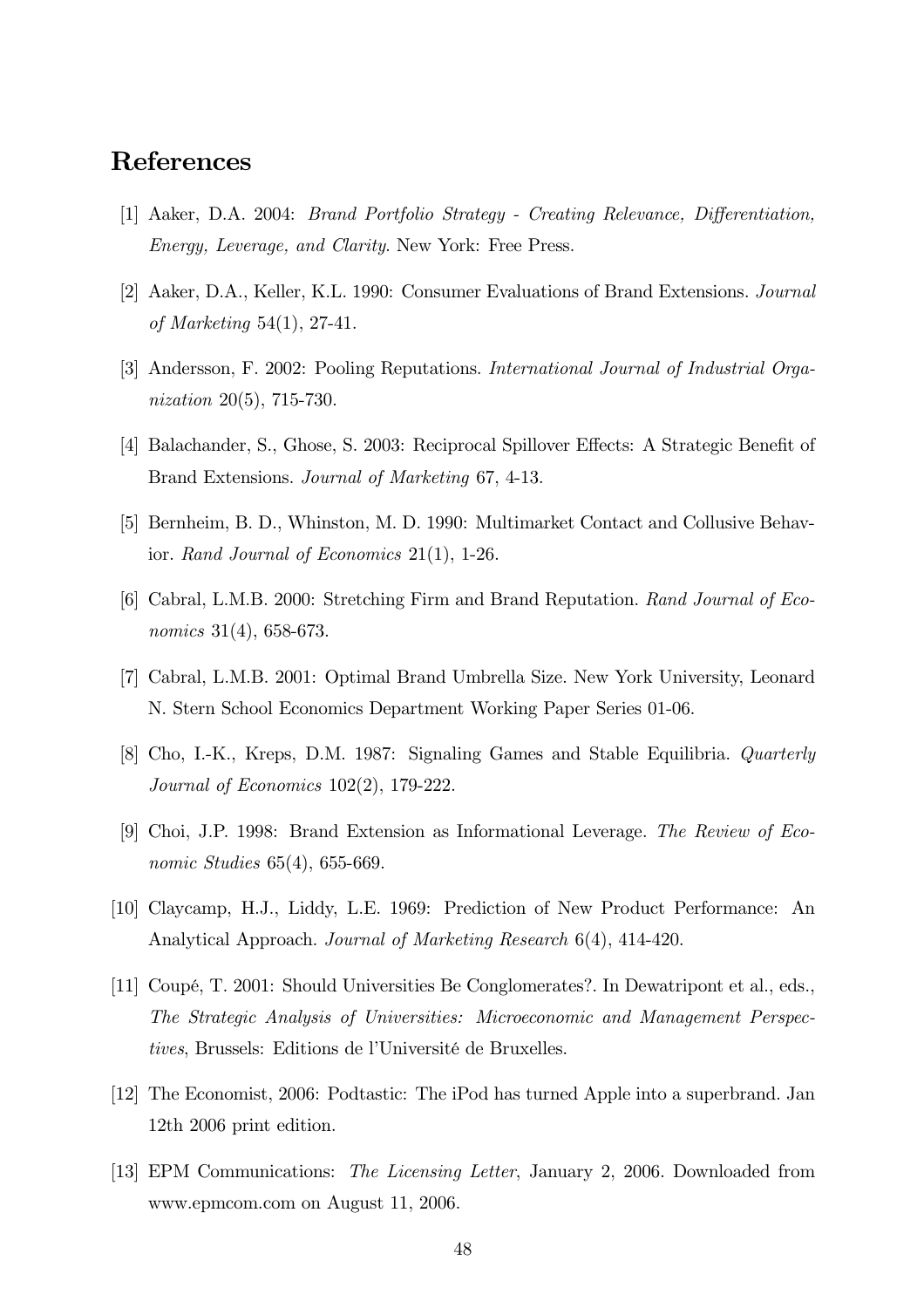- [14] Erdem, T. 1998: An Empirical Analysis of Umbrella Branding. Journal of Marketing Research 35, 339-351.
- [15] Goldin, J., Katz, L. 1998: The Shaping of Higher Education: The formative Years in the United States, 1890 to 1940. NBER working paper 6537.
- [16] Grossman, G.M., Shapiro C. 1988: Counterfeit-Product Trade. American Economic Review 78(1), 59-75.
- [17] Hakenes, H., Peitz, M. 2004: Umbrella Branding and the Provision of Quality. Working paper 24/2004, International University in Germany, Bruchsal, School of Business Administration.
- [18] Kapferer, J.-N. 1997: Strategic Brand Management Creating and Sustaining Brand Equity Long Term. London: Kogan Page.
- [19] Klein, B., Leffer, K. 1981: The Role of Market Forces in Assuring Contractual Performance. Journal of Political Economy 89(4), 615-641.
- [20] Kreps, D. 1990: Corporate Culture and Economic Theory. In J. Alt and K. Shepsle, eds., Perspectives on Positive Political Economy, New York: Cambridge University Press.
- [21] Kreps, D., Wilson, R. 1982: Reputation and Imperfect Information. Journal of Economic Theory 27, 253-279.
- [22] Loken, B., John, D.R. 1993: Diluting Brand Beliefs: When Do Brand Extensions Have a Negative Impact? Journal of Marketing 57(3), 71-84.
- [23] Mailath, G.J., Samuelson, L. 2006: Repeated Games and Reputations: Long-Run Relationships. Oxford University Press.
- [24] Milgrom, P.R., Roberts, J. 1982: Predation, Reputation, and Entry Deterrence. Journal of Economic Theory 27, 280-312.
- [25] Pepall, L.M., Richards, D.J. 2002: The Simple Economics of Brand Stretching. Journal of Business 75, 535—552.
- [26] Sappington, D., Wernerfelt, B. 1985: To Brand or Not to Brand? A Theoretical and Empirical Question. Journal of Business 58(3), 279-293.